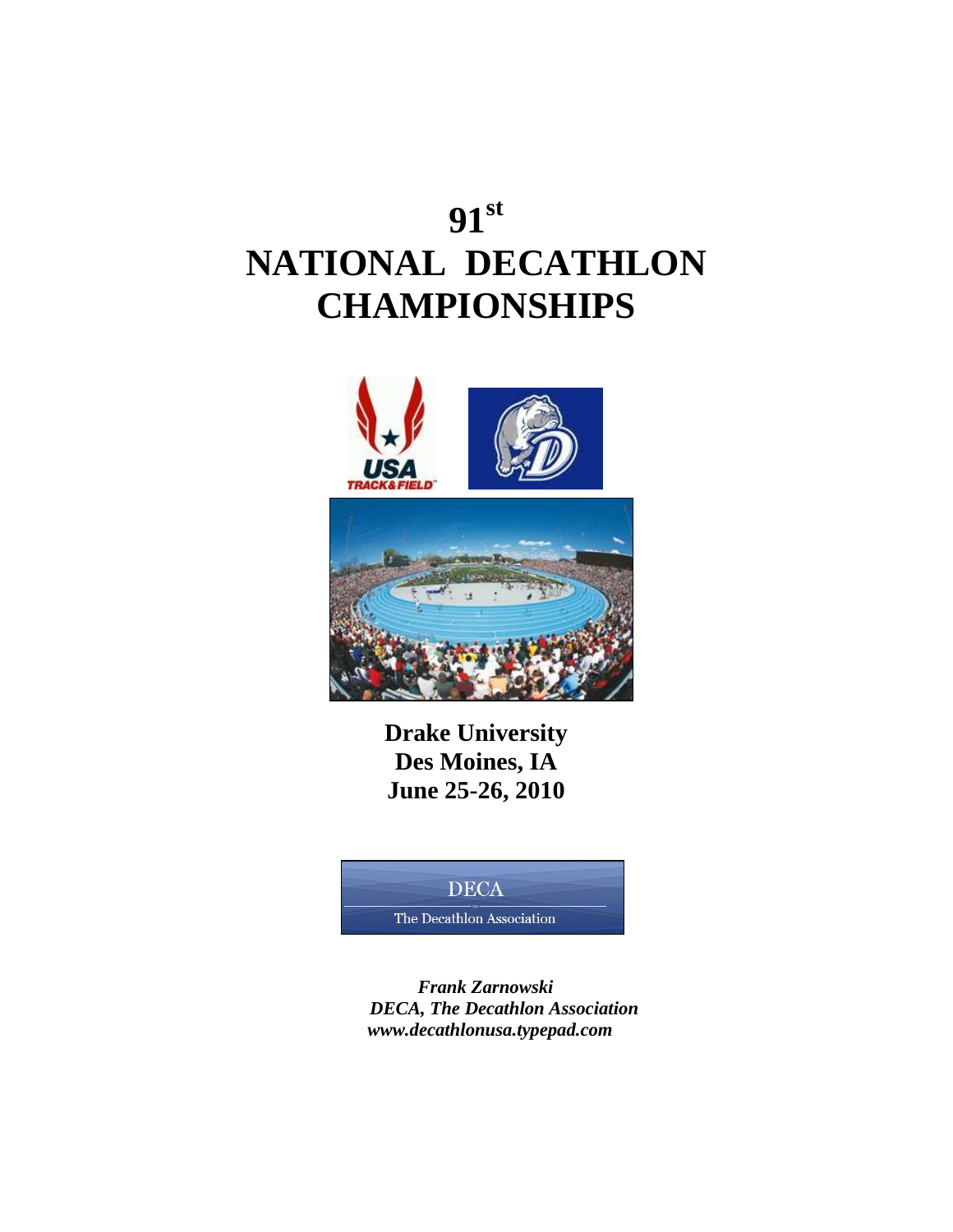# **Table of Contents**

| <b>Section One: Background Information page 2</b> |                |
|---------------------------------------------------|----------------|
| Time Schedule                                     | $\overline{2}$ |
| <b>Qualifying Procedures</b>                      | $\overline{c}$ |
| List of Qualifiers                                | $2 - 3$        |
| Web sites which will post results                 | 3              |
| <b>Section Two: Record Section</b>                | $\overline{4}$ |
| <b>Individual Event Records</b>                   | $\overline{4}$ |
| World                                             | $\overline{4}$ |
|                                                   |                |
| American                                          | $\overline{4}$ |
| Collegiate                                        | $\overline{4}$ |
| <b>USA Senior Championship Meet</b>               | 5              |
| <b>Drake Stadium</b>                              | 5              |
| <b>Recent Results</b>                             | $5 - 6$        |
| <b>USA National Championship Winners</b>          | $8-9$          |
| Addenda                                           | $9-10$         |
| <b>Section Three: Athlete's Bios</b>              |                |
| <b>Nick Adcock</b>                                | 12             |
| Jake Arnold                                       | $13 - 14$      |
| Eric Broadbent                                    | 14             |
| Mat Clark                                         | 15             |
| <b>Bryan Clay</b>                                 | $16 - 17$      |
| <b>Joe Detmer</b>                                 | 18             |
| Ryan Harlan                                       | 19-20          |
| Chris Helwick                                     | $20 - 21$      |
| Mark Jellison                                     | 22             |
| Dan Keller                                        | 23             |
| Dan Kinsey                                        | 24             |
| <b>Mike Morrison</b>                              | 25             |
| <b>Miller Moss</b>                                | 26             |
| <b>Trinity Otto</b>                               | 27             |
| <b>Tom Pappas</b>                                 | 28-29          |
| <b>Nick Trubachik</b>                             | 30             |
| <b>PR</b> Page                                    | 31             |

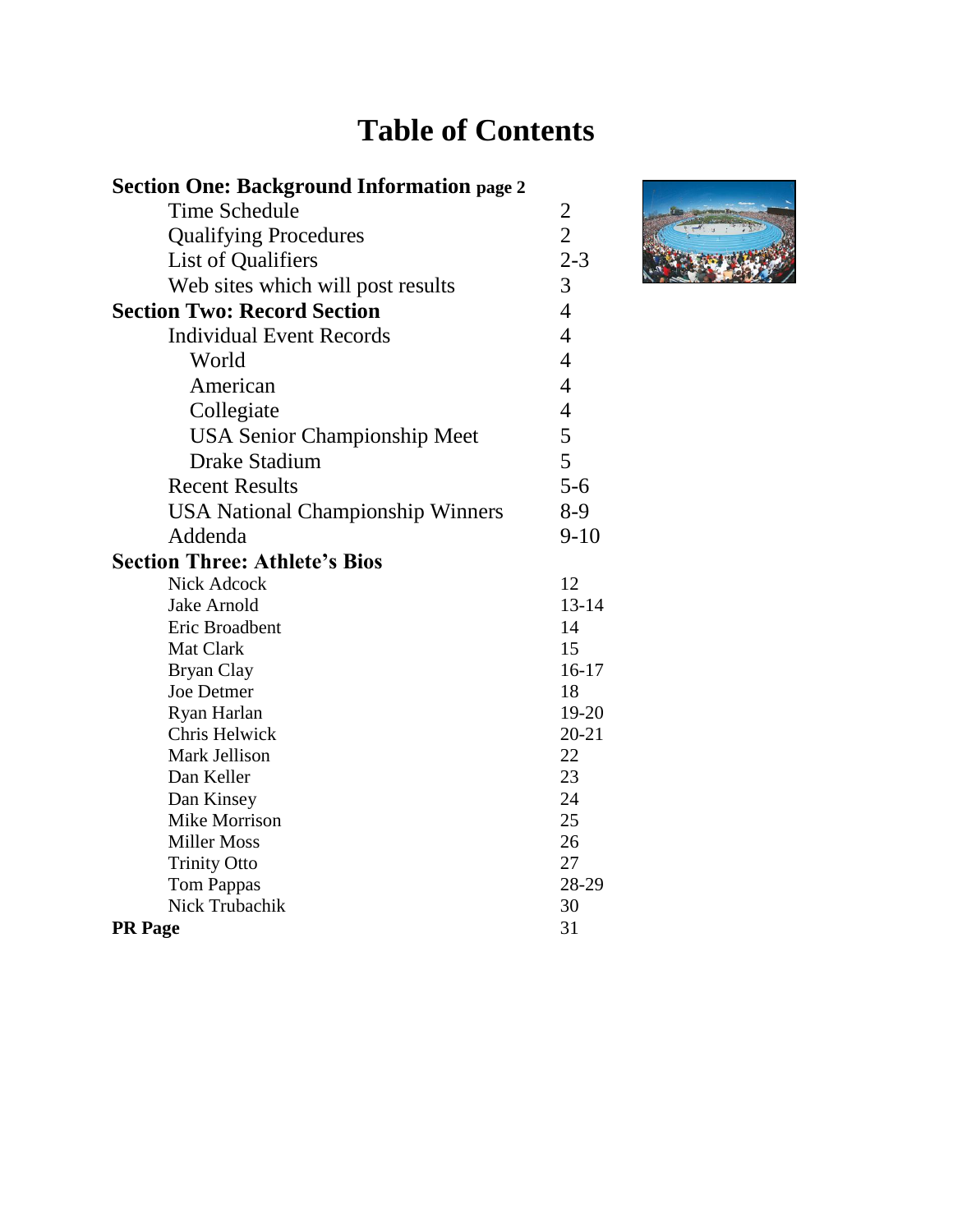### **SECTION ONE: Basic Info:**

**a) Time Schedule b) Qualifying procedures c) List of Qualifiers d) Web sites which will provide results** 



### **a… Time Schedule**

| <b>Friday, June 25, 2010</b> |                  | Saturday, June 26, 2010 |                   |
|------------------------------|------------------|-------------------------|-------------------|
| $10:30$ am                   | 100 meters       | $10:30$ am              | 110 m Hurdles     |
| 11:30                        | Long Jump        | 11:30                   | <b>Discus</b>     |
| $2:00 \text{ pm}$            | <b>Shot Put</b>  | $2:45$ pm               | <b>Pole Vault</b> |
| 3:15                         | <b>High Jump</b> | $4:15-5:15$             | Javelin $(a & b)$ |
| 5:10                         | 400 meters       | 6:30                    | 1500 meters       |

### **b …..Qualifying Procedure**

#### Standard (men)

Male athletes who attain the Standard will automatically be included in the event.

Qualifying Guidelines for Championships in Non-Olympic Years

- 1. All qualifying performances for running events must be made on an indoor or outdoor track for the outdoor championships. No allowances are provided for altitude, nor for indoor facilities of differing size, banking or other configuration.
- 2. Qualifying marks must be made in accordance with USATF Rule 149 and verifiable in one of the following:
	- a. USATF or IAAF sanctioned events which prescribe to or exceed USATF competition rules
	- b. Events at collegiate meets which prescribe to or exceed USATF competition rules
	- c. High school meets, but not dual or triangular meets.
	- d. Meets or events which meet a minimum for competitiveness set by the Chair of the Sport Committee and determined to be valid by the USATF National Office staff member responsible for verification.
- 3. This is an annual Championship which requires qualification within a specific period of time. Qualifying marks from outdoor competitions must be attained on or after the first day of competition of the National Championship, or Olympic qualifying meet, during the previous calendar year through the Sunday in the current calendar year just prior to the Championship. Qualifying marks for the 10,000-meters, Race Walk, and **Combined Events** must be attained on or after the first Saturday in January of the calendar year prior to the Championship through the Sunday in the current calendar year just prior to the Championship.
- 4. \* F.A.T. is the only method of timing acceptable for qualifying marks for events listed with an asterisk. Times submitted in hundredths of a second, must be fully automatic times.
- 5. \*\* A manual time may be used for qualifying in events with a double asterisk only if no fully automatic qualifying time exists for the individual in that event during the qualifying period. A manual time may not supersede any fully automatic qualifying time for an event. Qualifying manual times, for eligible events, not already listed, are always the FAT qualifying time without the last zero. Manual times will be converted for seeding purposes using USATF Rule 76.

6. \*\*Hand times will be accepted in events with a double asterisk.

### **c) ……..Qualifiers**  *Qualified Automatically >7850 and Provisionally 7500 [Jan 3, 2008 - June 20, 2010]*

### **USA Qualifiers**

#### **From 2009:**



| 8790  | Hardee, Trey   | Nike      | IAAF WC, Berlin      | 8/20 |
|-------|----------------|-----------|----------------------|------|
| 8569  | Pappas, Tom    | Nike      | Thorpe Cup, Marburg  | 8/9  |
| 8241w | Eaton, Ashton  | Oregon    | NCAA I, Fayetteville | 6/11 |
| 8069  | Arnold, Jake   | Asics     | Hypo Bank, Götzis    | 5/31 |
| 7892  | Detmer, Joe    | unat      | Thorpe Cup, Marburg  | 8/9  |
| 7794w | Ayers, Michael | Tennessee | NCAA I, Fayetteville | 6/11 |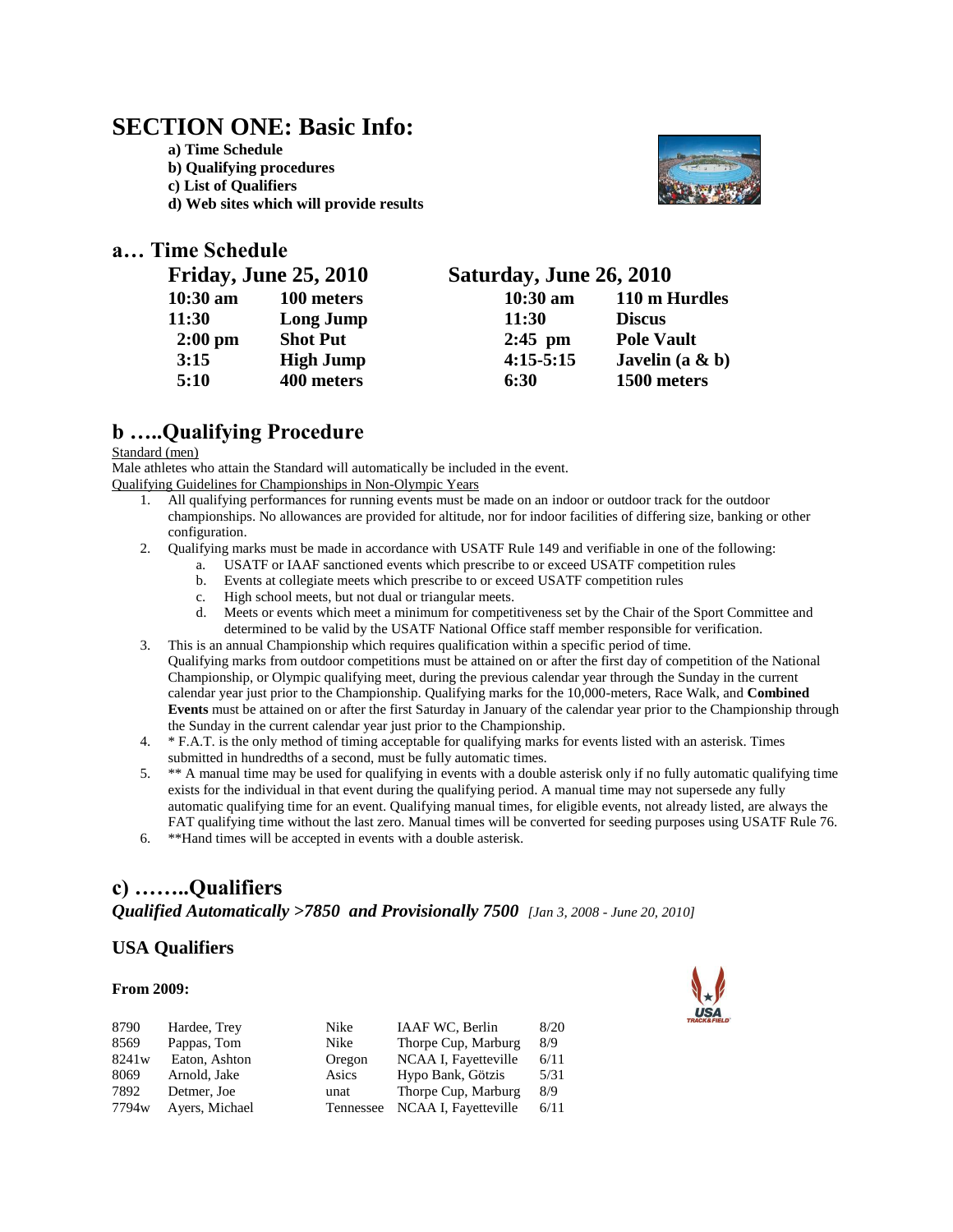| 7785 | Clark, Mat      |           | Northern IowaMVC, Terre Haute<br>5/16   |
|------|-----------------|-----------|-----------------------------------------|
| 7766 | Randolph, Chris |           | VS Athletics USA Champs, Eugene 6/26    |
| 7729 | Terek, Paul     | asics     | Thorpe Cup, Marburg 8/9                 |
| 7655 | Otto, Trinity   |           | Texas A&M Big 12 Conf, Lubbock 5/16     |
| 7650 | Edmonds, Lysias |           | Arizona PumaUSA Champs, Eugene 6/26     |
| 7646 | Adcock, Nick    |           | Missouri Thorpe Cup, Marburg 8/9        |
| 7645 | Burt, Desi      |           | VS Athletics Classic, Claremont<br>5/2  |
| 7631 | Keller, Dan     |           | North CarolinaNCAA I, Fayetteville 6/11 |
| 7626 | McGinnis, RJ    | Minnesota | Drake R, Des Moines 4/23                |
| 7623 | Marsh, Mike     |           | ChampNuitritionClassic, Claremont 5/2   |
| 7563 | Kinsey, Dan     | Akron     | NCAA I, Fayetteville 6/11               |

#### **From 2010:**

| 8483 | Clay, Bryan      | Nike        | Hypo-Bank, Gotzis                     | 5/30 |
|------|------------------|-------------|---------------------------------------|------|
| 8457 | Eaton, Ashton    | Oregon      | <b>NCAA</b>                           | 6/11 |
| 8253 | Arnold, Jake     | Asics       | Hypo-Bank, Gotzis                     | 5/30 |
| 7801 | Morrison, Mike   | California  | NCAA, Eugene                          | 6/11 |
| 7781 | Jellison, Mark   | unat        | <b>Claremont</b>                      | 5/14 |
| 7779 | Helwick, Chris   |             | Team Wick-SetSea Ray R, Knoxville 4/8 |      |
| 7724 | Otto, Trinity    | Texas A&M   | NCAA, Eugene                          | 6/11 |
| 7704 | Adcock, Nick     | Missouri    | Big 12, Columbia                      | 5/15 |
| 7628 | Moss, Miller     | Clemson     | ACC, Clemson                          | 4/16 |
| 7652 | Horn, Gray       | Florida     | SEC, Knoxville                        | 5/14 |
| 7541 | Harlan, Ryan     | unat        | TGA, Dallas                           | 6/6  |
| 7526 | Robinson, Robert |             | CSU-NorthridgeBig West, Irvine        | 5/8  |
| 7521 | Taiwo, Jeremy    | Washington  | Pac-10, Berkeley                      | 5/9  |
| 7510 | Trubachik, Nick  | Portland St | NCAA, Eugene                          | 6/11 |
| 7500 | Holman, Cory     | Georgia     | SEC, Knoxville                        | 5/14 |

**Total: 28 qualifiers**

## **d)….Website listing results**

### **1. www.flashresult.com**

#### **2. www.decathlon2000.ee**

*(both will post real time results)* 

### **3. www.decathlonusa.typepad.com**

 *(I'll try to post results and story as soon after the meet each day as possible)*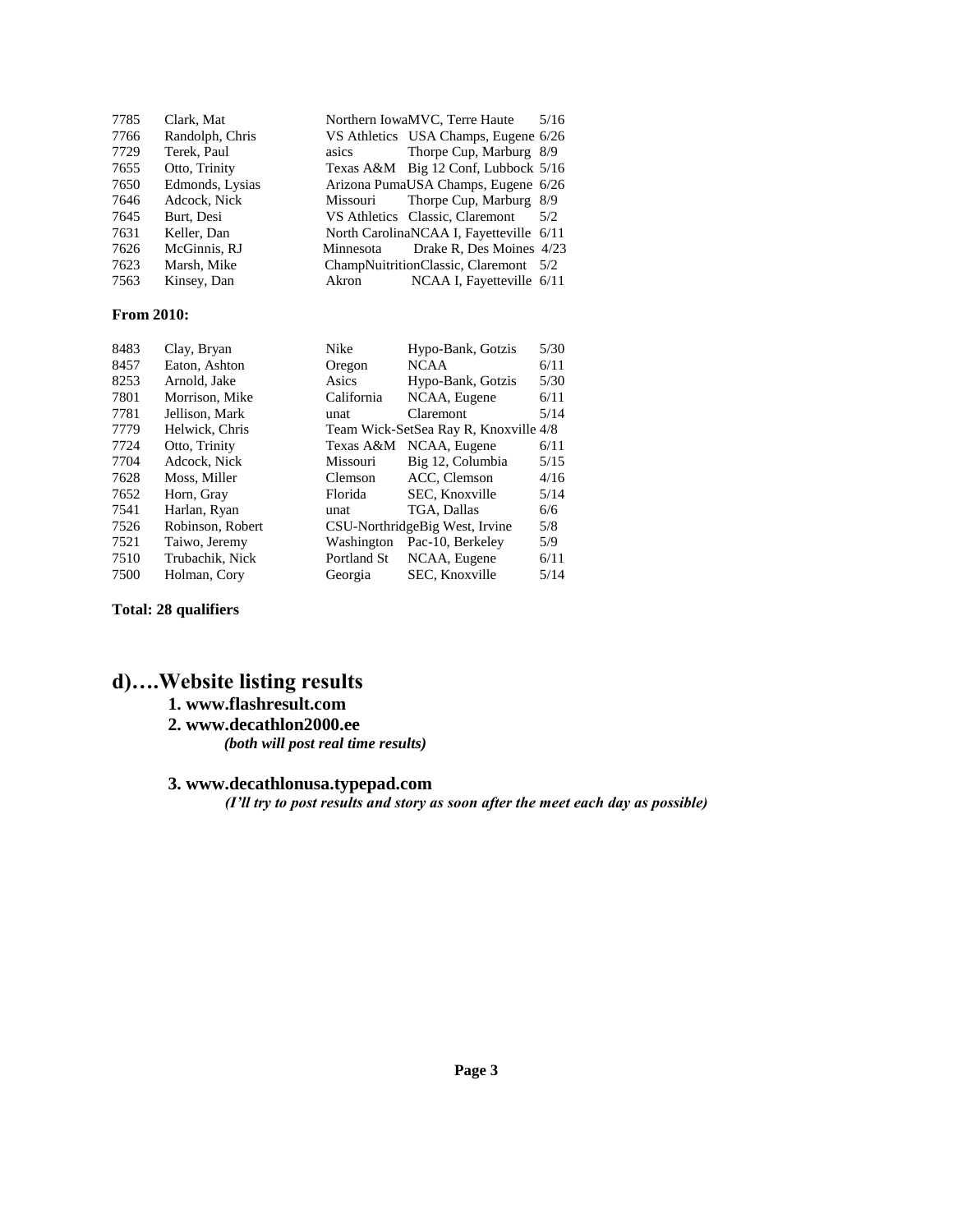## **SECTION TWO: RECORDS**

## **Decathlon Individual Event Records**

|                  | <b>World Records</b> (7000 point minimum) |                                                     |                                              |          |
|------------------|-------------------------------------------|-----------------------------------------------------|----------------------------------------------|----------|
| 100m             | 10.22                                     | Chris Huffins/USA                                   | Atlanta(OT/USA)(8546)+0.9) 06/22/96          |          |
| LJ               | 8.22 (26-11.75)                           | Erki Nool/EST                                       | Tallinn, EST $(8362)(+3.0)$                  | 06/15/96 |
| SP               | 19.17(62-10 3/4)                          | Edy Hubacher/Switzerland                            | Berne (7405h)                                | 10/04/69 |
| HJ               | $2.27(7-51/2)$                            | Rolf Bielschmidt/GDR                                | Jena (7245h)                                 | 09/30/77 |
|                  |                                           | Christian Schenk/GDR                                | Seoul (OG) (8488)                            | 09/28/88 |
| 400m             | 45.68                                     | <b>Bill Toomey/USA</b>                              | Mexico City (OG) (8193)                      | 10/18/68 |
| 110mH            | 13.47                                     | Frank Busemann/GER                                  | Atlanta (8706)                               | 08/01/96 |
| DT               | 55.87 (180-5)                             | Bryan Clay/USA                                      | Carson $(8506)$                              | 06/24/05 |
| ${\rm PV}$       | $5.76(18-10\frac{1}{2})$                  | Tim Lobinger/GER                                    | Leverkuesen (7346)                           | 09/16/99 |
|                  | $JT$ (old) $81.76$ (268-3)                | Lennart Hedmark/Sweden                              | Spala, Pol (EC) (7522)                       | 06/25/78 |
|                  | $(new)$ 79.80 (261-10)                    | Peter Blank/GER                                     | Emmelhausen, GER(7425)                       | 07/19/92 |
| 1500m            | 3:58.7                                    | Robert Baker/USA                                    | Austin, Texas (7583)                         | 04/03/80 |
| 1st day          | 4738                                      | Dan O'Brien/USA                                     | Knoxville, TN (8707)                         | 06/15/94 |
|                  | 4747 nwi                                  | Dan O'Brien/USA                                     | New York (TAC) (8844)                        | 06/12/91 |
| 2nd day          | 4455                                      | Dave Johnson/USA                                    | New Orleans(OT) (8649)                       | 06/27/92 |
| Total            | 9026                                      | Roman Sebrle/CZE                                    | Gotzis, AUT 2001                             |          |
|                  | American Records (7000 point minimum)     |                                                     |                                              |          |
| 100m             | 10.22                                     | Chris Huffins/Mizuno (+0.9) Atlanta (OT/USA) (8546) |                                              | 1996     |
| LJ               | $8.08m(26-4\frac{1}{4})$                  | Dan O'Brien/Talence (+0.81) Talence, FRA (8891)     |                                              | 1992     |
| SP               | $17.76(58-3\frac{1}{4})$                  | Russ Hodge/Foothill JC                              | Hamburg, FRG                                 | 1966     |
| HJ               | $2.21(7-3)$                               | Tom Pappas/adidas                                   | Sydney, AUS (OG) (8425)                      | 2000     |
| 400m             | 45.68                                     | <b>Bill Toomey/SC Striders</b>                      | Mexico City (OG) (8193)                      | 1968     |
| 110mH            | 13.67                                     | Dan O'Brien/unat $(+0.4)$                           | Uniondale (Goodwill) (8755)1998              |          |
| DT               | 55.87 (183-3)                             | Bryan Clay/Nike                                     | Carson $(8506)$                              | 2005     |
| ${\rm PV}$       | 5.70 $(18-8\frac{1}{4})$                  | Tim Bright/Athletics West                           | Seoul (OG) (8216)                            | 1988     |
| $JT$ (old)       | 78.18 (256-6)                             | Jim Connolly/UCLA                                   | Pullman (7756)                               | 1984     |
|                  | $(new)$ 74.58 (244-8)                     | Dave Johnson/ReebokRT                               | New Orleans (8649)                           | 1992     |
| 1500m            | 3:58.7                                    | Robert Baker/Hi Plains TC                           | Austin (TexR) (7583)                         | 1980     |
| 1st day          | 4738                                      | Dan O'Brien/Footlocker AC                           | Knoxville (8707)                             | 1994     |
|                  | 4747 nwi                                  | Dan O'Brien/Reebok RT                               | New York(TAC) (8844)                         | 1991     |
| 2nd day          | 4455                                      | Dave Johnson/ReebokRT                               | New Orleans (OT) (8649)                      | 1992     |
| Total            | 8891                                      | Dan O'Brien/Reebok RT                               | Talence (8891)                               | 1992     |
|                  | <b>American Collegiate Records</b>        |                                                     |                                              |          |
| 100m             | $10.34 (+2.6)$                            | Mantas Silkauskas/Kansas St Lubbock (Big 12)        |                                              | 2009     |
| LJ               | $8.01m(26-3\frac{1}{2})$                  | Chris Huffins/California                            | Tucson, Arizona (VISA)                       | 1993     |
| <b>SP</b>        | $17.76(58-3\frac{1}{4})$                  | Russ Hodge/Foothill JC                              |                                              | 1966     |
| HJ               | $2.22(7-3\frac{1}{4})$                    | Attila Zsivoczky/Kansas St                          | Hamburg, FRG (vs W Ger)<br>Tallinn, EST (EC) | 1998     |
| 400m             | 46.28                                     | Ashton Eaton/Oregon                                 |                                              | 2010     |
| 110mH            | 13.70                                     | Jangy Addy/Tennessee                                | NCAA, Eugene<br>Auburn, AL (SEC)             | 2008     |
| DT               | 53.84m(176-8)                             | Brian Brophy/Tenn                                   | Talence, FRA                                 | 1992     |
| PV               | $5.50m(18-0\frac{1}{2})$                  | Lawrence Johnson/Tenn                               | Dogwood & SEC Knoxville 1993                 |          |
|                  |                                           | Dominic Johnson/Arizona                             | Pac 10, Palo Alto                            | 1998     |
|                  |                                           | Jim Connolly/UCLA                                   | Pullman, Wash. (PAC-10)                      | 1984     |
|                  | JT (old) 78.18 (256-6)                    |                                                     |                                              |          |
|                  | $(new)$ 75.50 (247-8)                     | Mikail Olander/LSU                                  | Baton Rouge, La. (NCAA)                      | 1988     |
| 1500m            | 4:04.11                                   | Joe Detmer/Wisconsin                                | Sacramento, (NCAA)                           | 2004     |
| 1st day          | 4500                                      | <b>Ashton Eaton/Oregon</b>                          | Eugene, (NCAA)                               | 2010     |
| 2nd day          | 4145                                      | Jake Arnold/Arizona                                 | NCAA, Sacramento                             | 2007     |
| Total            | 8465                                      | Trey Hardee/Texas                                   | Austin (Tex R)                               | 2006     |
|                  |                                           | U.S. Senior Championships (AAU - TAC - USATF)       |                                              |          |
| 100 <sub>m</sub> | 10.22                                     | Chris Huffins\Mizuno                                | Atlanta                                      | 06/21/96 |
| LJ               | $8.04(26-4\frac{1}{2})$                   | Dan O'Brien\Moscow-USA                              | Norwalk, Cal                                 | 06/12/90 |
| ${\rm SP}$       | $17.47(57-4)$                             | Russ Hodge\So.Cal. Striders S. Lake Tahoe           |                                              | 06/24/70 |
| HJ               | $2.18(7-1\frac{3}{4})$                    | Chris Huffins\Mizuno                                | New Orleans                                  | 06/19/98 |
|                  |                                           | Darwin VandeHoef\Beach TC New Orleans               |                                              | 06/19/98 |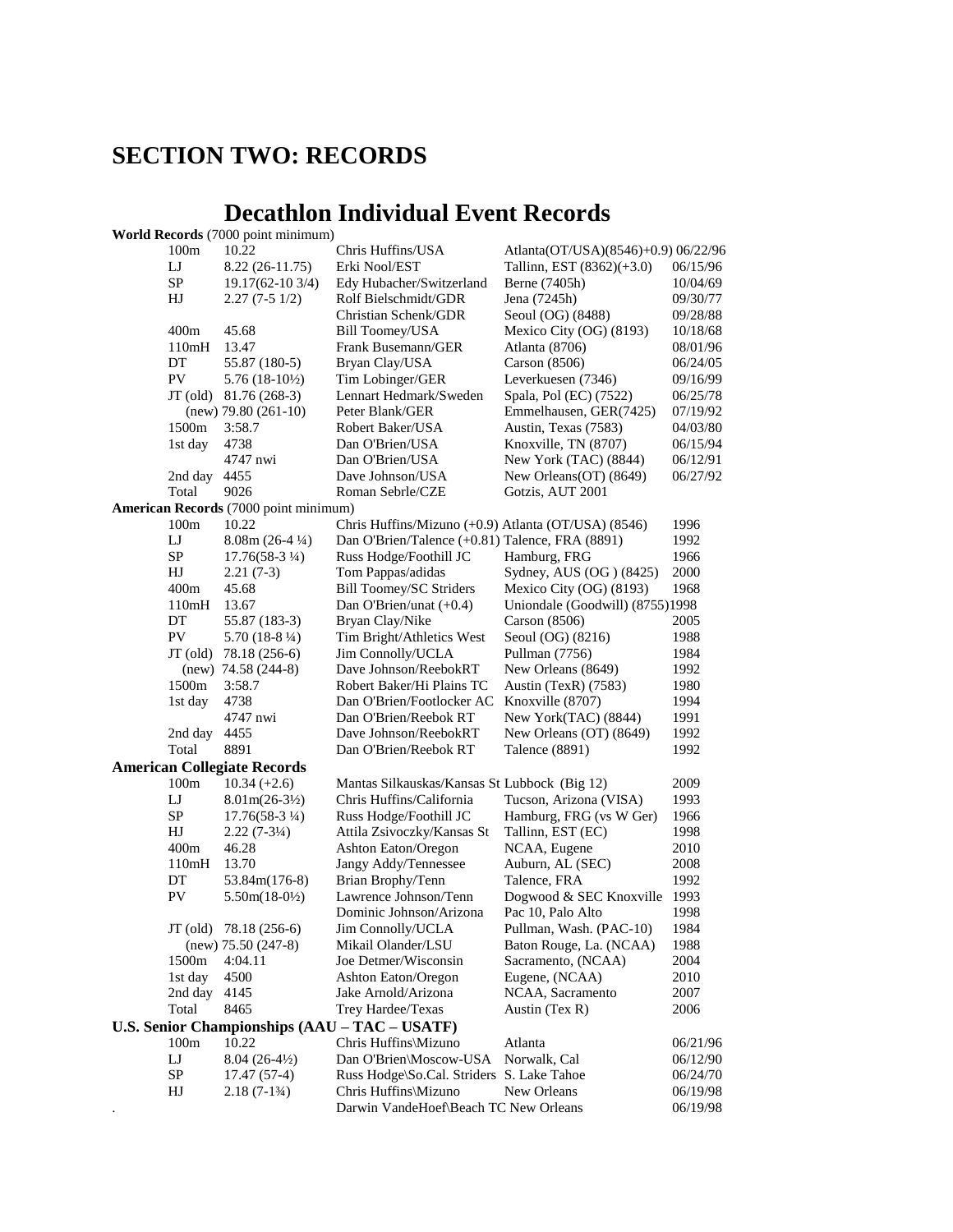| 400m             | 46.4h                                             | Jeff Bennett\U.S. Army                                 | Los Angeles   |      | 06/04/72       |
|------------------|---------------------------------------------------|--------------------------------------------------------|---------------|------|----------------|
| 110mH            | 13.74                                             | Steve Fritz\Accusplit                                  | Indianapolis  |      | 06/12/97       |
| DT               | 55.89 (183-4)                                     | Bryan Clay/USA                                         | Carson (8506) |      | 06/24/05       |
| PV               | $5.60(18-4\frac{1}{2})$                           | Tim Bright\Athletics West                              | ndianapolis   |      | 07/21/88       |
| JT               | 74.58 (244-8)                                     | Dave Johnson\ReebokRT                                  | New Orleans   |      | 06/27/92       |
| 1500m            | 4:08.4                                            | Wally Wilson\Los Angeles AC Santa Barbara              |               |      | 07/04/54       |
| 1st day          | 4747w                                             | Dan O'Brien\Reebok RT                                  | New York      |      | 06/12/91       |
|                  | 4738                                              | Dan O'Brien\Footlocker AC                              | Knoxville     |      | 06/14/93       |
| 2nd day          | 4455                                              | Dave Johnson\Reebok RT                                 | New Orleans   |      | 06/27/92       |
| Total            | 8832                                              | Bryan Clay/Nike                                        | Eugene        |      | 06/30/08       |
|                  | 8844 nwg                                          | Dan O'Brien\Reebok RT                                  | New York      |      | $6/12 - 13/91$ |
|                  | <b>Facility (Drake Stadium) Decathlon Records</b> |                                                        |               |      |                |
| 100m             | 10.3                                              | Steve Alexander/Hurricane TC                           |               | 1977 |                |
|                  | 10.57                                             | Richard Beattie/Alabama                                |               | 1989 |                |
| IJ               | $7.71m(25-3\frac{1}{2})$                          | Jeff Bennett/US Army                                   |               | 1970 |                |
| <b>SP</b>        |                                                   |                                                        |               |      |                |
| HJ               | $2.20(7-2\frac{1}{2})$                            | Derek Gearman/unat                                     |               | 2008 |                |
| 400m             | 47.5                                              | Jeff Bennett/US Army                                   |               | 1970 |                |
| 110mH            | 14.28                                             | Darwin Vande Hoef/VISA                                 |               | 1997 |                |
| DT               | 48.08m/157-9                                      | Bruce Jenner/SJ Stars                                  |               | 1976 |                |
| PV               | $5.20m(17-3/4)$                                   | Kip Janvrin/VISA                                       |               | 1992 |                |
|                  |                                                   | Jay Thorsen/RTI TC                                     |               | 1990 |                |
|                  | JT [new] $63.60m(208-8)$                          | Brad Swanson/unat-Morehead, MN                         |               | 1993 |                |
|                  | [old] $69.49m(228-0)$                             | Bruce Jenner/Graceland                                 |               | 1972 |                |
| $1500 \text{ m}$ | 4:06.5                                            | Robert Baker/Principia                                 |               | 1978 |                |
| $1st$ day        |                                                   |                                                        |               |      |                |
| $2nd$ day        |                                                   |                                                        |               |      |                |
| Total            | 8198                                              | Kip Janvrin/VISA                                       |               | 1996 |                |
|                  |                                                   | [10.96 720 1372 198 48.57 14.70 4316 495 5802 4:11.63] |               |      |                |

## **Recent USA National Championships**

### **2005**

#### **6/23-24 86th USA National Championships, Home Depot Center, Carson, CA**

| 8506 | Clay, Bryan/Nike          | 10.70-1.8 744+0.3 1488 206 49.62 14.06-1.4 5587 500 6002 4:57.11 |
|------|---------------------------|------------------------------------------------------------------|
| 7976 | Terek, Paul/unat          | 11.17-0.6 705+0.1 1497 200 49.05 15.21 0.0 4422 520 5405 4:39.92 |
| 7795 | McMullen, Phil/Nike       | 11.63-0.6 664-0.6 1444 185 49.97 14.91-1.4 4839 500 5591 4:19.16 |
| 7769 | Harris, Stephen/unat      | 11.25-1.8 721 0.0 1220 209 48.83 14.57 0.0 4020 450 5506 4:32.37 |
| 7655 | Moore, Stephen/unat       | 11.22-1.8 682-0.5 1287 200 48.21 14.96-1.4 4209 470 5568 4:43.58 |
| 7619 | Abdur-Rahim, Mustafa/Dart | 11.01-0.6 678-0.2 1316 194 49.20 14.31 0.0 4332 420 5265 4:28.82 |
| 7567 | Boyles, Chris/unat        | 11.58-0.6 684+0.1 1443 212 51.17 15.25-1.4 4035 460 6077 4:54.32 |
| 7473 | Geopfert, Travis/unat     | 11.36-0.6 671-0.5 1415 185 48.84 15.66 0.0 4499 450 4955 4:23.62 |
| 7444 | Janvrin, Kip/K&K TC       | 11.58-0.6 634-0.6 1363 182 49.29 15.50-1.4 4258 470 5886 4:21.45 |
| 7134 | Levin, Andrew/Montana     | 11.33-1.8 648+0.1 1367 197 50.51 15.40 0.0 3894 450 4945 4:54.52 |
| 6736 | Kilmartin, Donovan/Texas  | 11.39-0.6 713-0.2 1371 209 50.87 14.90-1.4 3994 nh 5159 4:52.25  |
| dnf  | Harlan, Ryan/unat         | 11.26-1.8 680+0.4 1610 212 49.23 14.16 0.0 4238 nh withdrew      |
| dnf  | Cook. Jamie/unat          | 11.84-1.8 643+0.1 1317 188 53.02 16.12 0.0 4345 nh withdrew      |
|      |                           |                                                                  |

1st/2nd day: Clay 4322/3984, Tere 4099/3877, McMu 3695/4100, Harr 4045/3724, Moor 3944/3711, Ab-Ra 3898/3720, Boyl 3943/3624, Geop 3805/3668, Janv 3595/3849, Levi 3757/3377, Kilm 3994/2742, Harl 4193, Cook 3420. Records: **Discus**: Clay's marks is WR (breaks old WER of 55.00/180-5 by Jaroslav Jankov, Sofia, 1980); AR (breaks AR of 53.84/176-8 by Brian Brophy/Tenn, Talence, 1992), MR (breakls 53.22m/174-7 by Chris Huffins/Mizuno, in New Orleans, 1998). Weather: hot both days, low 80s, breezy. 13s,11f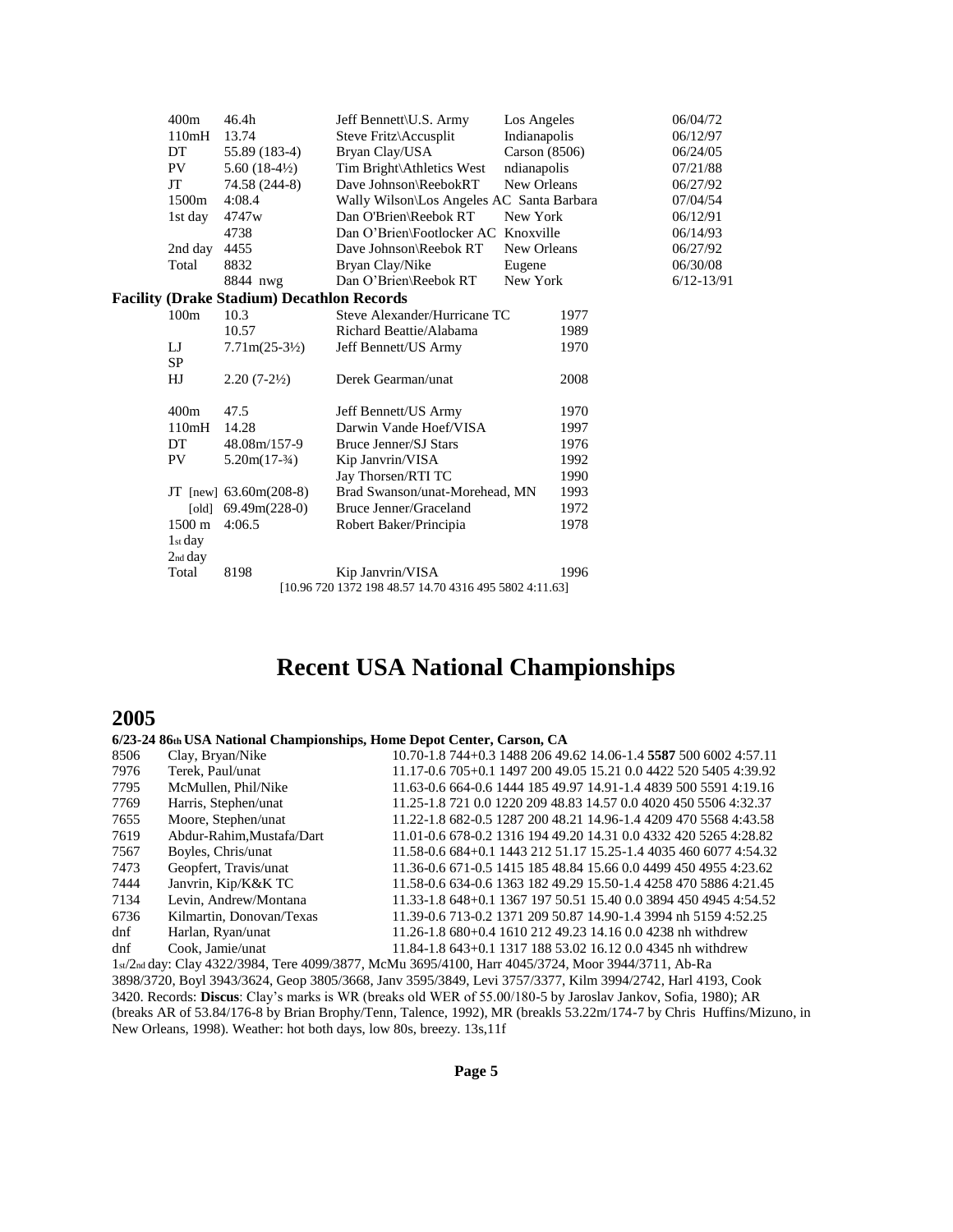### **2006**

#### **6/23-24 87th USA National Champs, Michael A Carroll Stadium, IUPUI, Indianapolis, IN**

| Pappas, Tom/Nike                | 10.88+0.5 747+0.3 1653 196 48.68 14.32-1.0 4978 510 5568 4:59.50 |
|---------------------------------|------------------------------------------------------------------|
| Harlan, Ryan/unat               | 11.13+0.5 652-1.3 1634 205 50.26 14.08-1.0 4294 460 6313 5:01.90 |
| Arnold, Jake/Arizona            | 11.23+0.5 683-0.1 1427 199 49.48 14.67-0.9 3878 490 5861 4:31.04 |
| Boyles, Chris/unat              | 11.42-0.4 722-0.1 1441 211 50.91 15.04-0.9 4274 470 5902 4:52.13 |
| Terek. Paul/Asics               | 11.11+0.5 683-0.3 1439 187 49.39 15.35-0.9 4455 510 5644 4:48.04 |
| Geopfert, Travis/unat           | 11.33-0.4 685+0.2 1415 184 49.44 16.00-1.0 4195 420 4909 4:34.90 |
| Detmer, Joe/Wisconsin           | 11.15-0.4 660-0.2 1176 181 47.03 15.27-0.9 3343 nh 5278 4:30.46  |
| Clay, Bryan/Nike                | 10.49-0.4 722 0.0 1560 202 48.15 13.34-1.0 5106 nh               |
| Hardee, Trey/Texas              | 10.62-0.4 735+0.2 1399 187 48.15 14.10-0.9 4187 nh               |
| Cebulski, Joe/unat              | 11.59-0.4 639+0.6 1440 202 51.83 withdrew                        |
| Randolph, Chris/Seattle Pacific | 11.40-0.4 674-0.7 1306 nh withdrew                               |
|                                 |                                                                  |

Declared but did not start: Ryan Olkowski/unat, Allen Bulick/unat. 11s,7f

1st/2nd day scores: Papp 4342/3977, Harl 4059/3813, Arno 3962/3755, Boyl 40673713, Tere 3892/3822, Geop 38073398, Detm 3732/2721, Clay 4394, hard 4162, Cebu 3714. Weather: Day one: showers, hot , muggy, Day Two: Hot, muggy.

### **2007**

#### **6/22-23 88th USA National Championships, IUPUI, Indianapolis, IN**

| 8352                                         | Pappas, Tom/Nike               | 11.00-0.5 750+0.3 1643 205 48.81 14.12+1.9 4634 500 5970 4:59.69  |
|----------------------------------------------|--------------------------------|-------------------------------------------------------------------|
| 8064                                         | Terek, Paul/Asics              | 11.03-0.5 726+1.4 1527 202 48.70 14.92+1.4 4260 510 5295 4:39.98  |
| 7921                                         | Arnold, Jake/Arizona           | $11.23+0.3689+2.9149319948.7014.36+1.9397150055234.36.21$         |
| 7883                                         | Harlan, Ryan/unat              | 11.35-2.0 677+1.5 1658 208 51.01 14.16+1.9 4295 460 6218 4:59.17  |
| 7804                                         | Boyles, Chris/CBO-E            | $11.35+0.3718+2.3153320851.0914.90+1.4413350053704:52.79$         |
| 7723                                         | Randolph, Chris/CNW            | $11.59+0.3679+1.2136920249.4015.05+1.4425947055264:20.88$         |
| 7714                                         | Helwick, Chris/Tenn            | $11.43+0.3668+1.5134319950.5415.09+1.4409949062804:29.59$         |
| 7640                                         | Abdur-Rahim, Mustafa           | 10.84-0.5 693 0.0 1385 181 48.32 14.14+1.4 4306 410 4980 4:24.40  |
| 7542                                         | Richardson, Chris/VS Athletics | 11.28-2.0 704+2.6 1472 190 50.39 14.76+1.4 4229 420 6289 4:54.23  |
| 7503                                         | Olkowski, Ryan/unat            | 10.73-0.5 706+1.9 1272 196 48.22 14.82+1.4 3630 470 5119 5:01.50  |
| 7424                                         | Marsh, Mike/Champ Nutrition    | 11.11-0.5 691+2.0 1389 190 51.06 14.56+1.4 3825 450 5263 4:41.05  |
| 7194                                         | Cepeda, Raven/N Iowa           | 11.40+0.3 545+1.8 1437 187 52.22 14.65+1.4 3935 490 4858 4:54.81  |
| 6478                                         | Cebulski, Joe/TigerBar         | $11.80 - 2.0671 + 1.0132119950.4415.27 + 1.44127$ nh 5482 4:52.03 |
| dnf                                          | Detmer, Joe/Wisconsin          | 11.29-2.0 $676+2.5$ 1193 nh 47.09 $15.21+1.4$ 3560 withdrew       |
| dnf                                          | Clay, Bryan/Nike               | 10.58-0.5 718+1.6 1574 193 withdrew                               |
| dnf                                          | Hoskins, Brandon/Liberty       | 11.42-2.0 641 0.0 1292 nh withdrew                                |
| $\sim$ 100 $\sim$ $\sim$ 11 $\sim$ 11 $\sim$ |                                |                                                                   |

16s, 13f**. Weather**: Day 1: rainy and cool in morning, light rain and headwinds during 100m. Weather steadily improved during day, mostly cloudy, and 758degrees by 4 pm (400m). Day 2: rainy during both hurdles and discus. Downpour delayed pole vault. High of 73. **Records**: Pappas win is his 5th, tying meet record for most wins with Bill Toomey (1965-69) and Dan O'Brien (1991-1996).

#### **2008**

| $6/29 - 30$ |                         | US Olympic Trials & 89th USA National Championships, U of Oregon, Eugene, OR |
|-------------|-------------------------|------------------------------------------------------------------------------|
| 8832        | Clay, Bryan/Nike        | 10.39-0.4 739-1.6 1517 208 48.41 13.75+1.9 5274 500 7055 4:50.97             |
| 8534        | Hardee, Trey/Nike       | 10.43-0.4 775-1.1 1407 202 47.99 13.71+1.9 4241 500 6369 4:44.79             |
| 8511        | Pappas, Tom/Nike        | 10.90-0.4 777+0.4 1726 196 49.80 14.17+1.9 4944 520 5934 4:54.08             |
| 8130        | Arnold, Jake/una        | $11.11 - 0.4$ 704+1.3 1454 196 48.66 14.12+0.8 4602 500 5785 4:31.61         |
| 8122        | Eaton, Ashton/Oregon    | 10.61-0.4 749 0.0 1228 196 47.07 14.26+1.9 3969 510 4728 4:20.56             |
| 8025        | Addy, Jangy/Tennessee   | 10.77-0.4 720-1.2 1563 196 48.61 13.73+1.9 4241 440 5710 5:05.07             |
| 8010        | Helwick, Chris/unat     | 11.34-0.4 698-0.3 1380 199 50.20 15.26+1.7 4425 490 6735 4:21.44             |
| 7765        | Edmonds, Lysias/ArizPu  | 10.92+0.1 688+1.4 1243 199 47.80 14.30+0.8 3852 490 5160 4:37.92             |
| 7757        | Abdur-Rahim, M/ASC-e    | 10.90-0.4 688-0.9 1400 187 47.64 14.38+1.9 4749 420 4586 4:21.34             |
| 7660        | Randolph, Chris/CNW     | 11.38-0.4 663-0.8 1372 202 49.08 14.81+0.8 4217 450 5826 4:35.28             |
| 7653        | Detmer, Joe/unat        | $11.09+0.1$ 677-0.6 1275 190 48.12 15.08+0.8 3545 460 5631 4:07.63           |
| 7633        | Olkowski, Ryan/unat     | 10.85-0.4 704+1.3 1257 208 49.46 14.75+0.8 3759 480 5303 4:56.80             |
| 7587        | Harlan, Ryan/unat       | 11.18+0.1 648-1.3 1523 205 50.96 14.68+1.9 4290 460 5959 5:08.30             |
| 7512        | Moody, Rickey/Wash St   | $11.09+0.1741+0.8152820552.5814.74+0.8435440054955:09.89$                    |
| 7429        | Chisam, Matt/unat       | 11.45-0.4 625+0.1 1376 193 52.10 14.88+1.7 4377 510 5508 4:46.56             |
| 7312        | Richardson II, Chris/VS | 11.41-0.4 744-0.8 1370 187 51.70 15.14+1.7 4450 440 5573 5:12.35             |
| 7279        | Clark, Mat/N Iowa       | $11.21+0.1$ 683-0.6 1252 193 48.71 15.62+1.7 3399 440 4561 4:12.60           |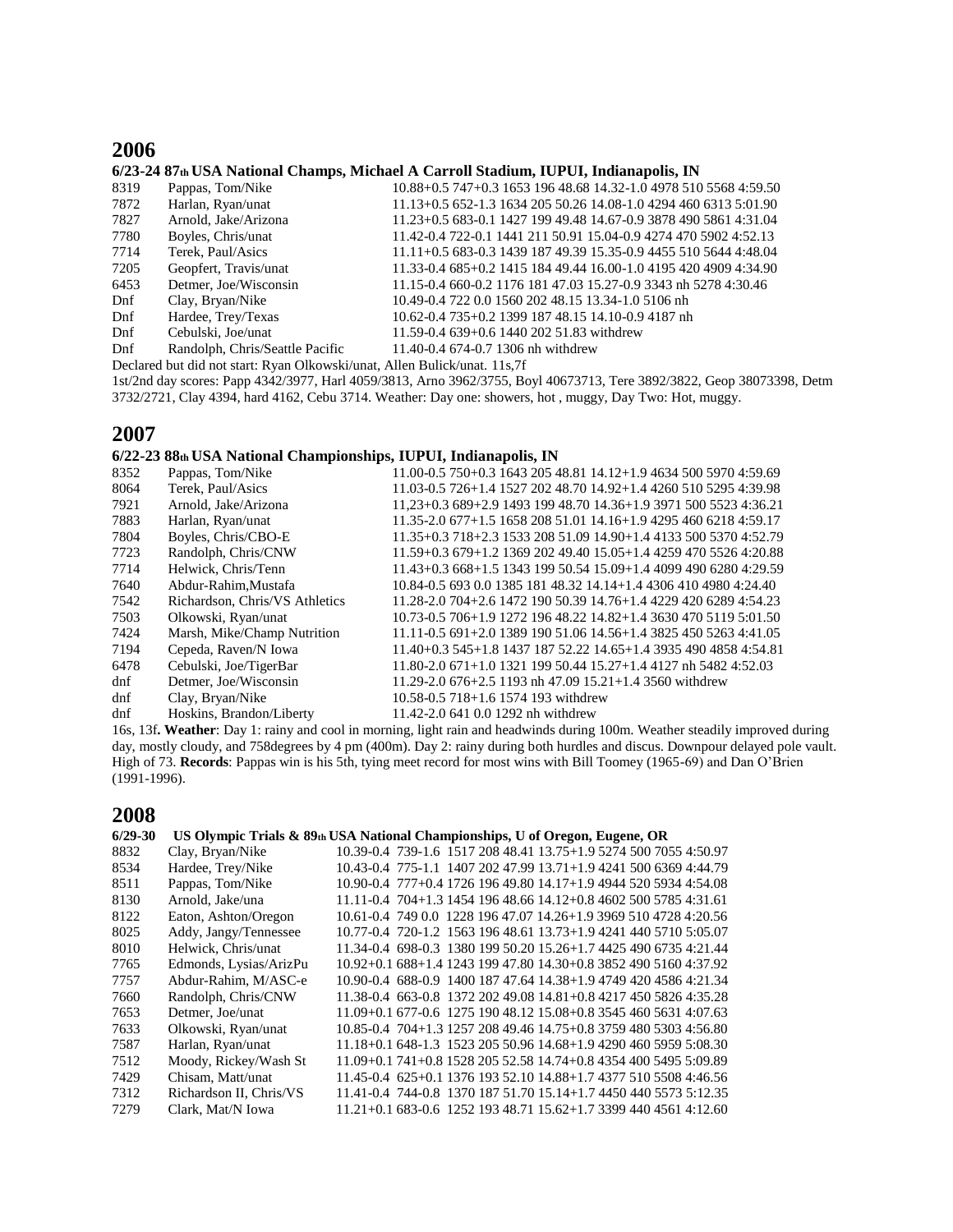6629 Cebulski, Joe/Tri Valley 11.68-0.4 657+1.2 1346 199 50.93 14.99+1.7 4610 nh 5607 4:49.78<br>6443 Cepeda, Chris/N Iowa 11.22+0.1 654+0.3 1434 190 53.47 14.70+0.8 4093 nh 4875 4:43.26 6443 Cepeda, Chris/N Iowa 11.22+0.1 654+0.3 1434 190 53.47 14.70+0.8 4093 nh 4875 4:43.26<br>dnf Boyles, Chris/unat 11.30-0.4 nm 1457 208 withdrew 11.30-0.4 nm 1457 208 withdrew 20s,19f

1st/2nd day: Clay 4476/4356, Hard 4454/4080, Papp 4405/4106, Arno 4003/4127, Eato 4226/3896, Addy 4249/3776, Helw 3910/4100, Edmo 4009/3756, Ab-Ra 4010/3747, Rand 3896/3764, Detm/3870/3783, Olko 4076/3557, Harl 3939/3648, Mood 4111/3501, Chis 3585/3851, Rich 3826/3486, Clar 3841/3438, Cebu 3689/2940, Cepe 3644/2799.

### **2009 Indoors**

| $3/7 - 8$ |                                                         | 24 <sup>th</sup> USA National Combined Events Champs, U North Carolina, Chapel Hill, NC |
|-----------|---------------------------------------------------------|-----------------------------------------------------------------------------------------|
| 5748      | Arnold, Jake/Asics                                      | 7.20 681 1494 197 8.15 495 2:50.03                                                      |
| 5514      | Johnson, Justin/unat                                    | 7.27 717 1199 203 8.22 445 2:50.46                                                      |
| 5505      | Detmer, Joe/unat                                        | 7.18 686 1279 188 8.46 435 2:31.54                                                      |
| 5443      | Chisam. Matt/unat                                       | 7.33 654 1433 197 8.37 465 2:51.80                                                      |
| 5393      | Broadbent, Eric/unat                                    | 7.04 706 1269 194 8.26 415 2:54.01                                                      |
| 5265      | Woods, Patrick/unat                                     | 7.26 652 1289 203 8.44 435 2:57.52                                                      |
| 4865      | Abdur-Rahim, Mustafa/ASC-e                              | 7.10 679 1426 185 8.07 nh 2:39.74                                                       |
| 3847      | Creekmur, Ceith/unat                                    | 7.22 688 1266 188 8.28 nh dnf                                                           |
|           | 8s, 8f. nb: 2 <sup>nd</sup> consecutive win for Arnold. |                                                                                         |

### **2009 Outdoors**

### **6/25-26 90th USA National Champs, Hayward Field, U of Oregon, Eugene, OR**

| Hardee, Trey/Nike            | $10.43+3.6741+1.7143819948.4913.95+0.9447650064125:16.01$                                                                             |
|------------------------------|---------------------------------------------------------------------------------------------------------------------------------------|
| Eaton, Ashton/Oregon         | 10.53+3.6 760+3.7 1263 205 47.99 14.03+0.9 4133 450 5146 4:35.45                                                                      |
| Arnold, Jake/Asics           | $11.01+1.9695+1.8146919649.4914.17+3.3457547057824:38.59$                                                                             |
| Randolph, Chris/VS Athletics | 11.33+0.9 721+1.8 1376 202 49.38 14.88+0.9 3936 490 5501 4:40.78                                                                      |
| Terek, Paul/unat             | 11.13+1.9 657+3.4 1475 196 50.62 15.42+3.3 4461 500 5611 4:41.64                                                                      |
| Edmonds, Lysias/Arizona Puma | 11.00+3.6 707+3.3 1181 193 48.39 14.63+0.9 3677 500 5459 4:41.21                                                                      |
| Adcock, Nick/Missouri        | 11.18+1.9 689+1.4 1392 187 49.46 14.16+3.3 3675 450 6022 4:40.81                                                                      |
| Marsh, Mike/Champ Nutrition  | 10.96+1.9 665+2.0 1366 190 50.38 14.55+1.6 3950 490 5352 4:47.63                                                                      |
| Chisam, Matt/unat            | $11.48+0.9642+1.6139419052.3414.60+0.9421550053374.45.78$                                                                             |
| Keller, Dan/North Carolina   | 11.59+0.9 680+2.2 1302 202 51.31 15.22+3.3 3827 500 4970 4:47.26                                                                      |
| Kinsey, Dan/Akron            | 11.87+0.9 660+1.7 1448 198 54.70 15.57+1.6 4875 460 5743 4:55.95                                                                      |
| Detmer, Joe/unat             | $10.94+1.9723+2.1122719647.9615.13+0.93288$ nh 51364:21.48                                                                            |
| Clark, Mat/Northern Iowa     | $11.08+3.6699+1.7124719050.7618.41+1.63897$ nh nm 4:28.26                                                                             |
| Burt, Desi/VS Athletics      | 11.28+0.9 700+2.2 1311 217 50.40 16.80+0.9 3548 400 3805<br>dns                                                                       |
| Moody, Ricky/Club NW         | $11.16+1.9694+1.21111196$ dnf $15.04+0.942944205460$<br>dns                                                                           |
|                              | 15s,13f. 1 <sup>st</sup> /2 <sup>nd</sup> day scores: Hard 4337/3924, Eato 4333/3741, Arno 4036/3948, Rand 4032/3734, Tere 3872/3817, |
|                              | Edmo 3916/3734, Adco 3859/3729, Mars 3821/3713, Chis 3585/3800, Kell 3746/3581, Kins 3480/3698, Detm                                  |
|                              | 4044/2765, Clar 3783/2886, Burt 4046, Mood 2944. Weather: Thursday, cool and breezy in am, sunny pm; Friday:                          |
| same.                        |                                                                                                                                       |
|                              |                                                                                                                                       |

### **2010 Indoors**

| $3/6 - 7$ |  |  | 25 <sup>th</sup> USA National Indoor CE Champs, U of Indiana, Bloomington, IN |
|-----------|--|--|-------------------------------------------------------------------------------|
|-----------|--|--|-------------------------------------------------------------------------------|

| 5861 | Arnold, Jake/asics            | 7.13 690 1516 198 8.05 500 2:49.62                                                    |
|------|-------------------------------|---------------------------------------------------------------------------------------|
| 5845 | Pappas, Tom/UNAT              | 7.17 725 1590 198 8.08 480 2:55.72                                                    |
| 5487 | Reising, Skyler/Tm Neb Brooks | 7.35 737 1390 207 8.96 440 2:51.91                                                    |
| 5427 | Woods, Pat/unat               | 7.33 664 1362 201 8.42 470 2:55.14                                                    |
| 5251 | Strang, John/HPC elite        | 7.00 704 1093 207 8.30 430 3:14.84                                                    |
| 4861 | Broadbent, Eric/HPC elite     | 6.97 707 1311 201 8.28 nh 2:52.67                                                     |
|      |                               | dnf: Randolph, Chris/unat [7.41 653 1342 nh], Edmonds, Lysias/Ariz Puma [dnf 60m inj] |
|      |                               |                                                                                       |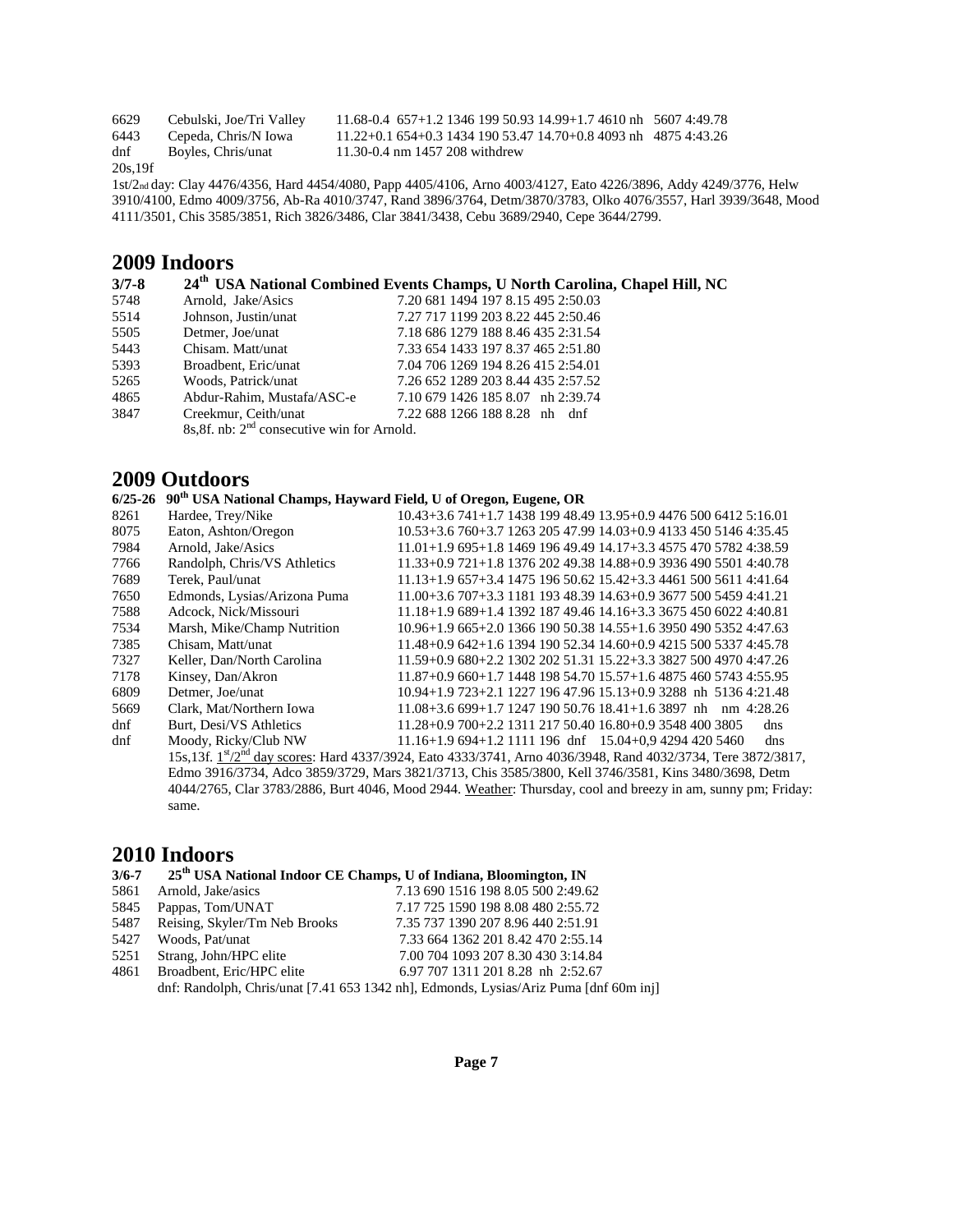## **U.S. NATIONAL CHAMPIONSHIPS**

**Meet winners (AAU – TAC – USATF)** 

**U.S. CHAMPIONS (1915-2008) AAU – TAC - USATF** 

**\*\*\*\*\*\*\*\*\*\*\*\*\*\*\*\*\*\*\*\*\*\*\*\*\*\*\*\*\*\*\*\*\*\*\*\*\*\*\*\*\*\*\*\*\*\*\*\*\*\*\*\*\*\*\*\*\*\*\*\*\*\*** 

|        |                          |                                      | 1912 tables  | 1985 tables |
|--------|--------------------------|--------------------------------------|--------------|-------------|
| 1915   | Alma Richards            | Intermountain Assn                   | 6858.81      | 5719        |
|        |                          |                                      | 1920 tables  |             |
| 1920   | <b>Brutus Hamilton</b>   | U of Missouri                        | 7022.9815 MR | 5937        |
| 1921   | Dan Shea                 | Pastime AC-ex Dartmouth              | 5849.338     | 5181        |
| 1922   | Samuel Thompson          | Princeton                            | 6890.23      | 5869        |
| 1923   | Harold Osborn            | Illinois AC-ex Illinois              | 7351.89 MR   | 6247        |
| 1924   |                          |                                      | 5901.45      | 4544        |
| 1925   | <b>Anthony Plansky</b>   | Pere Marquette KofC                  |              | 6375        |
|        | Harold Osborn (2nd win)  | Illinois AC                          | 7706.36 MR   |             |
| 1926   | Harold Osborn (3rd win)  | Illinois AC                          | 7187.832     | 6021        |
| 1927#  | <b>Fait Elkins</b>       | U of Nebraska                        | 7574.42      | 6291        |
| 1928## | Ken Doherty              | Cadillac AC-ex Wayne St              | 7600.52      | 6345        |
| 1929   | Ken Doherty (2nd win)    | Cadillac AC                          | 7784.68R MR  | 6393        |
| 1930   | <b>Wilson Charles</b>    | Haskell Institute                    | 7313.343     | 6118        |
| 1931   | <b>Jess Mortensen</b>    | Los Angeles AC-ex USC                | 8166.66 MR   | 6757        |
| 1932   | James Bausch             | Kansas City AC-ex Kansas             | 8103.25      | 6431        |
| 1933   | <b>Barney Berlinger</b>  | Penn AC-ex Pennsylvania              | 7597.19      | 6158        |
| 1934   | <b>Bob Clark</b>         | S.F. Olympic Club-ex Cal             | 7966.30      | 6861        |
| 1935   | Bob Clark (2nd win)      | S.F. Olympic Club                    | 7929.22      | 6697        |
|        |                          |                                      | 1934 tables  |             |
| 1936   | Glenn Morris             | unat, Silma, -ex Colo State          | 7880 WR      | 7213        |
| 1937   | --no meet held--         |                                      |              |             |
| 1938   | Joseph Scott             | Western Reserve U                    | 6486         | 6087        |
|        |                          |                                      |              |             |
| 1939   | Joseph Scott (2nd win)   | Western Reserve U                    | 6671         | 6218        |
| 1940   | William Watson           | unat, Ann Arbor, ex Michigan 7523    |              | 6904        |
| 1941   | John Borican             | Asbury Park AC                       | 5666         | 5596        |
| 1942   | <b>Bill Terwilliger</b>  | unat, DeKalb, IL, ex N Illinois 6802 |              | 6403        |
| 1943   | William Watson (2nd win) | Detroit Police AA                    | 5994         | 5449        |
| 1944   | Irv Mondschein           | <b>Brooklyn Army Base</b>            | 5748         | 5510        |
| 1945   | <b>Charles Beaudry</b>   | Marquette U                          | 5886         | 5910        |
| 1946   | Irv Mondschein (2nd win) | New York U                           | 6466         | 6089        |
| 1947   | Irv Mondschein (3rd win) | N Y Pioneer Club                     | 6715         | 6300        |
| 1948   | <b>Bob Mathias</b>       | unat, Tulare, CA                     | 7227         | 6713        |
| 1949   | Bob Mathias (2nd win)    | unat, Tulare, CA                     | 7556         | 6944        |
| 1950   | Bob Mathias (3rd win)    | unat, Tulare, CA /Stanford           | 8042 WR      | 7287        |
| 1951   | <b>Bob Richards</b>      | Illinois AC-ex Illinois              | 7834         | 6552        |
|        |                          |                                      | 1950 tables  |             |
| 1952   | Bob Mathias (4th win)    | Stanford U                           | 7825 WR      | 7543        |
| 1953   | Milt Campbell            | Plainfield NJ HS                     | 7235         | 7040        |
| 1954   | Bob Richards (2nd win)   | Los Angeles AC                       | 6501         | 7125        |
|        |                          |                                      |              |             |
| 1955   | Bob Richards (3rd win)   | Los Angeles AC                       | 6862         | 6864        |
| 1956   | Rafer Johnson            | UCLA                                 | 7754         | 7420        |
| 1957   | <b>Charles Pratt</b>     | U.S. Army                            | 7164         | 6993        |
| 1958   | Rafer Johnson (2nd win)  | UCLA                                 | 7549         | 7432        |
| 1959   | C.K. Yang                | <b>UCLA</b>                          | 7549         | 7246        |
| 1960   | Rafer Johnson (3rd win)  | S.S. Striders                        | 8683 WR      | 7981        |
| 1961   | Paul Herman              | U.S. Army, ex Westmont               | 7142         | 7160        |
| 1962   | C.K. Yang (2nd win)      | <b>UCLA</b>                          | 8249         | 7694        |
| 1963   | <b>Steve Pauly</b>       | Oregon State U                       | 7852         | 7541        |
| 1964   | C.K. Yang (3rd win)      | Pasadena AA                          | 8641         | 7732        |
|        |                          |                                      | 1962 tables  |             |
| 1965   | <b>Bill Toomey</b>       | Pasadena AA-ex Colorado              | 7764         | 7594        |
| 1966   | Bill Toomey (2nd win)    | S.C. Striders                        | 8234 WR      | 8096        |
| 1967   | Bill Toomey (3rd win)    | S.C. Striders                        | 7880         | 7761        |
|        |                          |                                      |              |             |
| 1968   | Bill Toomey (4th win)    | S.C. Striders                        | 8037         | 7900        |





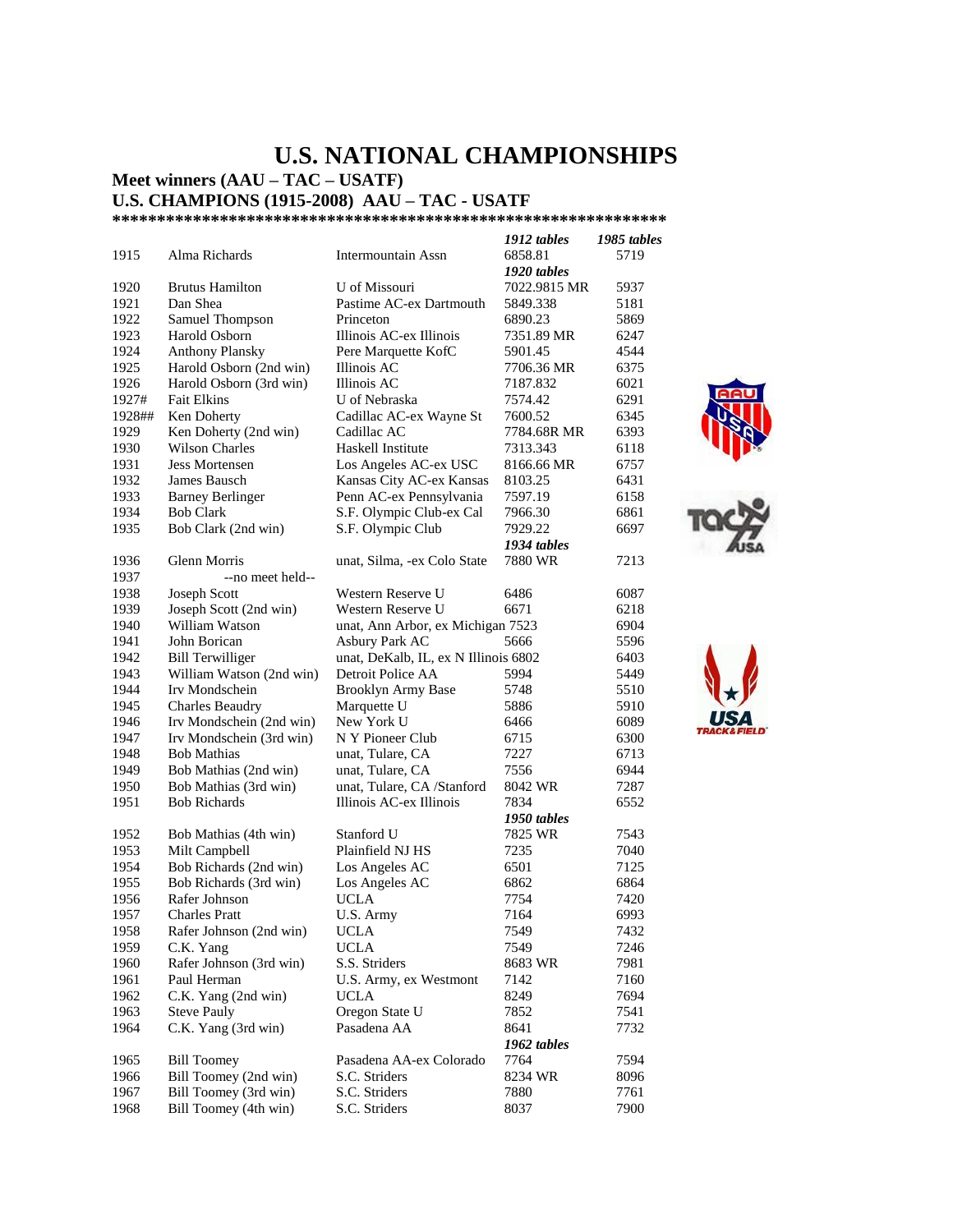| 1969 | Bill Toomey (5th win)  | S.S. Striders                        | 7818           | 7664              |
|------|------------------------|--------------------------------------|----------------|-------------------|
| 1970 | John Warkentin         | Fresno State U                       | 8026           | 7908              |
| 1971 | <b>Rick Wanamaker</b>  | Drake U                              | 7989           | 7879              |
| 1972 | Jeff Bennett           | U.S. Army ex Okla Christian 7910     |                | 7765              |
| 1973 | <b>Jeff Bennett</b>    | U.S. Army                            | 8121           | 8006              |
| 1974 | <b>Bruce Jenner</b>    | unat, San Jose, ex Graceland 8245 WR |                | 8202              |
| 1975 | Fred Samara            | New York AC-ex Penn                  | 8061           | 7912              |
| 1976 | Bruce Jenner (2nd win) | San Jose Stars                       | 8542 WR(8444a) | 8459              |
| 1977 | Fred Dixon             | Tobias Striders, ex CSU-LA           | 8037           | 8007              |
| 1978 | Mike Hill              | Colorado TC, ex Colorado             | 8004           | 7971              |
| 1979 | <b>Bob Coffman</b>     | Hurricane TC, ex USC                 | 8154           | 8166              |
| 1980 | Bob Coffman (2nd win)  | Houston AC                           | 8184           | 8166              |
| 1981 | John Crist             | Athletics West, ex Alabama           | 8005           | 7976              |
| 1982 | John Crist (2nd win)   | <b>Athletics West</b>                | 8129           | 8121              |
| 1983 | Mark Anderson          | Wilt's AC, ex UCLA                   | 8152           | 8142              |
| 1984 | John Crist (3rd win)   | <b>Athletics West</b>                | 8102           | 8126              |
| 1985 | John Sayre             | U of Chicago TC, ex Sn ILL           |                | 8391 <sub>w</sub> |
| 1986 | Dave Johnson           | Puma, ex Azusa Pacific               |                | 8203w             |
| 1987 | Tim Bright             | Athletics West, ex Abilene Christian |                | 8340              |
| 1988 | Gary Kinder            | unat, Albuquerque, ex New Mexico     |                | 8293              |
| 1989 | Dave Johnson (2nd win) | New York AC                          |                | $8549 = AR$       |
| 1990 | Dave Johnson           | Nike                                 |                | 8600 <sub>w</sub> |
| 1991 | Dan O'Brien            | Reebok RT, ex Idaho                  |                | 8844w             |
| 1992 | Dave Johnson           | Reebok RT                            |                | 8649              |
| 1993 | Dan O'Brien            | Reebok RT                            |                | 8331              |
| 1994 | Dan O'Brien            | Footlocker AC                        |                | 8707              |
| 1995 | Dan O'Brien            | Footlocker AC                        |                | 8682              |
| 1996 | Dan O'Brien            | Footlocker AC                        |                | 8726              |
| 1997 | <b>Steve Fritz</b>     | VISA/Accusplit, ex Kansas St         |                | 8604              |
| 1998 | Chris Huffns           | Oakley, ex California                |                | 8694              |
| 1999 | <b>Chris Huffins</b>   | Oakley                               |                | 8350              |
| 2000 | <b>Tom Pappas</b>      | adidas, ex Tennessee                 |                | 8467              |
| 2001 | Kip Janvrin            | K&K TC, ex Simpson                   |                | 8241              |
| 2002 | <b>Tom Pappas</b>      | Nike                                 |                | 8398              |
| 2003 | <b>Tom Pappas</b>      | Nike/WGA                             |                | 8784              |
| 2004 | Bryan Clay             | Nike, ex Azusa Pacific               |                | 8660              |
| 2005 | Bryan Clay             | Nike                                 |                | 8506              |
| 2006 | <b>Tom Pappas</b>      | Nike                                 |                | 8316              |
| 2007 | <b>Tom Pappas</b>      | Nike                                 |                | 8352              |
| 2008 | Bryan Clay             | Nike                                 |                | 8832              |
| 2009 | Trey Hardee            | Nike                                 |                | 8261              |



*# - meet held in one day ## - meet held in three days*

#### **Multiple U.S. Champions**

|                   | *********************** |                          |
|-------------------|-------------------------|--------------------------|
|                   | 5 wins: Bill Toomey     | 1965 1966 1967 1968 1969 |
|                   | Dan O'Brien             | 1991 1993 1994 1995 1996 |
|                   | Tom Pappas              | 2000 2002 2003 2006 2007 |
|                   | 4 wins: Bob Mathias     | 1948 1949 1950 1952      |
|                   | Dave Johnson            | 1986 1989 1990 1992      |
| $3 \text{ wins:}$ | Harold Osborn           | 1923 1925 1926           |
|                   | Irv Mondschein          | 1944 1946 1947           |
|                   | <b>Bob Richards</b>     | 1951 1954 1955           |
|                   | Rafer Johnson           | 1956 1958 1960           |
|                   | C.K. Yang               | 1959 1962 1964           |
|                   | John Crist              | 1981 1982 1984           |
|                   | Bryan Clay              | 2004 2005 2008           |
|                   |                         |                          |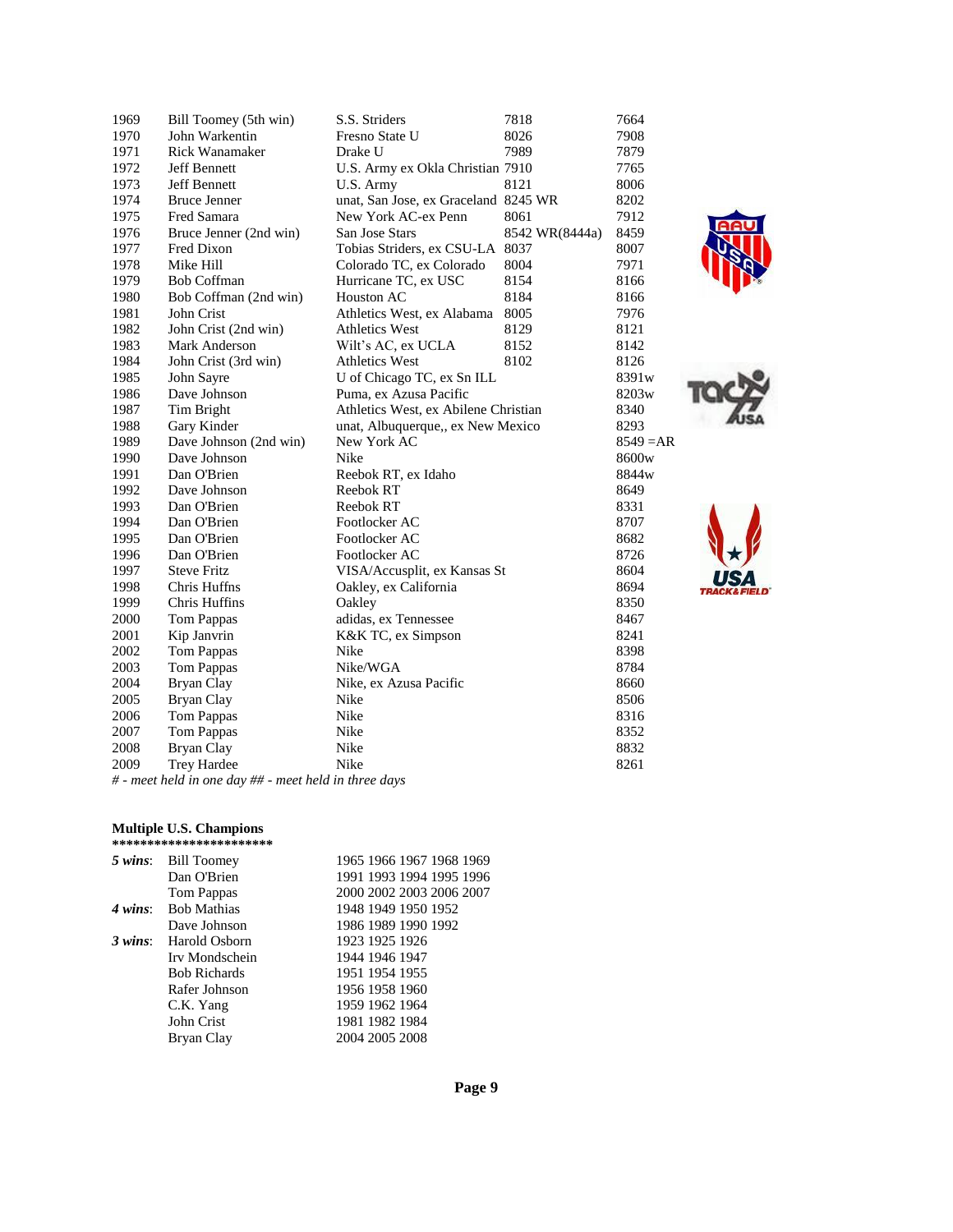#### **Most Consecutive U.S. Titles \*\*\*\*\*\*\*\*\*\*\*\*\*\*\*\*\*\*\*\*\*\*\*\*\*\*\*\***

| $5$ in a row: | <b>Bill Toomey</b> | 1965-69 |  |  |  |  |  |  |  |
|---------------|--------------------|---------|--|--|--|--|--|--|--|
| 4 in a row:   | Dan O'Brien        | 1993-96 |  |  |  |  |  |  |  |
| $3$ in a row: | <b>Bob Mathias</b> | 1948-50 |  |  |  |  |  |  |  |

#### **Most Meets:**

| *********** |                |           |
|-------------|----------------|-----------|
| 17          | Kip Janvrin    | 1989-2005 |
| 13          | John Warkentin | 1967-1979 |
| 12          | Dave Johnson   | 1984-1996 |

#### **Most Top 3 places (most medals)** \*\*\*\*\*\*\*\*\*\*\*\*\*\*

| 8 | Tom Pappas     | 1999-2008 [5 wins, 2 2nds, 1 3rd]       |
|---|----------------|-----------------------------------------|
| 6 | Dave Johnson   | 1986-1992 [4 wins, $1 2nd$ , $1 3rd$ .] |
| 6 | Dan $O'$ Brien | 1989-1996 [5 wins, $12nd$ ]             |

#### **Most Top 8 places \*\*\*\*\*\*\*\*\*\*\*\*\*\*\***

| 13  | Kip Janvrin    | 1989-2003 [1 win, 2 3rds, 5 4ths, 2 5ths, 1 6 <sup>th</sup> , 1 7 <sup>th</sup> , 1 8 <sup>th</sup> ]                                   |
|-----|----------------|-----------------------------------------------------------------------------------------------------------------------------------------|
| 11  | John Warkentin | 1967-1979 [1 win, 2 2nds, 1 3 <sup>rd</sup> , 3 4ths, 1 5 <sup>th</sup> , 1 6 <sup>th</sup> , m 1 7 <sup>th</sup> , 1 8 <sup>th</sup> ] |
| - 8 | Jeff Bennett   | 1968-1976 [2 wins, $12^{\text{nd}}$ , $23\text{rds}$ , $14\text{ths}$ , $17^{\text{th}}$ ]                                              |

#### **Youngest Winner:**

\*\*\*\*\*\*\*\*\*\*\*\*\*\*\*\*

17 yrs, 222 days Bob Mathias, 1948

#### **Oldest Winner:**  \*\*\*\*\*\*\*\*\*\*\*\*\*

35 yrs, 349 daysKip Janvrin, 2001

#### **Youngest Competitor:**

**\*\*\*\*\*\*\*\*\*\*\*\*\*\*\*\*\*\*** 17 yrs, 222 days Bob Mathias 1948

#### **Oldest Competitor:**

**\*\*\*\*\*\*\*\*\*\*\*\*\*\*\*\*\*** 39 years, 351 days Kip Janvrin 2005

#### **Number of Competitors/Finishers, by Year: \*\*\*\*\*\*\*\*\*\*\*\*\*\*\*\*\*\*\*\*\*\*\*\*\*\*\*\*\*\*\*\*\*\*\*\***

| 1992 25 - 22<br>$1993 \quad 20 - 15$ | $1997$ 20 - 16<br>$1998$ $17-12$ |           | $2002 \quad 17 - 12$<br>$2003$ 18 - 17 | $2007 \quad 16 - 13$<br>$2008$ 20 - 19 |
|--------------------------------------|----------------------------------|-----------|----------------------------------------|----------------------------------------|
| 1994 22 - 17                         | $1999 - 16 - 13$                 |           | $2004$ 24 - 19                         | $2009$ 15 - 13                         |
| $1995 \quad 26 - 19$<br>1996 24 - 16 | 2000<br>$2001 \qquad 15 - 11$    | $16 - 11$ | $2005$ 13 - 11<br>$2006$ 11 - 7        |                                        |

#### **Sites of U.S. Championships**

**\*\*\*\*\*\*\*\*\*\*\*\*\*\*\*\*\*\*\*\*\*\*\*\*\*\*\*** 

CALIFORNIA 33 times in 14 cities (San Francisco 15, 25; San Diego 35; Tulare 49, 50, 52, 62; Santa Barbara 51, 68, 75, 81; Kingsburg 57, 59; Walnut 64, 79; Bakersfield 65, 69; Los Angeles 67, 72, 84; South Lake Tahoe 70; Porterville 71, 73, San Jose 87; Norwalk 90; Sacramento 95, 00, 04, 06, 07; Berkeley 02, Palo Alto 03; Carson 05). NEW JERSEY 13 times in 9 cities (Jersey City 21; Newark 22; West Orange 24; Bridgeton 41; Elizabeth 43, 44; Bloomfield 45, 46, 47, 48; Plainfield 53; Atlantic City 54, Palmyra 58). OREGON 9 times in 2 cities (Eugene 60, 76, 86, 93; 99, 01, 08, 09; Corvallis 63). INDIANA 8 times in 3 cities (Crawfordsville 55, 56; Bloomington 77, Indianapolis 85, 88, 97, 06. 07). ILLINOIS 4 times in 2 cities (Chicago 23, 33, 42; Evanston 32). PENNSYLVANIA 3 times in 2 cities (Philadelphia 26,28; Pittsburgh 30). LOUISIANA 3 times (Baton Rouge 82, New Orleans 92, 98), NEW YORK 3 times (New York City 20, 38, 91). NEBRASKA 2 times (Lincoln 27,31). VIRGINIA 2 times (Richmond 74, 78). COLORADO 1 time (Denver 29). WISCONSIN 1 time (Milwaukee 36). NEW MEXICO 1 time (Albuquerque 61). KANSAS 1 time (Salina 66). TEXAS 1 time (Houston 89). TENNESSEE 1 time (Knoxville 94). GEORGIA 1 time (Atlanta 96), IOWA 1 time (Des Moines 2010).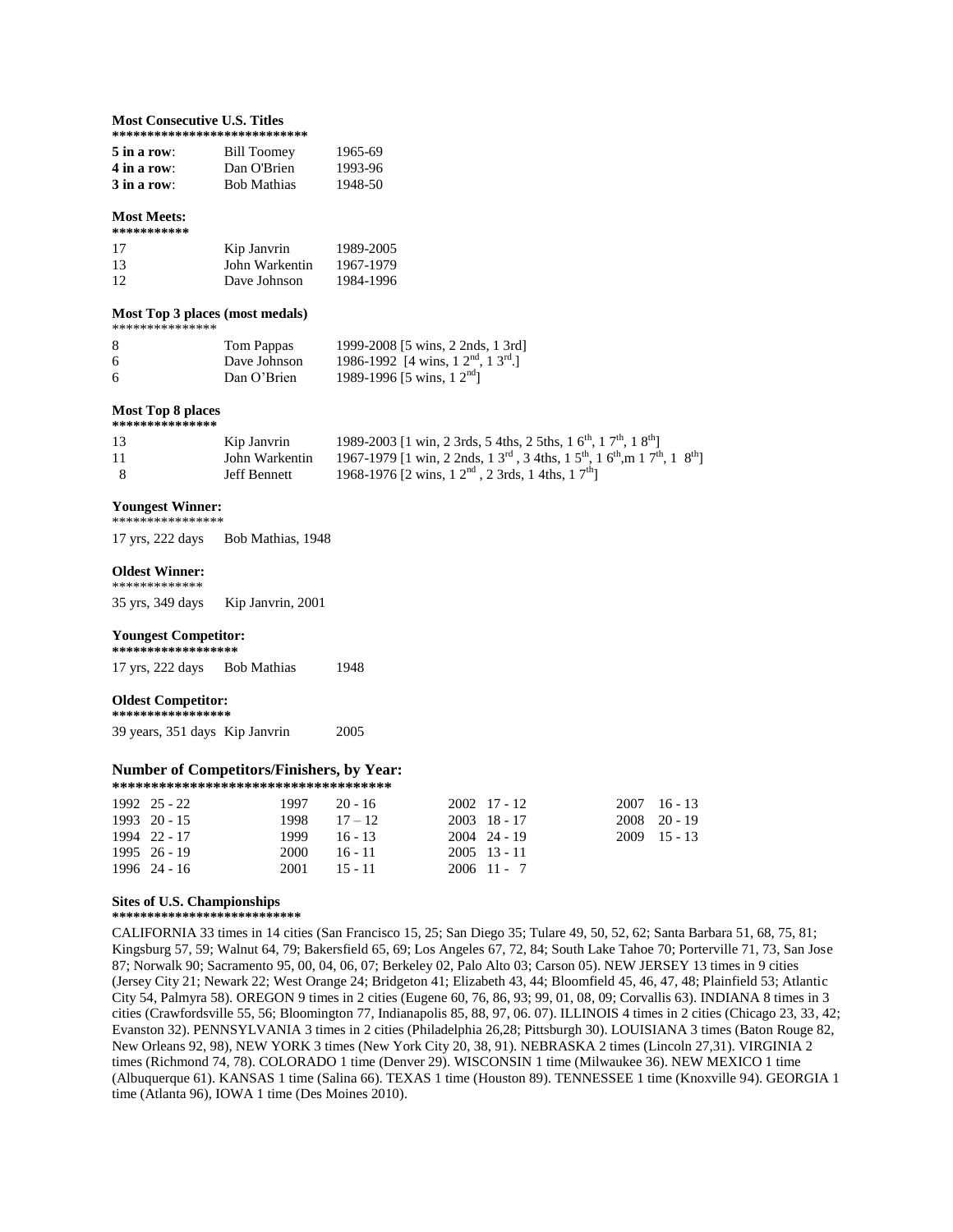## *ATHLETES BIOS:*

### **ADCOCK, NICK**

Ht/Wt: 6-2, 180

DOB: April 2, 1988 POB: Kansas City, MO Hometown: Kansas City, MO High School: Oak Park HS College: Missouri '10

**2010:** Place 5<sup>th</sup> at NCAAs. Big 12 champ with PR 7704 effort in the rain. Scored PR for 2<sup>nd</sup> for 2<sup>nd</sup> at Mt Sac Relays in mid-April. 4th at NCAAs indoors. Won a pair of heptathlons



including Iowa State affair (5758) and Big 12 (PR 5938). **2009:** Placed 7th at USA senior champs. A pair of vault no-heights marred early outdoor season.  $5<sup>th</sup>$  at Thorpe Cup (vs Germany). Placed 4<sup>th</sup> at NCAA indoor heptathlon. Won initial heptathlon at Texas A&M new facility in January (5508), then was silver medalist at Big 12 affair (5747). **2008:** Opened outdoor campaign with PR 7329 win at Kansas Relays then was runner-up at Big 12 with PR 7657. Placed  $4<sup>th</sup>$  at NCAA decathlon with 7612 score.  $4<sup>th</sup>$  at NCAA indoor (5776) after winning Big 12 Heptathlon with 5795 score. **2007:** Was USA national junior champ after  $8<sup>th</sup>$  at Big 12 champs with PR 7078 score after a  $6<sup>th</sup>$ place at Walton Multis at home where he posted a 6694 total. Runner-up at Arizona's Click decathlon (6977). Indoors was 10th at Big 12 heptathlon with 5129. **High School:** a 6 time all-state performer with PRs 14.09 hurdles and 6-7 high jump. Coach: Mike Maus. **Personal:** Son of Gary and Sue Adcock. Business major. **Career:**

| Indoor:      |       |                          |                      |                                                                               |                                                                  |                   |  |                                              |  |          |  |
|--------------|-------|--------------------------|----------------------|-------------------------------------------------------------------------------|------------------------------------------------------------------|-------------------|--|----------------------------------------------|--|----------|--|
| 2/10/07      | 4993  | 7                        | <b>Iowa State</b>    | Ames                                                                          |                                                                  | 7.32 634 1131 204 |  |                                              |  |          |  |
| 2/24/07      | 5129  | 10                       | $Big$ 12             | Ames                                                                          |                                                                  |                   |  | 7.24 654 1266 199 8.47 352 2:44.21           |  |          |  |
| 2/15/08      | 5644  | 3                        | Cyclone              | Ames                                                                          |                                                                  |                   |  | 6.72 695 1339 205 7.66 425 2:41.29 [55m,55H] |  |          |  |
| 3/01/08 5795 |       | 1                        | Big <sub>12</sub>    | Lincoln                                                                       |                                                                  |                   |  | 7.09 685 1378 212 8.12 455 2:45.91           |  |          |  |
| 3/15/08      | 5776  | 4                        | <b>NCAA</b>          | Fayetteville                                                                  |                                                                  |                   |  | 7.14 680 1382 208 8.10 445 2:39.56           |  |          |  |
| 1/31/08      | 5508  |                          | Texas A&M            | <b>College Station</b>                                                        |                                                                  |                   |  | 7.18 681 1374 202 8.33 440 2:50.87           |  |          |  |
| 2/28/09      | 5747  | 2                        | Big 12               | <b>College Station</b>                                                        |                                                                  |                   |  | 7.14 679 1315 206 8.12 465 2:41.26           |  |          |  |
| 3/14/09      | 5714  | 4                        | <b>NCAA</b>          | <b>College Station</b>                                                        |                                                                  |                   |  | 7.17 688 1461 202 8.24 460 2:45.74           |  |          |  |
| 1/29/10      | 5758  | 1                        | ISU Bergan           | Ames                                                                          |                                                                  |                   |  | 7.19 697 1370 199 7.99 465 2:42.73           |  |          |  |
| 2/27/10      | 5939  | 1                        | Big 12               | Lincoln                                                                       |                                                                  |                   |  | 7.12 709 1411 204 7.98 490 2:44.80           |  |          |  |
| 3/13/10 5763 |       | 4                        | <b>NCAA</b>          | Fayetteville                                                                  |                                                                  |                   |  | 7.12 705 1419 190 7.94 470 2:44.23           |  |          |  |
| Outdoor:     |       |                          |                      |                                                                               |                                                                  |                   |  |                                              |  |          |  |
| 3/23/07      | 6612  | 2                        | Click                | Tucson                                                                        | $11.17+1.56340.0127518949.3814.98+0.7282037545184.56.55$         |                   |  |                                              |  |          |  |
| 4/13/07      | 6694  | 6                        | Walton               | Columbia                                                                      | 11.23+3.0 627+1.3 1256 195 50.18 14.88 0.0 2760 345 5280 4:44.26 |                   |  |                                              |  |          |  |
| 5/12/07      | 7078  | 8                        | $Big$ 12             | Lincoln                                                                       | 11.22+0.7 639+0.4 1305 201 48.88 14.99-0.7 2724 405 5638 4:42.05 |                   |  |                                              |  |          |  |
| 6/21/07      | 7293* | 1                        | USA Jr               | Indianapolis 11.20+0.7 634+0.8 1395 202 49.36 14.43+2.0 3541 410 5526 4:49.77 |                                                                  |                   |  |                                              |  |          |  |
| 7/07/07      | 7074* | 2                        | Pan-Am Jr Ibirapuera |                                                                               | 11.37+0.2 628+0.9 1430 195 48.57 14.26 0.0 2676 390 5284 4:37.49 |                   |  |                                              |  |          |  |
| 4/18/08      | 7329w | 1                        | Kansas R             | Lawrence                                                                      | 10.99+4.1 685+4.4 1313 193 49.25 14.44+2.7 3256 437 4834 4:36.17 |                   |  |                                              |  |          |  |
| 5/17/08      | 7657  | 2                        | Big 12               | Boulder                                                                       | 10.94+0.7 731+1.8 1323 201 48.03 14.36+0.7 3549 435 5626 4:49.85 |                   |  |                                              |  |          |  |
| 6/12/08      | 7612  | 4                        | <b>NCAA</b>          | Des Moines                                                                    | 11.18-1.0 687-2.0 1350 199 48.88 14.59-1.4 3742 460 5335 4:35.53 |                   |  |                                              |  |          |  |
| 7/20/08      | 7364  | 2                        | NACAC u23 Toluca     |                                                                               | 11.10-1.4 714nwi 1329 212 49.41 14.63-0.1 3285 430 5529 5:21.49  |                   |  |                                              |  |          |  |
| 4/16/09      | dnf   | $\overline{\phantom{a}}$ | Mt Sac R,            | Azusa                                                                         | 11.10+3.9 693+2.9 1375 197 50.29 14.71-1.6 3176 nh               |                   |  |                                              |  | withdrew |  |
| 5/16/09      | 7059  | 8                        | $Big$ 12             | Lubbock                                                                       | 10.86+2.6 708+3.1 1402 201 48.21 14.22+1.0 3408 nh 5454 4:29.94  |                   |  |                                              |  |          |  |
| 6/26/09      | 7588  | 7                        | USA Sr               | Eugene                                                                        | 11.18+1.9 689+1.4 1392 187 49.46 14.16+3.3 3675 450 6022 4:40.81 |                   |  |                                              |  |          |  |
| 8/09/09      | 7646  | 5                        | vsGermany Marburg    |                                                                               | $11.21+0.8707+1.9129419249.0314.45+0.3388345559354:39.15$        |                   |  |                                              |  |          |  |
| 4/15/10      | 7672  | 2                        | Mt Sac R             | Azusa                                                                         | 10.99+2.0 688+0.6 1408 193 48.55 14.19+2.5 3728 470 4920 4:34.80 |                   |  |                                              |  |          |  |
| 5/15/10      | 7704  | 1                        | Big 12               | Columbia                                                                      | 11.10+1.6 691 0.0 1348 201 48.64 14.26-0.9 3902 470 5089 4:40.20 |                   |  |                                              |  |          |  |
| 6/11/10 7569 |       | 5                        | <b>NCAA</b>          | Eugene                                                                        | 11.20+0.5 702-1.5 1315 193 49.01 14.36+1.6 3757 450 5407 4:36.30 |                   |  |                                              |  |          |  |

*Indoor: 60m: 7.09; 60H: 7.98; 1000m: 2:39.56*

Summary: 16meets, 15 finishes, 3 wins, PR score: 7704. Top ten ave=7509.9

*PRs 7704 / 5795 10.86+2.6 731+1.8 1461 212 48.03 14.16+3.3 3902 490 6022 4:29.94*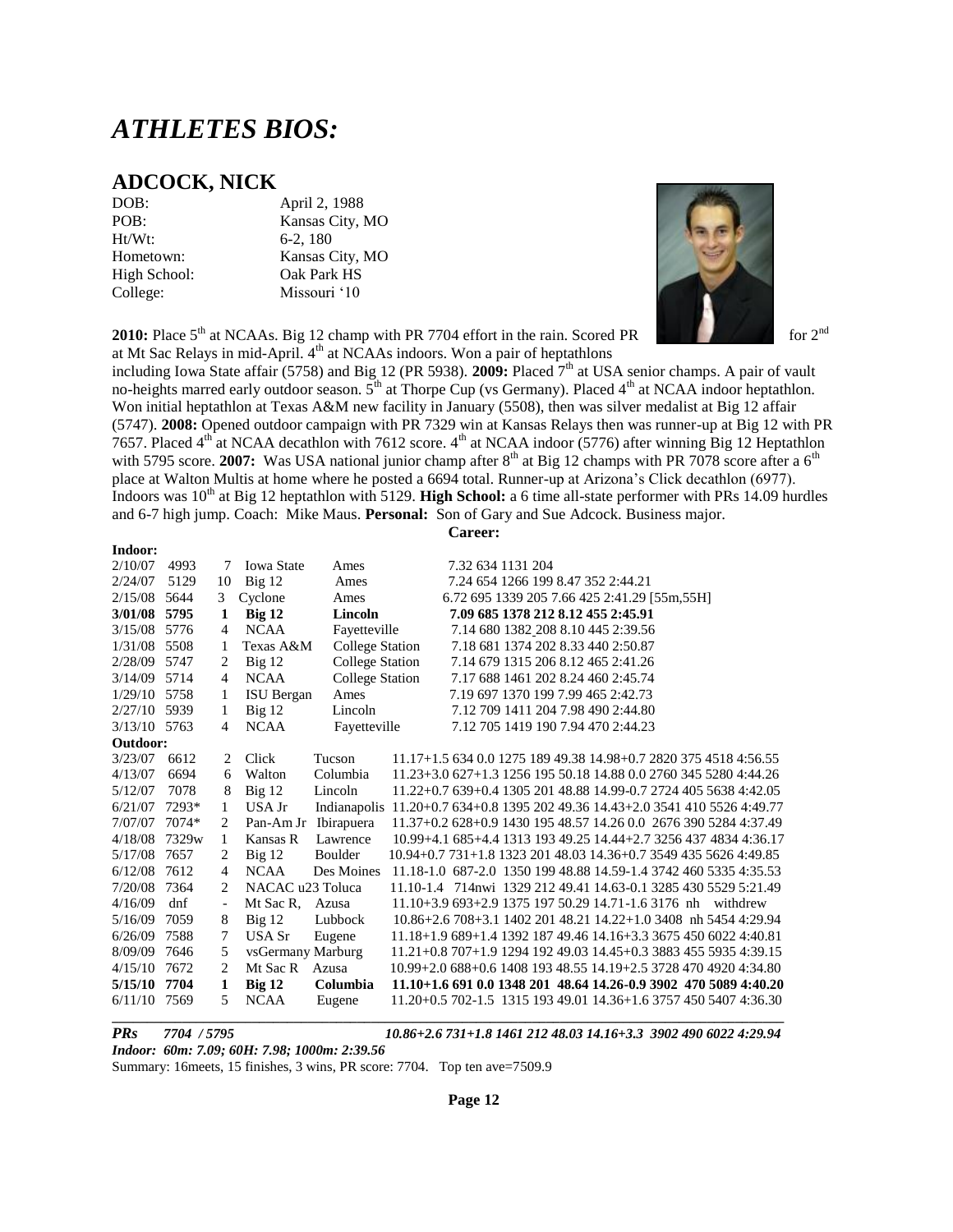### **ROBERT 'Jake' ARNOLD**

Ht/Wt: 6-3, 192

DOB: January 3, 1984 POB: Santa Rosa, CA Hometown: Santa Rosa, CA High School: Maria Carrillo HS, CA College: U of Arizona '07 Asics





2010: Won USA indoor heptathlon crown for 3<sup>rd</sup> consecutive year. Captured 2<sup>nd</sup> consecutive MultiStars in Desanzano with fine 8141 effort and then PR's with  $4<sup>th</sup>$  place effort (8253) at Götzis. Jake followed with a 5<sup>th</sup> place in Kladno (8159). **2009:** After winning MultiStars meet in Desanzano, Jake placed 10<sup>th</sup> (8069) in Götzis. Placed 3<sup>rd</sup> at USA championships taking IAAF CE Challenge lead. 24<sup>th</sup> at IAAF World Championships in Berlin. Won 2<sup>nd</sup> USA indoor heptathlon crown. **2008**: A 4<sup>th</sup> place at US Olympic Trials was followed by a runner-up 8191 score vs Germany. 8<sup>th</sup> at MultiStars in Italy after a win at USA indoor heptathlon. **2007:** Eye-opening 8215 win at NCAAs made him first to repeat since 1985 and #29 American all-time. Pr'd at LSU with 7946 opener in March, then defended PAC 10 crown with 7755. Runner-up in Albuquerque and winner of Mountain Pacific hepts before placing 2<sup>nd</sup> at NCAA indoor. Opened 2006: Surprise winner of NCAA outdoors and then placed 3<sup>rd</sup> at USAs. Placed 5<sup>th</sup> at NCAA's with PR 5640. Outdoors was  $3<sup>rd</sup>$  at Jim Click decathlon on home track with PR 7470, then won PAC-10 champs with significant 7691 PR improvement. Lifetime bests in 7 deca events in 2006 season. **2005:** During indoor season, established a new MPSF Championship heptathlon mark and Arizona school record of 5518 points. In the outdoor season, had a season best score in the decathlon of 7,259 points. **2004:** Did not compete, using a red-shirt season. **2003:** Placed seventh at the Pac-10 championships in the decathlon. Also finished 3rd at the 2003 Junior Nationals. **High School-** Four year letter winner and also lettered in basketball, soccer, and football. **Personal:** Son of Mike and Catherine Arnold. Majored in Retail and Consumer Sciences.

**Career :**

|        | 5331 1 Athletes.com, Boise        |                                                                                                                                                                                                                                                                                                                                                   | 60 <sub>m</sub> li                 |                                                                         | SD                |    | hi 60h py $1000m$                  |  |                                                                                              |                                                                                                                                                                                                                                                                                                                                                                                                                                                                                                                                                |
|--------|-----------------------------------|---------------------------------------------------------------------------------------------------------------------------------------------------------------------------------------------------------------------------------------------------------------------------------------------------------------------------------------------------|------------------------------------|-------------------------------------------------------------------------|-------------------|----|------------------------------------|--|----------------------------------------------------------------------------------------------|------------------------------------------------------------------------------------------------------------------------------------------------------------------------------------------------------------------------------------------------------------------------------------------------------------------------------------------------------------------------------------------------------------------------------------------------------------------------------------------------------------------------------------------------|
|        |                                   |                                                                                                                                                                                                                                                                                                                                                   |                                    |                                                                         |                   |    |                                    |  |                                                                                              |                                                                                                                                                                                                                                                                                                                                                                                                                                                                                                                                                |
|        |                                   |                                                                                                                                                                                                                                                                                                                                                   |                                    |                                                                         |                   |    |                                    |  |                                                                                              |                                                                                                                                                                                                                                                                                                                                                                                                                                                                                                                                                |
|        | 5518 1 Mtn Pacific Conf, Seattle  |                                                                                                                                                                                                                                                                                                                                                   | 7.27 677 1258 199 8.47 485 2:46.68 |                                                                         |                   |    |                                    |  |                                                                                              |                                                                                                                                                                                                                                                                                                                                                                                                                                                                                                                                                |
|        | 4575 12 NCAA Champs, Fayetteville |                                                                                                                                                                                                                                                                                                                                                   | 7.33 653 1253 198 8.32 nh 2:49.11  |                                                                         |                   |    |                                    |  |                                                                                              |                                                                                                                                                                                                                                                                                                                                                                                                                                                                                                                                                |
|        | 5607 1 Mountain T, Flagstaff      |                                                                                                                                                                                                                                                                                                                                                   | 7.27 682 1319 202 8.38 507 2:53.84 |                                                                         |                   |    |                                    |  |                                                                                              |                                                                                                                                                                                                                                                                                                                                                                                                                                                                                                                                                |
|        | 5562 2 Mountain Pacific, Seattle  |                                                                                                                                                                                                                                                                                                                                                   |                                    |                                                                         |                   |    | 7.24 666 1398 185 8.33 496 2:43.55 |  |                                                                                              |                                                                                                                                                                                                                                                                                                                                                                                                                                                                                                                                                |
|        | 5640 5 NCAA I, Fayetteville       |                                                                                                                                                                                                                                                                                                                                                   |                                    |                                                                         |                   |    | 7.32 664 1364 194 8.14 510 2:47.16 |  |                                                                                              |                                                                                                                                                                                                                                                                                                                                                                                                                                                                                                                                                |
| 5687 2 | Cox, UNM, Albuquerque             |                                                                                                                                                                                                                                                                                                                                                   |                                    |                                                                         |                   |    | 7.20 662 1409 199 8.13 500 2:50.34 |  |                                                                                              |                                                                                                                                                                                                                                                                                                                                                                                                                                                                                                                                                |
| 5673 1 | Mountain Pacific Conf, Seattle    |                                                                                                                                                                                                                                                                                                                                                   |                                    |                                                                         | 7.20 691 1410 201 |    |                                    |  |                                                                                              |                                                                                                                                                                                                                                                                                                                                                                                                                                                                                                                                                |
|        | 5909 2 NCAA I, Fayetteville       |                                                                                                                                                                                                                                                                                                                                                   |                                    |                                                                         |                   |    | 7.24 670 1483 198 8.11 530 2:42.62 |  |                                                                                              |                                                                                                                                                                                                                                                                                                                                                                                                                                                                                                                                                |
| 5659 2 | Husker, Lincoln                   |                                                                                                                                                                                                                                                                                                                                                   |                                    |                                                                         |                   |    | 7.17 680 1440 196 8.28 494 2:52.09 |  |                                                                                              |                                                                                                                                                                                                                                                                                                                                                                                                                                                                                                                                                |
|        | 5851 1 USA, Chapel Hill           |                                                                                                                                                                                                                                                                                                                                                   |                                    |                                                                         |                   |    | 7.11 705 1460 198 8.09 490 2:47.49 |  |                                                                                              |                                                                                                                                                                                                                                                                                                                                                                                                                                                                                                                                                |
|        | 5748 1 USA, Chapel Hill           |                                                                                                                                                                                                                                                                                                                                                   |                                    |                                                                         |                   |    | 7.20 681 1494 197 8.15 495 2:50.03 |  |                                                                                              |                                                                                                                                                                                                                                                                                                                                                                                                                                                                                                                                                |
|        | 5743 1 UNM, Albuquerque           |                                                                                                                                                                                                                                                                                                                                                   |                                    |                                                                         |                   |    | 7.14 672 1485 201 8.19 490 2:51.12 |  |                                                                                              |                                                                                                                                                                                                                                                                                                                                                                                                                                                                                                                                                |
|        | 5861 1 USA, Bloomingtons          |                                                                                                                                                                                                                                                                                                                                                   |                                    |                                                                         |                   |    |                                    |  |                                                                                              |                                                                                                                                                                                                                                                                                                                                                                                                                                                                                                                                                |
|        |                                   |                                                                                                                                                                                                                                                                                                                                                   |                                    |                                                                         |                   |    |                                    |  |                                                                                              |                                                                                                                                                                                                                                                                                                                                                                                                                                                                                                                                                |
|        |                                   |                                                                                                                                                                                                                                                                                                                                                   |                                    |                                                                         |                   |    |                                    |  |                                                                                              | 1500m                                                                                                                                                                                                                                                                                                                                                                                                                                                                                                                                          |
|        |                                   |                                                                                                                                                                                                                                                                                                                                                   |                                    |                                                                         |                   |    |                                    |  |                                                                                              |                                                                                                                                                                                                                                                                                                                                                                                                                                                                                                                                                |
|        |                                   |                                                                                                                                                                                                                                                                                                                                                   |                                    |                                                                         |                   |    |                                    |  |                                                                                              |                                                                                                                                                                                                                                                                                                                                                                                                                                                                                                                                                |
|        |                                   |                                                                                                                                                                                                                                                                                                                                                   |                                    |                                                                         |                   |    |                                    |  |                                                                                              |                                                                                                                                                                                                                                                                                                                                                                                                                                                                                                                                                |
|        |                                   |                                                                                                                                                                                                                                                                                                                                                   |                                    |                                                                         |                   |    |                                    |  |                                                                                              |                                                                                                                                                                                                                                                                                                                                                                                                                                                                                                                                                |
|        |                                   |                                                                                                                                                                                                                                                                                                                                                   |                                    |                                                                         |                   |    |                                    |  |                                                                                              |                                                                                                                                                                                                                                                                                                                                                                                                                                                                                                                                                |
|        |                                   |                                                                                                                                                                                                                                                                                                                                                   |                                    |                                                                         |                   |    |                                    |  |                                                                                              |                                                                                                                                                                                                                                                                                                                                                                                                                                                                                                                                                |
|        |                                   |                                                                                                                                                                                                                                                                                                                                                   |                                    |                                                                         |                   |    |                                    |  |                                                                                              |                                                                                                                                                                                                                                                                                                                                                                                                                                                                                                                                                |
|        |                                   |                                                                                                                                                                                                                                                                                                                                                   |                                    |                                                                         |                   |    |                                    |  |                                                                                              |                                                                                                                                                                                                                                                                                                                                                                                                                                                                                                                                                |
|        |                                   |                                                                                                                                                                                                                                                                                                                                                   |                                    |                                                                         |                   |    |                                    |  |                                                                                              |                                                                                                                                                                                                                                                                                                                                                                                                                                                                                                                                                |
|        |                                   |                                                                                                                                                                                                                                                                                                                                                   |                                    |                                                                         |                   |    |                                    |  |                                                                                              |                                                                                                                                                                                                                                                                                                                                                                                                                                                                                                                                                |
|        |                                   |                                                                                                                                                                                                                                                                                                                                                   |                                    |                                                                         |                   |    |                                    |  |                                                                                              |                                                                                                                                                                                                                                                                                                                                                                                                                                                                                                                                                |
|        |                                   | 4/17/03 6489 7 Cal Invt, Azusa<br>5/11/03 6834 7 Pac-10, Los Angeles<br>6/20/03 6772*3 USATF Jr, Palo Alto<br>4/14/05 7259 7 Mount Sac R, Azusa<br>5/08/05 6617 6 PAC-10, Los Angeles<br>6/09/05 [5140]dnf NCAA I, Sacramento<br>3/24/06 7470 3 Click, Tucson<br>7691 1 Pac-10, Eugene<br>7870 1 NCAA I, Sacramento<br>7827 3 USATF, Indianapolis |                                    | $100m \le l_1$<br>$11.64 + 0.5630$<br>11.85-0.4 606<br>$11.41 + 0.6659$ | W                 | SD |                                    |  | 7.13 690 1516 198 8.05 500 2:49.62<br>$11.38\,0.0\,667+1.1\,1275\,195\,50.72\,15.05+1.2\,3f$ | hj 400m 110H w disc pv jav<br>1135 192 52.00 15.42+0.2 3597 465 4856 4:39.54<br>1291 187 52.55 15.80+0.8 3938 440 5507 4:46.67<br>1203 186 50.39 15.00+2.2 3871 490 5294 4:39.14<br>495 4542 4:48.13<br>$11.56 - 1.5670 + 1.9123319149.7514.74 + 0.53685$ nh withdrew<br>11.16+2.3 633 0.0 1343 192 49.52 14.51+2.2 3993 490 5519 4:52.17<br>$11.20+1.4680+0.7135119850.0414.65-1.7403849557824:45.41$<br>11.34-1.0 694+0.3 1443 195 48.72 14.59-0.8 3908 500 5959 4:35.50<br>11.23+0.5 683-0.1 1427 199 49.48 14.67-0.9 3878 490 5861 4:31.04 |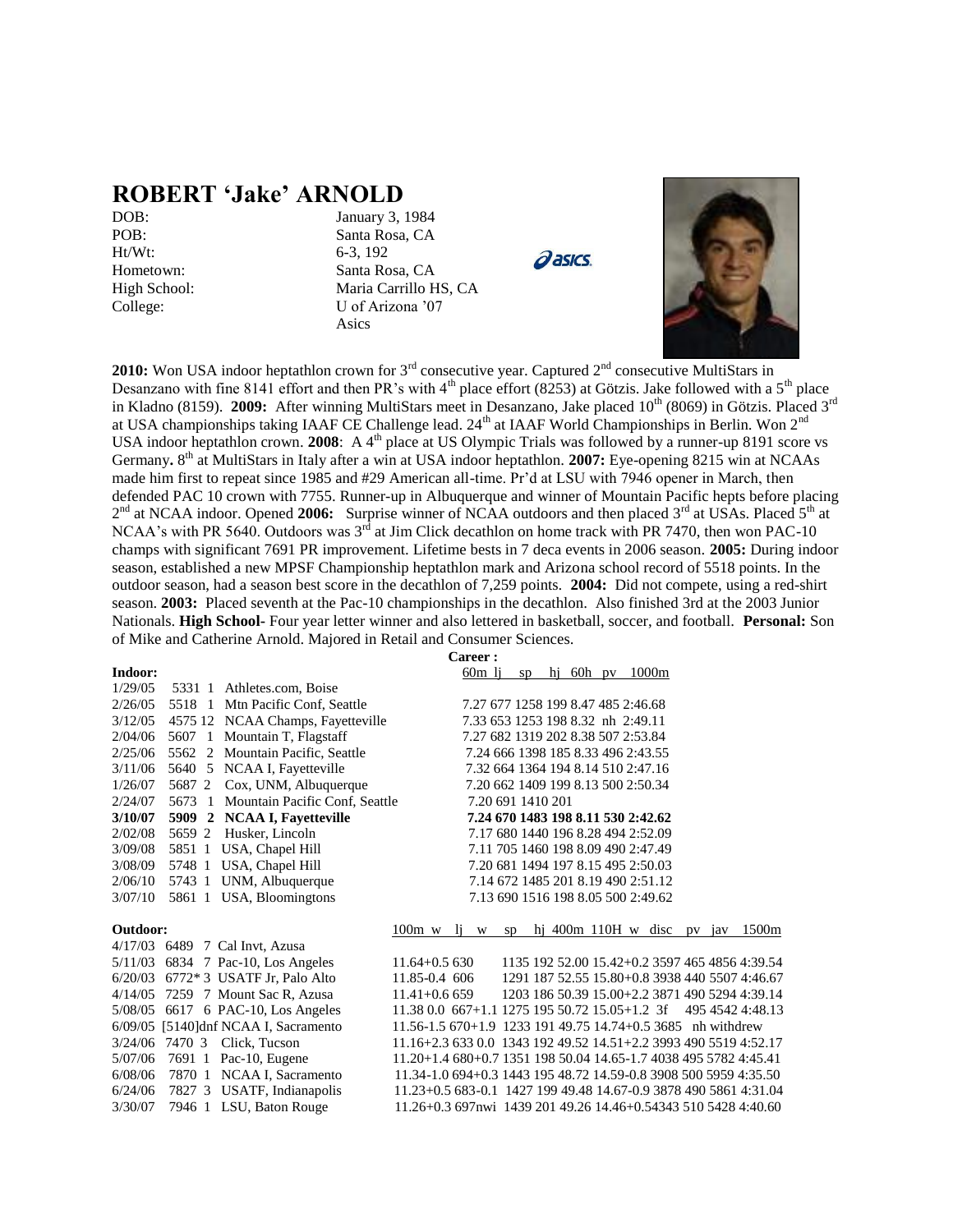| 5/06/07 |        | 7555 1 PAC-10, Palo Alto       | 11.24+1.0 669+1.4 1501 207 49.72 14.55+1.6 3686 515 6009 5:07.40     |
|---------|--------|--------------------------------|----------------------------------------------------------------------|
| 6/07/07 |        | 8215 1 NCAA I, Sacramento      | 11.12+2.0 688+2.2 1415 202 48.38 14.20+1.8 4442 530 5880 4:34.22     |
| 6/23/07 |        | 7921 3 USATF, Indianapolis     | $11.23+0.3689+2.9149319948.7014.36+1.9397150055234:36.21$            |
| 9/01/07 |        | 8004 13 IAAF WC, Osaka         | 11.14+0.2 686+0.4 1473 203 49.02 14.72-0.2 4370 510 5601 4:43.68     |
| 5/11/08 |        | 7520 8 MultiStars, Desanzano   | 11.08+1.1 639+1.3 1408 195 49.85 14.39+0.4 3906 475 5312 4:44.52     |
| 6/30/08 |        | 8130 4 USOT/USA, Eugene        | $11.11 - 0.4$ 704+1.3 1454 196 48.66 14.12+0.8 4602 500 5785 4:31.61 |
| 8/03/08 |        | 8191 2 vs Germany, Manhattan   | $11.03+0.6722+1.8151720049.4914.26+1.1457149558044:36.11$            |
| 5/10/09 |        | 7994 1 MultiStars, Desanzano   | 11.17+0.9 683+1.4 1431 204 49.53 14.28 0.0 4419 505 5557 4:38.71     |
| 5/31/09 |        | 8069 10 Hypo Bank, Götzis, AUT | 11.06+0.4 692-0.7 1420 200 49.17 14.27-0.8 4576 490 5684 4:31.13     |
| 6/26/09 |        | 7984 3 USA, Eugene             | $11.01+1.9695+1.8146919649.4914.17+3.3457547057824.38.59$            |
| 8/20/09 |        | 7837 24 IAAF WC, Berlin        | 11.01-0.4 673+2.0 1397 196 49.07 14.40+0.3 4323 480 5737 4:35.93     |
| 9/20/09 |        | 7540 11 DecaStar, Talence      | 11.32-0.2 682+0.5 1357 191 50.36 14.55+0.3 4236 492 5477 4:54.55     |
| 4/02/10 |        | 7832 1 UofA Click, Tucson      | 11.12-0.9 675+0.1 1496 193 50.73 14.54-2.5 4535 510 6078 4:59.19     |
| 5/09/10 | 8141 1 | MultiStars, Desanzano          | 11.25-0.2 693-0.2 1567 195 50.02 14.22-1.5 4880 515 5646 4:36.50     |
| 5/30/10 |        | 8253 4 Hypo-Bank, Götzis       | 11.04+0.8 696+1.8 1517 200 49.29 14.12+0.3 4651 510 6228 4:40.74     |
| 6/16/10 |        | 8159 5 TNT Fortuna, Kladno     | 10.99-0.1 692+0.3 1534 200 49.13 14.11+0.5 4815 500 5856 4:50.71     |
|         |        |                                |                                                                      |

**Indoor:**

*PRs: 8253 / 5909 10.99-0.1 722+1.8 1567 207 48.38 14.11+0.5 4880 530 6228 4:31.04*

*Indoors: 60m: 7.11, 60H: 8.05; 1000m: 2:42.62*

\*- Junior implements/hurdles

Summary: 27 career meets, 26 finishes, 8 wins, PR 8253, 7x>8000, Top Ten Average: 8114.0; 2<sup>nd</sup> Ten Average: 7753.9.

### **ERIC BROADBENT**

| DOB:         | August 5, 1985              |
|--------------|-----------------------------|
| POB:         |                             |
| $Ht/Wt$ :    | $6-3, 170$                  |
| Hometown:    | West Grove, PA              |
| High School: | Avon Grove HS               |
| College:     | West Chester University '07 |
|              | HPC-elite                   |



**2010**: 3<sup>rd</sup> at both Deacon and Texas GA meets. Newport News pentathlon winner and 6<sup>th</sup>

at USA indoor nationals. **2009:** Opened indoor season with 5542 win at Bucknell. 5<sup>th</sup> at USA indoor champs. **2008:** Tried first decathlon, 6662 win at West Chester, PA. **2007-SR:** PSAC outdoor MVP and 4x league champ in jumps. NCAA II scorer in high jump and triple jump, PSAC winner in high jump, triple jump and long jump**. 2006: 2005- So**: Provisional NCAA II high jump qualifier. **High School: Personal**: major was Kinesiology Son of

#### **Multi Event Career:**

|          |  | $6/06/10$ 7316 3 Texas GA, Dallas                    |                                                                 |                                               |  |  |  | 10.83+0.7 742+0.2 1194 213 49.29 14.65+0.4 3396 410 4138 4:55.89   |
|----------|--|------------------------------------------------------|-----------------------------------------------------------------|-----------------------------------------------|--|--|--|--------------------------------------------------------------------|
|          |  | $5/12/10$ 7137 3 Deacon, Winston-Salem               |                                                                 |                                               |  |  |  | $10.77+1.5$ 716+1.3 1148 213 49.25 14.51+2.7 3437 402 3774 5:06.06 |
|          |  | $5/14/08$ 5689 5 Deacon, Winston-Salem               | $10.72 + 2.6$ 712+2.0 1172 204 49.35 15.16+0.6 3055 nh 3314 dnf |                                               |  |  |  |                                                                    |
|          |  | $4/12/08$ 6662 1 Open, West Chester                  |                                                                 |                                               |  |  |  |                                                                    |
| Outdoor: |  |                                                      |                                                                 |                                               |  |  |  |                                                                    |
| 3/07/10  |  | 4861 6 USA, Bloomington                              |                                                                 | 6.97 707 1311 201 8.28 nh 2:52.67             |  |  |  |                                                                    |
|          |  | 1/30/10 3820 1 CNU Captains Pentathlon, Newport News |                                                                 | 7.83 711 1232 201 3:00.04 [55mH]              |  |  |  |                                                                    |
|          |  | 3/08/09 5393 5 USA, Chapel Hill                      |                                                                 | 7.04 706 1269 194 8.26 415 2:54.01            |  |  |  |                                                                    |
|          |  | $1/31/09$ 5542 1 Bison Open, Lewisburg               |                                                                 | 6.49 692 1280 210 7.70 400 2.48.65 [55m,55mH] |  |  |  |                                                                    |
|          |  | $1/26/08$ 5254 1 Penn State Open, U Park             |                                                                 | 7.01 713 1141 200 8.45 385 2:55.62            |  |  |  |                                                                    |
|          |  |                                                      |                                                                 |                                               |  |  |  |                                                                    |

**PRs:** *7316 / 5542 10.72+2.6 742+0.2 1311 213 49.25 14.65+0.4 3437 415 4138 4:55.89 Triple Jump: 48-10 ½, Indoors: 60m: 6.97; 60H: 8.26; 1000m: 2:48.65*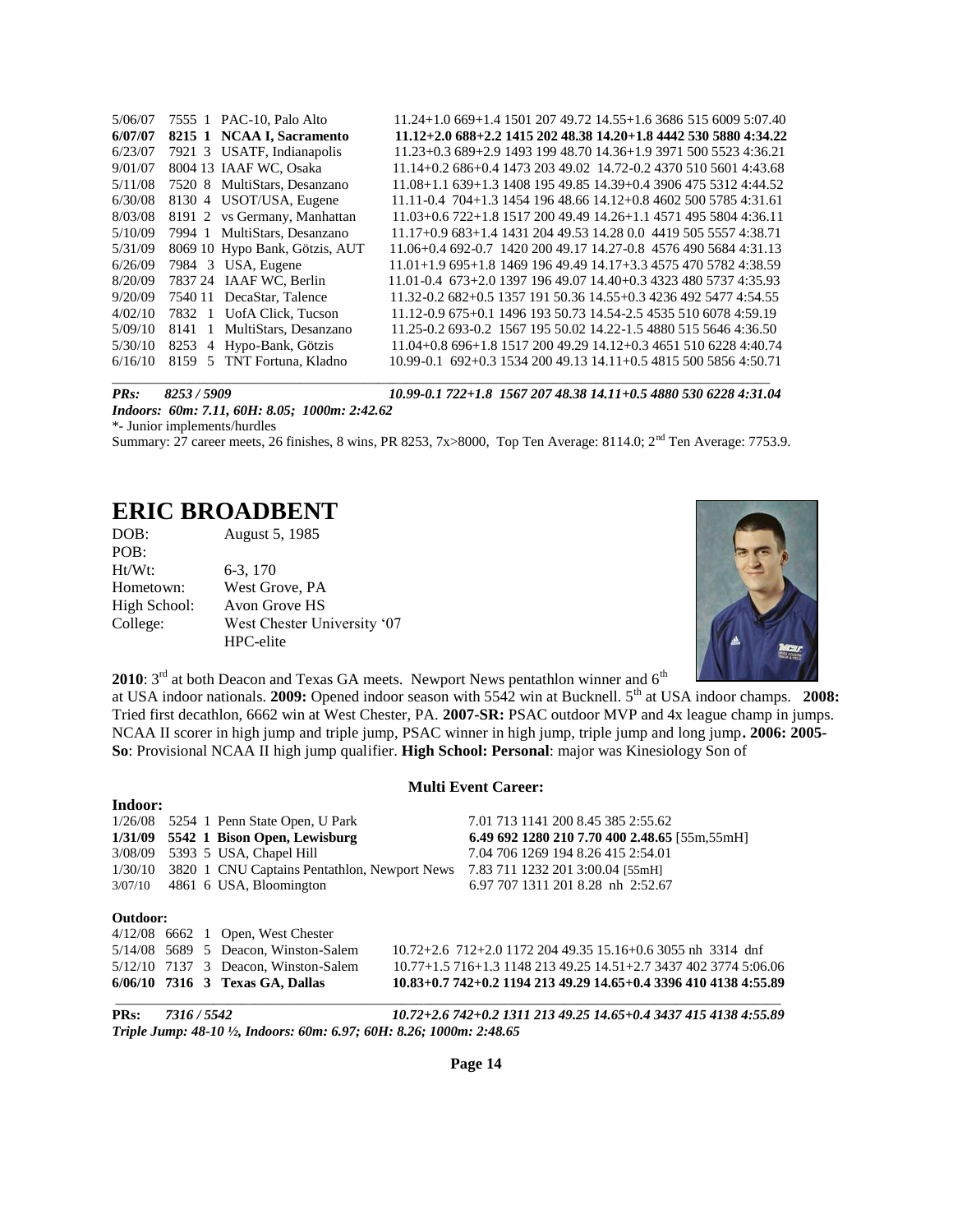### **CLARK, MAT**

**Indoor:**

DOB: May 31, 1987 POB:<br>Ht/Wt: Hometown: Ames, IA High School: Ames HS, IA College: Northern Iowa '10

5-11. 171

UNI

2009: 9<sup>th</sup> at NCAAs with 7608 effort. Captured Missouri valley title with PR 7785 score (an identical score with that of the PR of coach Travis Geopfert). Drake Relays winner with 7663

score. A vault no-height at Missouri Valley Conf meet ruined indoor season. Opened outdoors with 7202 5<sup>th</sup> place at Texas Relays. 2008: Placed 10<sup>th</sup> at NCAAs and 18<sup>th</sup> at Olympic Trials. Scored huge PR 7691 for 2<sup>nd</sup> at Drake Relays, then placed 2<sup>nd</sup> at Missouri Valley conference. 11<sup>th</sup> at NCAA indoors getting 3 consecutive PR scores. 2007: Runner-up at Missouri Valley Conf. indoors and out. 4<sup>th</sup> at Drake Relays. **2006:** Runner-up at Missouri valley Conf. indoors and out. 2nd at USA Junior nationals but dnf'd IAAF World Jr champs in Bejing.**: Personal:** Son of James and Karen Clark. Major in biology.

| areer |
|-------|
|-------|

| mdoor:   |        |                                             |                                                                  |
|----------|--------|---------------------------------------------|------------------------------------------------------------------|
|          |        | 1/28/06 4991 2 N Iowa Invt, Cedar Falls     | 7.30 685 1064 189 9.37 415 2:39.40                               |
|          |        | 2/25/06 5173 2 Missouri Valley, Cedar Falls | 7.30 693 1092 200 9.15 415 2:39.28                               |
| 1/27/07  | 5237 2 | Northern Iowa, Cedar Falls                  | 7.24 703 1183 195 9.23 430 2:40.79                               |
| 2/24/07  | 5184 2 | Missouri Valley, Carbondale                 | 7.36 676 1141 198 9.22 440 2:39.18                               |
| 2/02/08  | 5560 2 | UNI, Cedar Falls                            | 7.15 717 1290 202 8.89 450 2:40.93                               |
| 3/02/08  | 5608 2 | Missouri Valley, Cedar Falls                | 7.11 717 1269 199 8.70 464 2:37.96                               |
| 3/15/08  |        | 5613 11 NCAA, Fayetteville                  | 7.14 721 1297 193 8.72 455 2:35.26                               |
| 1/31/09  |        | 5488 1 UNI Invt, Cedar Falls                | 7.14 716 1262 194 8.89 460 2:42.09                               |
|          |        | 3/01/09 4798 6 Missouri Valley, Cedar Falls | 7.12 729 1223 197 8.61 nh 2:42.58                                |
| Outdoor: |        |                                             |                                                                  |
|          |        | 3/17/06 6005 3 Spring Break, San Angelo     |                                                                  |
| 4/14/06  |        | 6733 4 Emporia St U, Emporia                |                                                                  |
|          |        | 5/13/06 6891 2 Missouri Valley, Wichita     | 11.31+0.8 657-0.4 1135 186 51.00 16.32+2.1 3451 425 5298 4:22.06 |
|          |        | $6/22/06$ 7243*2 USA Jr, Indianapolis       | 11.08+1.7 680+1.1 1190 195 50.73 15.27+1.8 3579 440 5163 4:28.71 |
| 8/17/06  |        | dnf $*$ - IAAF Jr WC, Bejing                | $11.19 + 1.3691 - 0.51177$                                       |
| 4/05/07  |        | 6989 6 Texar R, Austin                      | 11.11+3.8 677+4.9 1167 190 50.38 16.73+1.8 3421 430 4849 4:17.76 |
| 4/26/07  |        | 6838 4 Drake R, Des Moines                  | 11.20+2.4 667+3.3 1140 193 50.72 16.51+2.3 3270 400 5070 4:20.55 |
| 5/12/07  |        | 7072 2 Missouri V, Des Moines               | 11.08+2.8 702+2.0 1128 188 49.85 17.17-3.6 3281 425 5693 4:18.31 |
| 4/18/08  | dnf    | - McDonnell, Fayetteville                   | $11.11+0.7704+1.4124418749.9115.82+1.23f$<br>withdrew<br>nh      |
| 4/24/08  |        | 7691 4 Drake R, Des Moines                  | 10.8h+2.5 713+0.4 1247 202 49.60 15.4h+2.8 3904 430 5971 4:14.38 |
| 5/17/08  |        | 7420 2 Missouri V, Carbondale               | 10.75+0.7 725+2.9 1246 198 48.77 15.58+1.2 3775 435 4577 4:37.57 |
| 6/12/08  |        | 7430 10 NCAA, Des Moines                    | 11.13-1.1 696-1.0 1237 202 49.51 15.73-1.4 3711 440 4914 4:17.31 |
| 6/30/08  |        | 7279 17 USOT/USA, Eugene                    | 11.21+0.1 683-0.6 1252 193 48.71 15.62+1.7 3399 440 4561 4:12.60 |
| 4/02/09  |        | 7202 5 Texas R, Austin                      | 11.04+1.8 716+1.0 1207 193 50.20 16.18+4.1 3406 425 5154 4:23.89 |
| 4/23/09  |        | 7663 1 Drake R, Des Moines                  | 11.15-0.2 717+0.5 1221 202 49.03 15.76+0.3 3659 460 5759 4:16.89 |
| 5/16/09  |        | 7785 1 Missouri V, Terre Haute              | 11.03+2.2 717+2.0 1255 204 49.11 15.87-0.1 4064 495 5519 4:28.47 |
| 6/11/09  |        | 7608w9 NCAA, Fayetteville                   | 10.80+4.1 731+3.4 1217 196 49.35 16.14-1.3 3897 440 5486 4:16.96 |
| 6/26/09  |        | 5669 13 USA, Eugene                         | $11.08 + 3.669 + 1.7124719050.7618.41 + 1.63897$ nh nm 4:28.26   |
| 4/23/10  |        | dnf - Drake R, Des Moines                   | 10.95+2.5 686+1.1 1240 193 49.54 16.09+1.3 3794 nh withdrew      |

*PRs: 7785 / 5613 10.75+0.7 731+3.4 1297 204 48.71 15.58+1.2 4064 495 5971 4:12.60 Indoors: 60m 7.11; 60mH 8.61 1000m 2:35.26* 

**Summary:** 17 meets, 15 finishes, 2 wins, PR score:: 7785 Top Ten Ave: 7413.9

\_\_\_\_\_\_\_\_\_\_\_\_\_\_\_\_\_\_\_\_\_\_\_\_\_\_\_\_\_\_\_\_\_\_\_\_\_\_\_\_\_\_\_\_\_\_\_\_\_\_\_\_\_\_\_\_\_\_\_\_\_\_\_\_\_\_\_\_\_\_\_\_

\*- Junior implements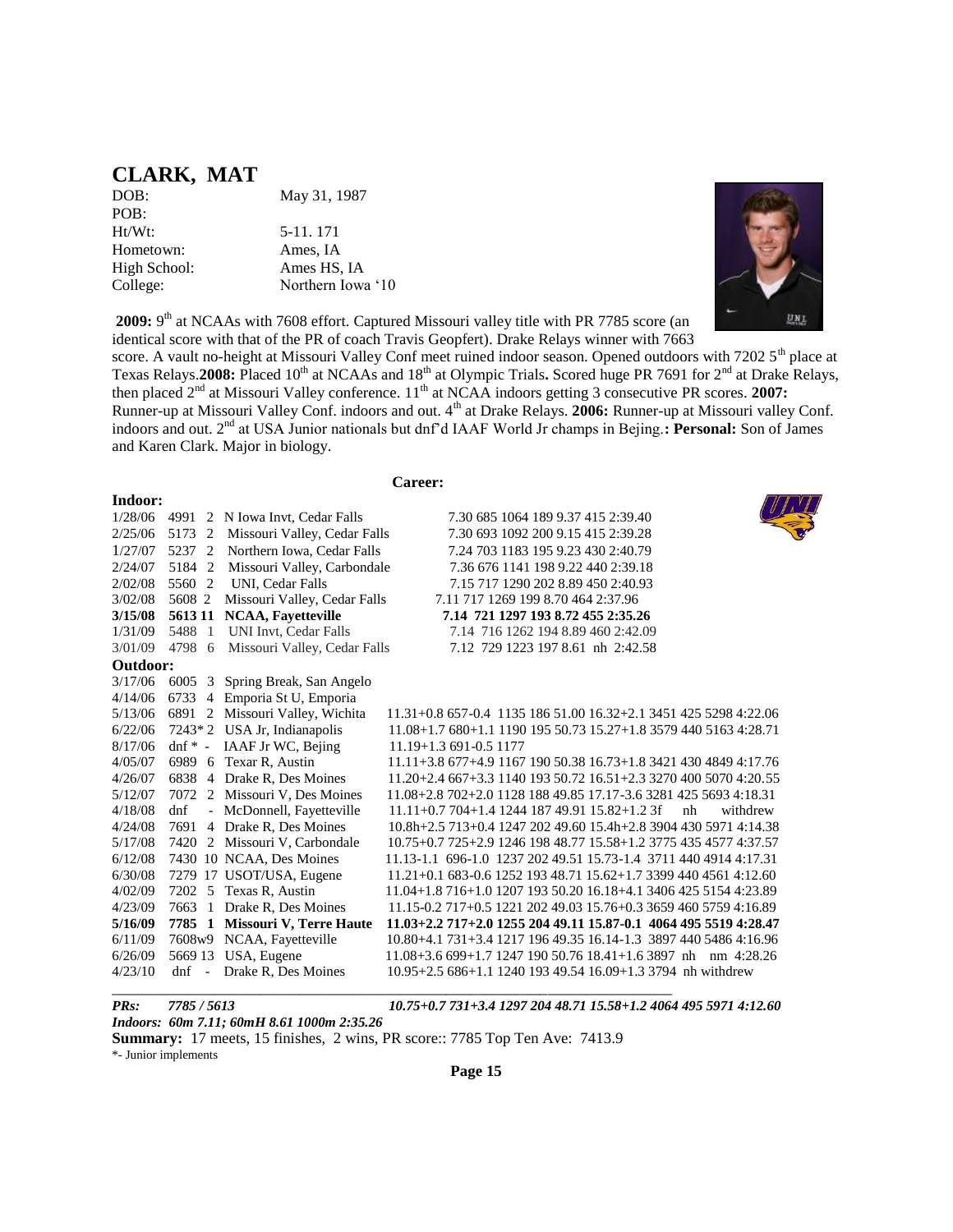### **BRYAN CLAY**

#### **Progression:**

| 1999 |                                | Azusa Pacific $7312$ $(x,x,38)$ | Bryar   |
|------|--------------------------------|---------------------------------|---------|
| 2000 |                                | Azusa Pacific $7373$ $(x,x,35)$ | DOB     |
| 2001 | Azusa Pacific 8169 $(x,4,4)$   |                                 | POB:    |
| 2002 | Azusa Pacific $8230$ $(x,2,2)$ |                                 | Ht: $5$ |
| 2003 | unat                           | 8482 (5,2,2)                    | Castle  |
| 2004 | unat                           | 8820 (2,1,1)                    |         |
| 2005 | Nike                           | 8732(1,1,1)                     | Azusa   |
| 2006 | Nike                           | 8677(1,1,1)                     | Nike    |
| 2007 | Nike                           | 8493 (                          |         |
| 2008 | Nike                           | 8832 (1,1,1)                    |         |
| 2009 | Nike                           | did not compete                 |         |
| 2010 | Nike                           | 8483                            |         |
|      |                                |                                 |         |

Bryan Ezra Clay DOB: Jan. 3, 1980 Ht: 5-11, Wt: 186 Castle HS, Honolulu, HI

Azusa Pacific U, '02



2010: Opened outdoor season with his 2<sup>nd</sup> win at Hypo-Bank meet in Götzis. Successfully defended IAAF world indoor title with 6204 win in Doha. **2009** proved to be a respite season. In **2008**: Captured IAAF World Indoor heptathlon (6371) in Valencia, won US Olympic Trials with PR 8832 score, then became 11th American to win the Olympic decathlon gold medal (in Beijing). In **2007** dnf'd at USA champs after placing third at Götzis with 8493 in spite of discus snafu. Bryan opened **2006**  outdoor season with a victory at Götzis (8677), the first American victory there ever. He had been runner-up at the IAAF world indoor heptathlon. 'Dnf'd at USATF in Indianapolis due to dehydration.

Bryan's **2004** year was a dream. Not only did he capture the US Olympic Trials witrh a PR score of 8660, but he then won the silver medal at the Olympic Games in Athens behind Roman Sebrle with an 8820 score, becoming America's 23<sup>rd</sup> Olympic decathlon medalist. Of Americans, only Dan O'Brien has ever scored more. Bryan then was 2nd (again to Sebrle) at France's DecaStar to capture 2<sup>nd</sup> in the IAAF Grand Prix Combined Events Challenge. And only at 25!

2005 was even better as Bryan won a 2<sup>nd</sup> USA championship (using a world best 55.87m discus sling in the process) followed by the IAAF world title in Helsinki (8732 pts), all of which notched him a #1 world ranking for the season. He opened the **2006** campaign with a silver medal at the IAAF indoor championships in Moscow.

Bryan was 1999 National USATF Junior champion and Pan-American Jr Champion as freshman at Azusa Pacific where he is coached by Kevin Reid. As a sophomore (2000) he was both NAIA indoor pentathlon and outdoor decathlon champion. Made dramatic breakthrough in April, 2001 with 7980 PR win at Mount SAC Relays, then placed an eye-opening  $3<sup>rd</sup>$  at the USATF nationals. Injured he dnf'd the IAAF Worlds in Edmonton and was 13 a World University Games in Beijing, China. In 2002, after knee surgery in April, he recovered quickly and was  $2^{nd}$  at USATF nationals with PR 8230, the nation's leading collegiate score.

He opened the 2003 campaign with a world leading 8225 effort at Atlas then made the USATF champs a 'breakthrough' affair getting 8482 points behind Tom Pappas. It earned him a world ranking. A leg injury curtailed his IAAF world champs meet.

Bryan opened the 2004 indoor meet with a  $3<sup>rd</sup>$  at Estonia's Reval Cup and then was runner-up at the IAAF world champs in Budapest with an eye-opening 6365 score. He notably upped his long jump PR to 8.05m/26-5 in June, 2004. Has won 10 of 26 career meets.

|               |     |        |                |                |                 | <b>Career:</b>                                                                        |
|---------------|-----|--------|----------------|----------------|-----------------|---------------------------------------------------------------------------------------|
| Indoor:       |     |        |                |                |                 | 55/60H lj sp<br>hj<br>1000m                                                           |
| 2/            | /99 | 3817   | $\overline{4}$ | <b>NAIA</b>    | Lincoln         | 7.68 697 1226 195 2:52.52                                                             |
| 2/            | /00 | 3960   | -1             | NAIA           | Lincoln         | 7.62 710 1274 199 2:49.59                                                             |
| 2/            | /01 | 3958   | $\overline{1}$ | <b>APU</b>     | Azusa           | 8.12 705 1307 193 2:49.78                                                             |
| 3/            | /01 | 3942   | $\overline{1}$ | NAIA           | Johnson City    | 7.53 735 1369 199 3:05.0                                                              |
| 2/            | /02 | 4056   | $\overline{1}$ | <b>APU</b>     | Azusa           | 7.35 712 1374 192 2:47.46                                                             |
| $\frac{3}{2}$ | /02 | 3857   | - 1            | NAIA           | Johnson City    | 7.57 722 1362 191 3:02.17                                                             |
|               |     |        |                |                |                 | 60H pv 1000m<br>60m li<br>hj<br>sp                                                    |
| 2/08/04       |     | 6014 3 |                | Reval Cup      | Tallinn         | 6.81 746 1508 201 7.85 455 2:52.97                                                    |
| 3/07/04       |     | 6365   | 2              | <b>IAAF WC</b> | Budapest        | 6.65 778 1484 208 7.77 490 2:49.41                                                    |
| 3/12/06       |     | 6187   | 2              | IAAF WC        | Moscow          | 6.67 774 1389 210 7.83 460 2:50.92                                                    |
| 2/15/08       |     | 6192   | <sup>1</sup>   | Cyclone        | Ames            | 6.77 756 1591 202 7.74 515 3:06.39                                                    |
| 3/09/08       |     | 6371   | -1             | <b>IAAF WC</b> | <b>Valencia</b> | 6.71 775 1621 209 7.86 500 2:55.64                                                    |
| 1/30/10       |     | 5070   | 4              | Crimson        | Cambridge       | 6.85 717 1487 200 7.84 nh 2:59.06                                                     |
| 3/13/10       |     | 6204   |                | <b>JAAF WC</b> | Doha            | 6.67 727 1531 206 8.00 500 2:50.28                                                    |
|               |     |        |                |                |                 |                                                                                       |
| Outdoor:      |     |        |                |                |                 | 1500m<br>100m<br>400m 110H w<br>li<br>hj<br>$disc$ $pv$<br>W<br>W<br><b>SD</b><br>iav |
| 3/19/99       |     | 6666   | 2              | Point Loma     | San Diego       | 11.03<br>668<br>1151 188 52.18 16.31<br>3490 396 5416 4:58.84                         |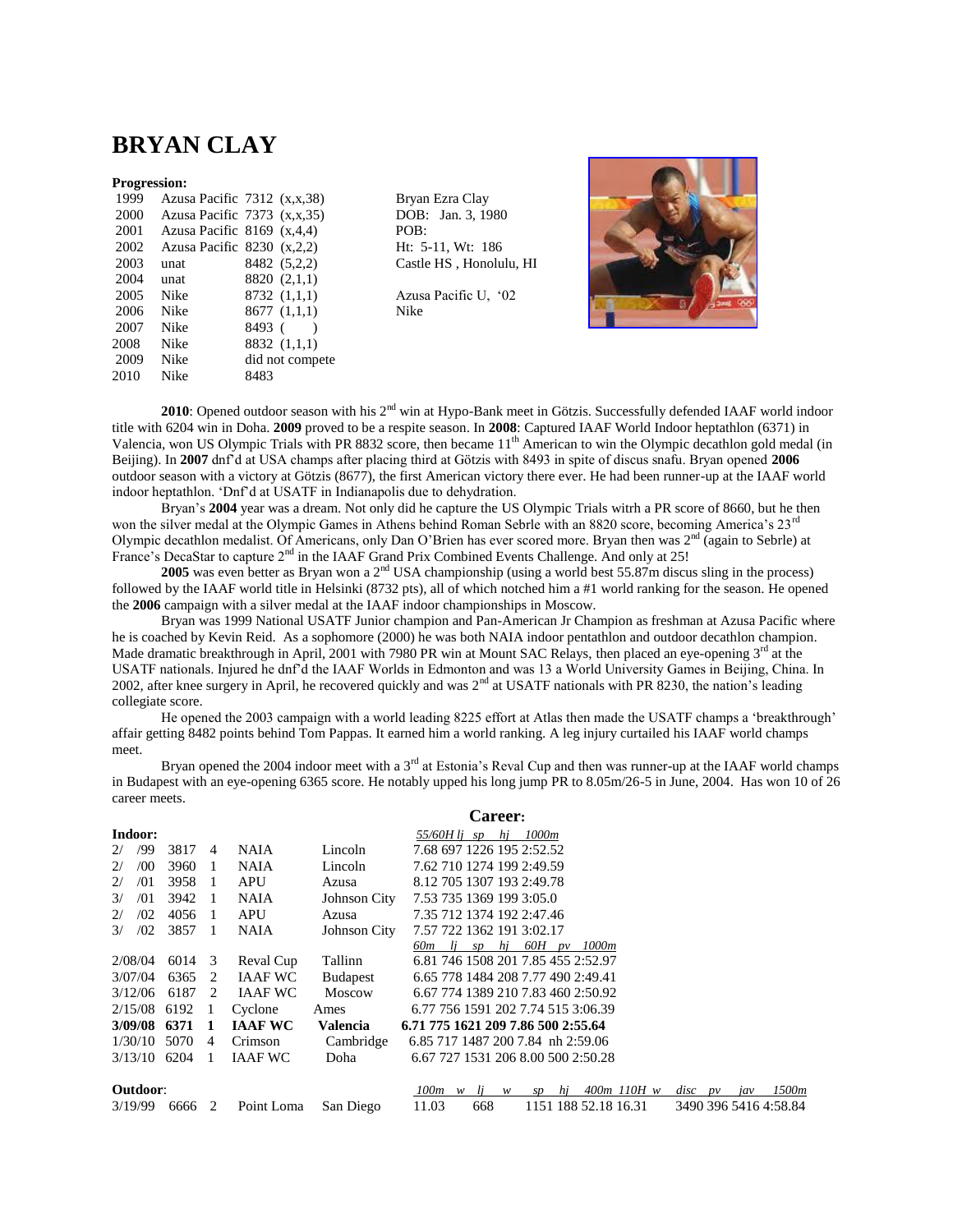| 4/16/99 | 7020 11                         | Mt SAC R           | Azusa                                                                           | 10.76+1.6 560+2.1 1188 198 49.97 15.04+3.2 3938 410 5266 4:47.56 |     |  |                                                    |                      |                       |
|---------|---------------------------------|--------------------|---------------------------------------------------------------------------------|------------------------------------------------------------------|-----|--|----------------------------------------------------|----------------------|-----------------------|
| 5/25/99 | 6898<br>- 3                     | <b>NAIA</b>        | W Palm Beach 10.78+1.1 700+1.0 1170 197 51.79 15.24-0.7 2692 405 5626 5:03.73   |                                                                  |     |  |                                                    |                      |                       |
| 6/20/99 | 7312<br>1                       | <b>USATF Jr</b>    | Denton                                                                          | 10.58+1.8 687+1.8 1168 200 51.77 14.60+1.7 4074 415 5288 4:56.71 |     |  |                                                    |                      |                       |
| 7/10/99 | 7207<br>1                       | Pan-Am Jr          | Tampa                                                                           | 10.89-1.7 673+1.7 1235 191 51.22 14.99-0.4 4229 395 5663 4:51.36 |     |  |                                                    |                      |                       |
| 3/17/00 | 7094<br>-1                      | Point Loma         | San Diego                                                                       | 10.98                                                            | 672 |  | 1166 185 50.19 15.46                               |                      | 4032 435 5628 5:00.83 |
| 5/26/00 | 7373<br>-1                      | <b>NAIA</b>        | Abbotsford, BC 10.91-0.8 716+0.7 1248 203 51.19 14.78+0.3 3664 450 5294 5:02.31 |                                                                  |     |  |                                                    |                      |                       |
| 3/23/01 | 7099<br>2                       | Point Loma         | San Diego                                                                       | 11.21                                                            | 699 |  | 1335 183 50.56 15.02                               |                      | 4260 460 4872 5:26.29 |
| 4/20/01 | 7980<br>1                       | Mt SAC R           | Azusa                                                                           | 10.63+2.2 742+3.0 1312 200 49.72 13.99+2.3 4144 470 5396 4:40.37 |     |  |                                                    |                      |                       |
| 6/22/01 | 8169<br>3                       | <b>USATF</b>       | Eugene                                                                          | 10.50+1.1 754+1.6 1328 198 48.81 14.16+1.2 4672 450 5796 4:38.93 |     |  |                                                    |                      |                       |
| 8/07/01 | $[5725]$ dnf                    | <b>IAAF</b> World  | Edmonton                                                                        | 10.73+1.5 720-0.7 1279 194 49.64 14.53-0.4 4663 nh withdrew      |     |  |                                                    |                      |                       |
| 8/31/01 | 6791 13                         | <b>WUG</b>         | Bejing, CHN                                                                     | 10.63                                                            | 743 |  | 1338 186 51.71 14.77                               | 4685 nh 5391 5:12.12 |                       |
| 6/20/02 | 8230<br>$\overline{2}$          | <b>USATF</b>       | Berkeley                                                                        | 10.73-0.9 739+0.5 1415 204 49.65 13.96+2.1 5016 450 5842 4:42.74 |     |  |                                                    |                      |                       |
| 7/28/02 | 6781 13                         | vs Germany         | Walnut                                                                          | 10.62+0.8 714+1.8 1337 200 50.32 14.29+0.7 4665 nh 3070 4:45.39  |     |  |                                                    |                      |                       |
| 5/11/03 | 8225<br>$\overline{1}$          | Atlas              | Berkeley                                                                        | 10.46+2.5 733+0.3 1402 199 49.48 14.26+2.1 4933 480 5845 4:49.64 |     |  |                                                    |                      |                       |
| 6/22/03 | 8482<br>2                       | <b>USATF</b>       | Palo Alto                                                                       | 10.43+1.7 771-1.3 1401 202 47.85 14.12+1.7 4351 470 6777 4:42.19 |     |  |                                                    |                      |                       |
| 8/27/03 | $[3529]$ dnf                    | <b>IAAF WC</b>     | Paris                                                                           | 10.50-0.5 770-0.4 1505 197 dnf, injured, withdrew                |     |  |                                                    |                      |                       |
| 7/17/04 | 8660<br>-1                      | USOT/USA           | Sacramento                                                                      | 10.48-1.0 759-0.4 1528 201 47.90 14.23-0.6 5210 510 6836 5:06.18 |     |  |                                                    |                      |                       |
| 8/24/04 | 8820<br>2                       | Olympic G          | Athens                                                                          | 10.44+2.2 796+0.2 1523 206 49.19 14.13+1.5 5011 490 6971 4:41.65 |     |  |                                                    |                      |                       |
| 9/26/04 | 8122<br>2                       | DecaStar           | Talence                                                                         | 10.76+1.6 740+2.7 1426 186 49.37 14.05 0.0 5072 492 6015 5:01.54 |     |  |                                                    |                      |                       |
| 5/29/05 | 9<br>7961                       | Hypo-Bank          | Gotzis                                                                          | 10.51+0.4 554+0.7 1520 200 48.52 13.94-1.2 4988 490 6702 5:22.82 |     |  |                                                    |                      |                       |
| 6/24/05 | 8506<br>1                       | <b>USA TF</b>      | Carson                                                                          | 10.70-1.8 744+0.3 1488 206 49.62 14.06-1.4 5587 500 6002 4:57.11 |     |  |                                                    |                      |                       |
| 8/10/05 | 8732<br>1                       | <b>IAAF WC</b>     | Helsinki                                                                        | 10.43+3.2 754+0.6 1625 200 47.78 14.43-2.6 5368 490 7200 5:03.77 |     |  |                                                    |                      |                       |
| 5/28/06 | 8677<br>1                       | Hypo-Bank          | Götzis                                                                          | 10.42-0.4 767-1.0 1556 206 48.87 13.74+1.3 5221 500 6647 5:13.47 |     |  |                                                    |                      |                       |
| 6/24/06 | dnf<br>$\overline{\phantom{a}}$ | <b>USATF</b>       | Indianapolis                                                                    |                                                                  |     |  | 10.49-0.4 722 0.0 1560 202 48.15 14.34-1.0 5106 nh |                      |                       |
| 5/26/07 | 3<br>8493                       | Hypo-Bank          | Götzis                                                                          | 10.40-0.5 780+2.0 1530 209 48.41 13.97-0.1 3618 480 6909 4:51.32 |     |  |                                                    |                      |                       |
| 6/23/07 | dnf<br>$\overline{\phantom{a}}$ | <b>USATF</b>       | Indianapolis                                                                    | 10.58-0.5 718+1.6 1574 193 withdrew                              |     |  |                                                    |                      |                       |
| 6/30/08 | 8832 1                          | <b>USOT/USA</b>    | <b>Eugene</b>                                                                   | 10.39-0.4 739-1.6 1517 208 48.41 13.75+1.9 5274 500 7055 4:50.97 |     |  |                                                    |                      |                       |
| 8/21/08 | 8791 1                          | Olympic G          | Beijing                                                                         | 10.44+0.3 778 0.0 1627 199 48.92 13.93-0.5 5379 500 7097 5:06.59 |     |  |                                                    |                      |                       |
| 5/30/10 | 8483<br>- 1                     | Hypo-Bank          | Götzis                                                                          | 10.35+0.2 751+0.4 1538 206 49.66 14.08+0.1 4985 460 6619 4:56.37 |     |  |                                                    |                      |                       |
| 6/16/10 | dnf<br>$\overline{\phantom{a}}$ | <b>TNT</b> Fortuna | Kladno                                                                          | $14.05 - 0.6$ inj, withdrew                                      |     |  |                                                    |                      |                       |
|         |                                 |                    |                                                                                 |                                                                  |     |  |                                                    |                      |                       |

*Decathlon PRs: 8832 / 6371 10.34 8.05+4.5 1627 210 47.78 13.64 5587 510 7200 4:38.93*

*Indoor PRs: 6.22 55m, 6.65 60m, 7.31 55mH, 7.74 60mH, 1000m: 2:47.46*

**Summary:** 31 career meets, 26 finishes, 12 wins, 10 international teams, 14 scores >8000, PR score: 8832, Top Ten Ave= 8647.6, 2<sup>nd</sup> Ten Ave: 7767.8.

### **JOE DETMER**

| September 3, 1983 |  |  |  |  |  |
|-------------------|--|--|--|--|--|
|                   |  |  |  |  |  |
| 5-11, 160         |  |  |  |  |  |
| Lodi. WI          |  |  |  |  |  |
|                   |  |  |  |  |  |
| Wisconsin '07     |  |  |  |  |  |
|                   |  |  |  |  |  |



**2010: 2009**: Runner-up at Thorpe Cup in Germany.  $3^{rd}$  at USA indoor heptathlon  $\begin{bmatrix} 1 & 1 \\ 1 & 1 \end{bmatrix}$  then opened season with 7760 win at Wake's Deacon meet. **2008:** Drake Relays victory victory

and 4<sup>th</sup> at MultiStars in Desanzano, Italy to open outdoor season, after 4<sup>th</sup> place at USA indoor heptathlon. Placed 11<sup>th</sup> at US Olympic Trials and 5<sup>th</sup> vs Germany. **2007:** Joe's 4:04.11 CR at NCAAs gave him a runner-up and PR score of 7963. Won Big Ten outdoor title (7276). 3<sup>rd</sup> at USA vs Germnay Thorpe Cup in Bernhausen. PR'd (5651) at Wisconsin Elite and set American hept 100m record to boot. Won Big 10 indoor title then recorded 3 PRs including WR 1000m (2:29.42) to place  $5<sup>th</sup>$  at NCAA indoor. Opened outdoor season with 7296 win at Auburn.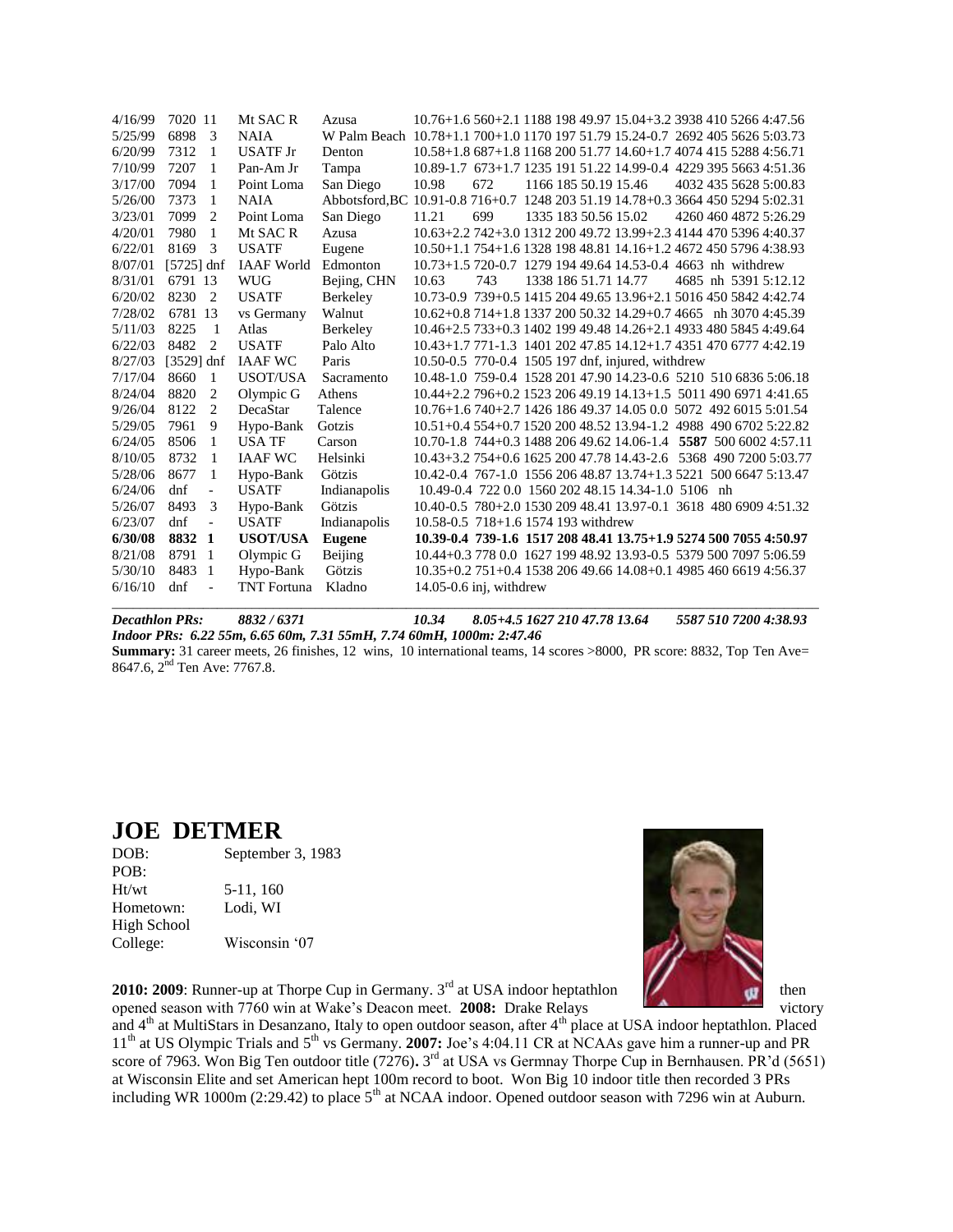2006: Placed surprising 4<sup>th</sup> at NCAAs with dramatic 4:11.71 1500m., and PR'd in long jump, 400 (meet record 47.28), and javelin. Was runner-up at Big Ten Champs. **2005:** finished third in the 600 meters at the Big Ten indoor meet in 1:18.35 . Earned All-America honors as a member of the third-place DMR at the NCAA indoor meet in 9:34.80. Did not compete the remainder of the outdoor season due to medical hardship. **2004:** Finished 14th in the decathlon at the NCAA outdoor championships with 7,290 points. Won the Big Ten indoor title at 600 meters in a personal best of 1:17.55 . **2003:** Finished second in the Big Ten Indoor 600 meters in 1:19.16 **High School:**  Finished second in the 400 meters at the state Division 2 championships as a senior. **Notable:** 2004 and 2005 All-American as a member of the distance medley relay . **Personal**: parents are Maureen and Kenneth Detmer. Majored in computer engineering.

#### **Career:**

| Indoor:  |                      |                               |                                                                                            |
|----------|----------------------|-------------------------------|--------------------------------------------------------------------------------------------|
| 1/31/04  | 5299 5               | UNI Invitational, Cedar Falls | 7.16 698 1122 195 8.96 410 2:33.50                                                         |
| 1/15/05  | 5119 1               | Badger Classic, Madison       | 7.30 661 1133 188 8.83 450 2:45.73                                                         |
| 1/29/05  | dnf                  | Health Alliance, Champaign    |                                                                                            |
| 1/13/06  | 3760 1               | Badger Classic, Madison       | 7.14 686 1242 189 8.61 nh<br>dnf                                                           |
| 1/27/07  | 5651 3               | Wisconsin Elite, Madison      | 7.14 705 1197 192 8.44 465 2:30.86 AR                                                      |
| 2/25/07  | 5360 1               | Big 10, Bloomington           | 7.16 689 1204 191 8.68 470 2:48.87                                                         |
| 3/10/07  | 5761 5               | <b>NCAA I, Fayetteville</b>   | 7.16 697 1206 204 8.61 480 2:29.42 WR                                                      |
| 1/26/08  | dnf                  | Wisconsin Elite, Madison      | 7.21 652 1318 182 8.44 440<br>dnr                                                          |
| 3/09/08  | 5603 4               | USA, Chapel Hill              | 7.08 694 1270 183 8.34 460 2:32.35                                                         |
| 3/08/09  | 5505 3               | USA, Chapel Hill              | 7.18 686 1279 188 8.46 435 2:31.54                                                         |
| Outdoor: |                      |                               |                                                                                            |
| 3/18/05  | 6910 3               | Spring Break, Northridge      | 10.94+4.0 662+0.5 1069 189 48.41 16.21nwi 2738 410 5073 4:18.24                            |
| 5/15/04  | 7292 4               | Big Ten, E Lafayette          | 10.89 nwi 704+2.8 1138 193 47.84 16.12+2.3 3404 425 4908 4:17.09                           |
| 6/12/04  |                      | 7290 14 NCAA I, Austin        | 10.84+2.7 678+3.8 1158 191 47.34 15.35+3.1 3395 390 4940 4:12.40                           |
| 3/25/05  |                      | 6827 6 Wildcat, Tucson        | 11.14 0.0 688 0.0 1073 185 48.02 15.78<br>2930 380 4604 4:21.27                            |
| 3/18/06  |                      | 7036 1 Hurricane Invt, Miami  | 11.29-1.9 621+3.4 1152 180 48.17 15.49-0.1 3348 455 4760 4:14.44                           |
| 4/02/06  | 7319                 | 2 Liberty Invt, Lynchburg     | 11.04+2.8 688+1.9 1158 178 48.23 15.62+3.4 3595 460 4909 4:11.76                           |
| 5/13/06  | 7195                 | 2 Big 10, E Lansing           | 11.07+1.8 696+0.6 1164 177 48.11 ??.?? ?.? ???? 465<br>4:33.83                             |
| 6/08/06  |                      | 7536 4 NCAA I, Sacramento     | 11.24-1.3 706+2.4 1219 192 47.28 15.53-1.3 3390 460 5203 4:11.71                           |
| 6/24/06  |                      | 6453 7 USA, Indy              | 11.15-0.4 660-0.2 1176 181 47.03 15.27-0.9 3343 nh 5278 4:30.46                            |
| 4/07/07  | 7296                 |                               | Tiger Classic, Auburn, AL 11.08+4.3 678+0.4 1143 190 48.03 15.22+2.0 3371 455 4826 4:21.95 |
| 5/12/07  | 7278<br>$\mathbf{1}$ | Big Ten, U. Park              | 11.12+0.3 691-0.8 1207 198 47.69 15.85+1.1 3719 425 4876 4:34.37                           |
| 6/07/07  | 7963                 | 2 NCAA I, Sacramento          | 10.97+1.2 724+2.2 1176 193 47.77 14.62+2.2 4043 480 5292 4:04.11                           |
| 6/23/07  | dnf                  | - USATF, Indianapolis         | 11.29-2.0 676+2.5 1193 nh 47.09 15.21+1.4 3560<br>withdrew                                 |
| 8/19/07  | 7616                 | 3 vs GER, Bernhausen          | 11.17-0.6 703+0.8 1249 191 47.48 15.21+0.7 3802 450 5410 4:18.43                           |
| 4/24/08  |                      | 7712 1 Drake R, Wisconsin     | 10.7h+2.5 709-0.4 1197 194 48.59 14.3h+2.8 3680 480 5410 4:14.13                           |
| 5/11/08  |                      | 7615 4 MultiStars, Desanzano  | 11.11+0.2 684+0.2 1261 192 48.61 15.15+0.3 3591 465 5189 4:05.31                           |
| 6/30/08  |                      | 7653 11 USOT/USA, Eugene      | 11.09+0.1 677-0.6 1275 190 48.12 15.08+0.8 3545 460 5631 4:07.63                           |
| 7/03/08  |                      | 7861 5 vs GER, Manhattan      | 10.91+0.6 735+2.3 1190 191 47.34 14.54+2.7 3958 465 5344 4:19.96                           |
| 5/13/09  | 7760 1               | Deacon, Winston-Salem         | 10.97+1.3 706+0.3 1240 189 47.50 14.69+3.5 3817 452 5349 4:10.66                           |
| 6/26/09  |                      | 6809 12 USA Sr, Eugene        | 10.94+1.9 723+2.1 1227 196 47.96 15.13+0.9 3288 nh 5136 4:21.48                            |
| 8/09/09  |                      | 7892 2 vs GER, Marburg        | $11.01+0.8725+1.0120019847.9114.90+0.6379248553804:12.67$                                  |
| 5/12/10  |                      | 6612 4 Deacon, Winston-Salem  | 684<br>1141 195 48.84 14.83+2.7 3574 432 5395<br>11.12<br>dnf                              |

*PRs: 7963 / 5761 10.84+2.7 725+1.0 1318 204 47.03 14.3h+2.8 4073 485 5631 4:04.11 Indoor:* 

*60m: 7.08; 60H: 8.34; 1000m: 2:29.42*.

**Career Summary**: 22 meets; 21 finishes, 5 wins, PR score: 7963, Top Ten Ave: 7602.7, 2<sup>nd</sup> ten ave: 7063.5.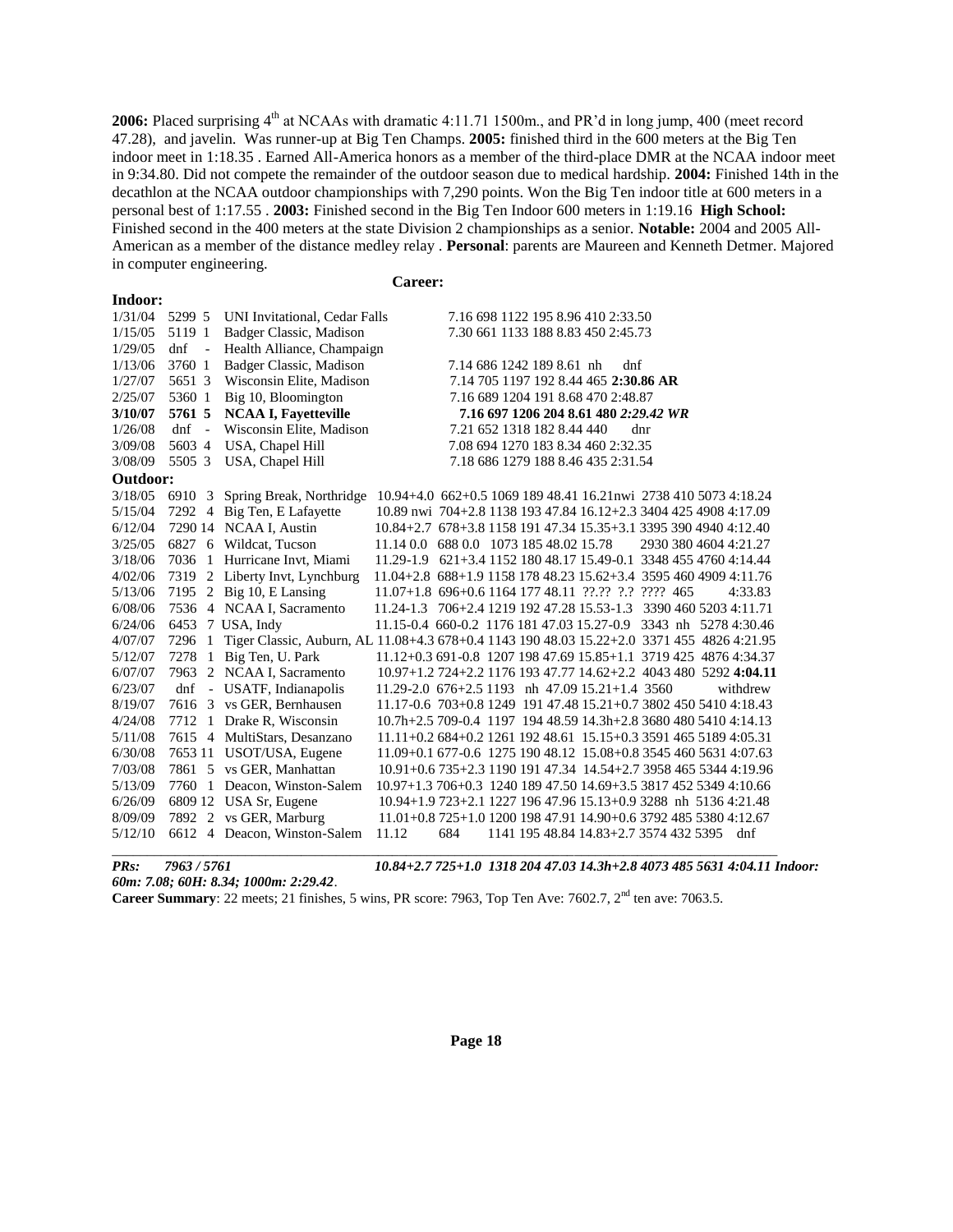## **RYAN HARLAN**

**Indoor:**

|                      |                         |          | 2000 f Rice 6891 | (X,X, )   |
|----------------------|-------------------------|----------|------------------|-----------|
| 2001                 |                         |          | so Rice 7319     | (X,X, )   |
| 2002                 | $\mathbf{i}$            |          | Rice 7948        |           |
| 2003                 |                         | redshirt |                  |           |
| 2004                 | $\overline{\mathbf{s}}$ | Rice     | 8171             | (x,6,5)   |
| 2005                 |                         |          | unat 7997        | (x, 5, 4) |
| 2006                 |                         |          | unat 7966        | (x, 3, 4) |
| 2007                 |                         | unat     | 7901             |           |
| 2008                 |                         | unat     | 7587             |           |
| 2009                 |                         |          | did not compete  |           |
| 2010                 |                         | unat     | 7531             |           |
| $\sim$ $\sim$ $\sim$ |                         |          |                  | anna iath |

**Progression:** Jon Ryan Harlan DOB: April 25, 1981 Ht: 6-3, Wt: 197 Midway HS, Hewitt,TX Rice University '04



**2009:** did not compete. **2008:** 13th at US Olympic Trials.**2007**: Major international win at Reval Cup in Tallinn, Estonia, then won a  $2<sup>nd</sup> NACAC$  crown (7901) in Dominican Republic in May, placed 4<sup>th</sup> at USA nationals, 5<sup>th</sup> at Pan American games and 2<sup>nd</sup> vs Germany in Bernhausen. **2006:** Won 2<sup>nd</sup> USA indoor heptathlon crown and opened outdoors with a victory at the Mount SAC Relays. He placed 15th at Götzis then placed a solid 2nd at the USATF nationals in Indianapolis. He finished a fine season with a win at NACAC and 6th place 8K score at Decastar in Talence. It all gave him a #3 USA ranking for the season. **2005:** Won the national indoor heptathlon and outdoor the North American-Central American and Caribbean (NACAC) title before nh-ing at USAs in Carson. He then won the USA vs Germany dual in Bernhausen. **2004:** NCAA champion with eye-opening 8171 score in Austin that included 4 PRs. WAC champ and had a pair of 8k efforts. **2003:** Red-shirted season. **Other**: 2000 National USATF Junior Champion. Ryan has been 3x WAC Conference indoor pentathlon champ. As a sophomore Ryan won the WAC outdoor title, then placed 11<sup>th</sup> at the NCAAs in Eugene. In 2002 Ryan ran up a PR score of 7948 at the Texas A&M Relays, then placed  $5<sup>th</sup>$  at the NCAAs in Baton Rouge with a nearly identical (7945) mark. Former Rice team captain.

#### **Career:**

| 2/21/02  | 4049 1        |                                | WAC Champs, Reno, NV (55mH)  |                                                                  |  |  | 7.52 674 1573 210 3:03.38                      |  |     |
|----------|---------------|--------------------------------|------------------------------|------------------------------------------------------------------|--|--|------------------------------------------------|--|-----|
| 2/27/03  | 4058 1        |                                | WAC Champs, Boise, ID (60mH) |                                                                  |  |  | 8.04 687 1472 210 3:02.97                      |  |     |
| 3/06/05  | 6102 1        |                                | USATF, Chapel Hill           |                                                                  |  |  | 7.09 685 1609 213 7.97 510 2:50.47             |  |     |
| 2/04/06  | 4499 13       | Reval Cup, Tallinn             |                              |                                                                  |  |  | 7.30 586 1621 201 7.96 nh 3:18.46              |  |     |
| 3/05/06  | 5949 1        |                                | USATF, Chapel Hill           |                                                                  |  |  | 7.07 693 1636 208 7.96 472 2:53.86             |  |     |
| 2/03/07  | 5969<br>- 1   | Reval Cup, Tallinn             |                              |                                                                  |  |  | 7.06 686 1651 210 7.95 475 2:54.37             |  |     |
| 3/04/07  | $--- dnf$     |                                | USATF, Chapel Hill           |                                                                  |  |  | 7.08 648 1593 193, inj, withdrew               |  |     |
| 2/16/08  | $--- dnf$     | Reval Cup, Tallinn             |                              |                                                                  |  |  | 7.22 639 1600 204 8.31 nh dnr                  |  |     |
| Outdoor: |               |                                |                              |                                                                  |  |  |                                                |  |     |
| Date     | score pl      | meet                           | site                         | $100m \quad w$                                                   |  |  | $1j$ w sp $hj$ 400m 110mH w disc pv jav 1500   |  |     |
| 4/06/00  | 6891 8        | Texas R,                       | Austin                       | 11.01+5.1 695+2.3 1374 215 61.17 14.38+4.1 3250 310 4694 5:19.92 |  |  |                                                |  |     |
| 6/24/00  | 6835w1        | USATF Jr.                      | Denton                       | 11.08+3.1 701+2.4 1366 206 52.32 14.70+4.9 3367 294 5721 5:22.51 |  |  |                                                |  |     |
| 3/16/01  | 6699 7        | TexA&M,                        | <b>CStation</b>              | $10.84 + 3.271$                                                  |  |  | 1473 208 51.89 14.56+4.0 3294 nh 5656 5:16.36  |  |     |
| 4/04/01  | 6936 6        | Texas R                        | Austin                       | 11.09+1.2 690+0.4 1421 204 52.32 14.39+3.7 3488 330 5632 5:27.24 |  |  |                                                |  |     |
| 5/16/01  | 7319 1        | <b>WAC</b>                     | Fresno                       | $11.04 + 1.4718$                                                 |  |  | 1460 208 51.13 14.32+1.2 3374 400 4834 5:01.65 |  |     |
| 5/31/01  | 7222 11 NCAA  |                                | Eugene                       | 11.01+4.4 698+3.0 1396 203 52.49 14.36+2.7 3818 440 4541 5:13.14 |  |  |                                                |  |     |
| 3/15/02  | 7948 2        |                                | Texas A&M College Station    | 10.86+3.8 711+2.2 1553 211 50.17 14.29-0.5 3922 445 5934 4:49.67 |  |  |                                                |  |     |
| 6/01/02  | 7945 5        | <b>NCAA</b>                    | <b>Baton Rouge</b>           | 10.89+3.1 726+3.1 1548 209 50.18 14.23+0.3 4243 485 5131 5:03.42 |  |  |                                                |  |     |
| 6/22/03  | 7560 11 USATF |                                | Palo Alto                    | 11.06+0.2 689-0.5 1481 205 51.13 14.08+1.7 3840 450 5165 4:59.06 |  |  |                                                |  |     |
| 4/17/04  |               | 8054 1 LSU Gold                | <b>Baton Rouge</b>           | 10.95+1.8 675 +4.2 1560 209 48.72 14.25nw 3994 495 5802 4:48.18  |  |  |                                                |  |     |
| 5/15/04  | 6995 1 WAC    |                                | Houston                      | $11.04 + 0.5677$                                                 |  |  | 1519 206 49.95 15.39-2.0 4241 455 5172         |  | dnf |
| 6/12/04  | 8171          | 1 NCAA                         | Austin                       | $10.89 + 1.6697$                                                 |  |  | 1580 203 48.82 13.85+3.1 4187 500 6107 4:56.81 |  |     |
| 7/17/04  |               | 7330 14 OlympicTrls Sacramento |                              | 11.19-1.0 677-0.6 1498 201 50.97 14.55 0.0 3711 450 5845 5:31.14 |  |  |                                                |  |     |
| 5/29/05  | 7997          | 2 NACAC                        | San Juan                     | 11.05+2.5 697+3.5 1579 207 49.65 13.93 nwi 4280 460 5775 4:52.56 |  |  |                                                |  |     |
| 6/24/05  | dnf           | - USATF                        | Carson                       | 11.26-1.8 680+0.4 1610 212 49.23 14.16 0.0 4238 nh withdrew      |  |  |                                                |  |     |
| 7/24/05  | 7919          | 1 vs Germany Bernhausen        |                              | 11.06 0.0 695+1.0 1661 212 49.83 14.12-0.1 4463 440 5943 5:16.88 |  |  |                                                |  |     |
| 4/13/06  | 7681          | 1 Mt SAC R Azusa               |                              | 11.09+0.2 697 nwi 1632 210 50.16 14.24+0.8 4094 465 5390 5:34.04 |  |  |                                                |  |     |
| 5/28/06  |               | 7744 15 Hypo-Bank Götzis       |                              | 11.04-0.1 673-1.1 1619 206 50.19 13.99+1.3 4172 480 5381 5:21.20 |  |  |                                                |  |     |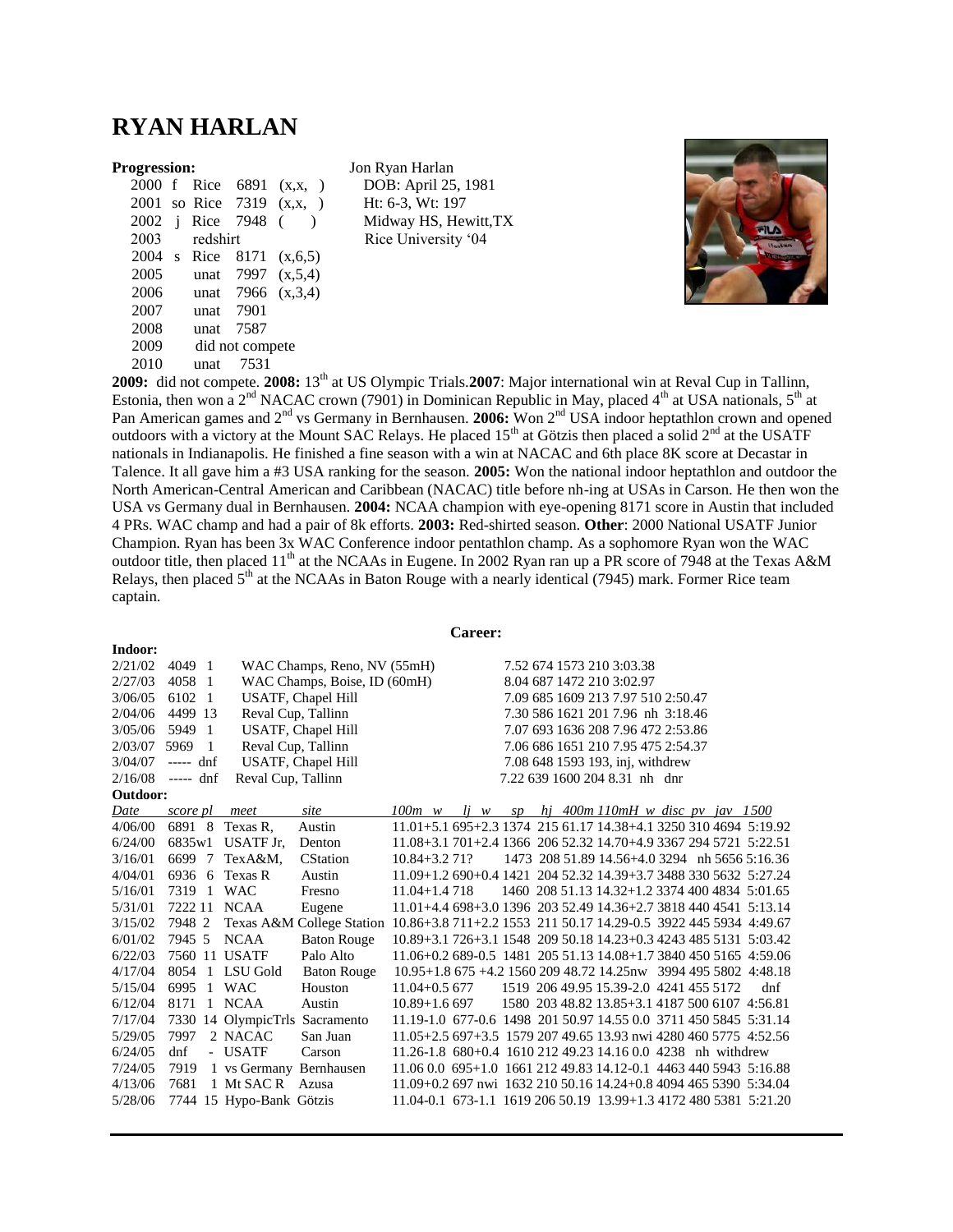| <b>Decathlon PRs:</b><br>10.86+3.8 726+3.1 1661 213 48.72 13.85+3.1 4463 510 6313 4:48.18<br>27 meets, 26 finishes, 9 wins, 3 scores > 8000, Decathlon PR: 8171, Top Ten Ave= 7980.6, $2nd$ Ten<br><b>Career Summary:</b><br>Ave= $7605.7$ |      |  |                 |                                                                                 |  |  |  |  |                                                                  |  |
|--------------------------------------------------------------------------------------------------------------------------------------------------------------------------------------------------------------------------------------------|------|--|-----------------|---------------------------------------------------------------------------------|--|--|--|--|------------------------------------------------------------------|--|
| 6/06/10                                                                                                                                                                                                                                    |      |  | 7541 1 Texas GA | Dallas                                                                          |  |  |  |  | $11.31+0.7660+2.3152020751.6814.51+0.4427247061885:32.02$        |  |
|                                                                                                                                                                                                                                            |      |  |                 | 6/30/08 7587 13 USOT/USA Eugene                                                 |  |  |  |  | 11.18+0.1 648-1.3 1523 205 50.96 14.68+1.9 4290 460 5959 5:08.30 |  |
| 8/19/07                                                                                                                                                                                                                                    |      |  | 7736 2 vs GER   | Bernhausen                                                                      |  |  |  |  | 11.24-0.6 688 0.0 1613 209 50.48 14.24+0.5 4354 490 5394 5:30.65 |  |
| 7/24/07                                                                                                                                                                                                                                    |      |  | 7687 5 Pan-Am G | Rio de Janeiro 11.15-0.8 678 0.0 1596 203 49.85 14.33-0.2 4279 480 5599 5:26.59 |  |  |  |  |                                                                  |  |
| 6/23/07                                                                                                                                                                                                                                    | 7883 |  | 4 USATF         | Indianapolis                                                                    |  |  |  |  | 11.35-2.0 677+1.5 1658 208 51.01 14.16+1.9 4295 460 6218 4:59.17 |  |
| 5/26/07                                                                                                                                                                                                                                    |      |  | 7901 1 NACAC    | Santo Domingo 11.18-2.5 717 1638 206 49.97 14.36-0.2 4337 480 5731 5:17.00      |  |  |  |  |                                                                  |  |
| 9/17/06                                                                                                                                                                                                                                    |      |  | 8022 6 DecaStar | Talence                                                                         |  |  |  |  | 11.10+1.8 708+0.4 1592 210 50.88 14.02-0.3 4404 470 6117 5:03.18 |  |
| 8/26/06                                                                                                                                                                                                                                    |      |  | 7966 1 NACAC    | San Juan                                                                        |  |  |  |  | 10.94+2.9 672+2.9 1602 210 50.54 14.17+1.1 4274 480 5964 5:01.37 |  |
| 6/24/06                                                                                                                                                                                                                                    |      |  | 7872 2 USATF    | Indianapolis                                                                    |  |  |  |  | $11.13+0.5652-1.3163420550.2614.08-1.0429446063135:01.90$        |  |

## **CHRIS HELWICK**

| DOB:         | March 18, 1985         |
|--------------|------------------------|
| POB:         |                        |
| $Ht/Wt$ :    | $6-4.202$              |
| Hometown:    | Greeley, CO            |
| High School: | Greeley Central HS, CO |
| College:     | Tennessee '07          |



**2010:** Won Sea Ray Relays with 7770 score. Tossed PR 73.25m/240-4 javelin. **2009:** Injured and did not compete. **2008**: After a 7<sup>th</sup> at US Olympic Trials he

placed 4<sup>th</sup> vs Germany, both with 8k efforts. His 8017 win at Deacon was significant PR as he became the 61<sup>st</sup> American over 8K. and then won Panamerican title (formerly NACAC) with 7820. **2007**: Won Sea Ray Relays title with 7731 in April then placed 5<sup>th</sup> at NCAAs with 7633. 2<sup>nd</sup> at SEC indoor heptathlon. **2006-** Indoor: 2<sup>nd</sup> place at NCAAs both indoor and out. PR'd with 5917 effort for 2<sup>nd</sup> at NCAA indoor heptathlon. **2006- Outdoor:** Won Sea Ray Relays decathlon ( 7707) then neared PR again while winning SEC decathlon with 7765 points. **2005-Outdoor-** ... Won the Volunteer Award (toughest competitor) at team banquet . Won the SEC title, taking fifth at the NCAA championships and adding 490 points to push his career-best score to 7,780, Captured silver at the Sea Ray Relays decathlon (7,341). **2005-Indoor:** Finished 2nd in the SEC heptathlon with PR score of 5,609, and finished eighth with 5,421 points at the NCAA indoor champs. **2004-Outdoor-** Posted season-best score of 7,290 to earn silver honors in a rare, weather-marred three-day decathlon at the SEC outdoor champs. Won USA junior decathlon championship, using junior implements, at Texas A&M with a score of 7,358 points to earn his berth to the world junior meet. Finished eighth at the IAAF world junior decathlon champs with 7,176 points, **2004- Indoor:** Finished his first NCAA indoor meet by finishing ninth overall. **High School:**  $2^{nd}$  at USA Jr champs (6967). Colorado sate high jump champ. Scored 7216 in high school decathlon. **Personal:** Economics major. Coached by Scott Hall at Wake Forest U where he serves as volunteer coach.

|         | <b>Career Record</b> |                          |                             |        |  |                           |    |     |     |                                               |  |
|---------|----------------------|--------------------------|-----------------------------|--------|--|---------------------------|----|-----|-----|-----------------------------------------------|--|
| Indoor: |                      |                          |                             | 60m li |  | SD                        | hj | 60h | DV. | 1000m                                         |  |
| 2/14/03 | 3445 2               |                          | Valentine, Golden           |        |  | 9.03 649 1158 196 3:00.16 |    |     |     |                                               |  |
| 1/31/04 | 5210 3               |                          | Clemson Hept, Clemson       |        |  |                           |    |     |     | 7.43 665 1275 196 8.84 450 2:48.39            |  |
| 2/29/04 | 5525 3               |                          | SEC, Lexington              |        |  |                           |    |     |     | 7.32 674 1381 203 8.62 460 2:43.97            |  |
| 3/13/04 | 5386 9               |                          | NCAA I, Fayetteville        |        |  |                           |    |     |     | 7.38 675 1295 196 8.67 460 2:43.22            |  |
| 1/28/05 | dnf                  | $\overline{\phantom{a}}$ | Penn St Open, U Park        |        |  | 7.68 3f 1242 183 withdrew |    |     |     |                                               |  |
| 2/26/05 | 5609 2               |                          | SEC, Fayetteville           |        |  |                           |    |     |     | 7.42 691 1410 204 8.75 500 2:47.51            |  |
| 3/12/05 | 5421 8               |                          | NCAA, Fayetteville          |        |  |                           |    |     |     | 7.45 682 1385 198 8.89 490 2:49.85            |  |
| 1/29/06 | 5644 2               |                          | Clemson Invt, Clemson       |        |  |                           |    |     |     | 7.22 668 1365 201 8.50 500 2:45.??            |  |
| 2/25/06 | 4881 6               |                          | SEC, Gainesville            |        |  |                           |    |     |     | 6.74 714 1350 209 7.79 nh 2:42.77 (55m, 55mH) |  |
| 3/11/06 | 5917 2               |                          | <b>NCAA I, Fayetteville</b> |        |  |                           |    |     |     | 7.26 746 1388 206 8.45 520 2:49.03            |  |
| 2/24/07 | 5666 2               |                          | SEC, Lexington              |        |  |                           |    |     |     | 7.30 670 1411 203 8.44 475 2:40.34            |  |
| 3/10/07 | 5595 6               |                          | NCAA I, Fayetteville        |        |  |                           |    |     |     | 7.30 684 1376 192 8.53 490 2:41.00            |  |
| 1/26/08 | 5447 2               |                          | Wisconsin Elite, Madison    |        |  | 7.37 697 1267 197         |    |     |     | 8.63 460 2:42.72                              |  |
| 3/09/08 | 5575 5               |                          | USA, Chapel Hill            |        |  |                           |    |     |     | 7.30 683 1235 201 8.57 490 2:41.40            |  |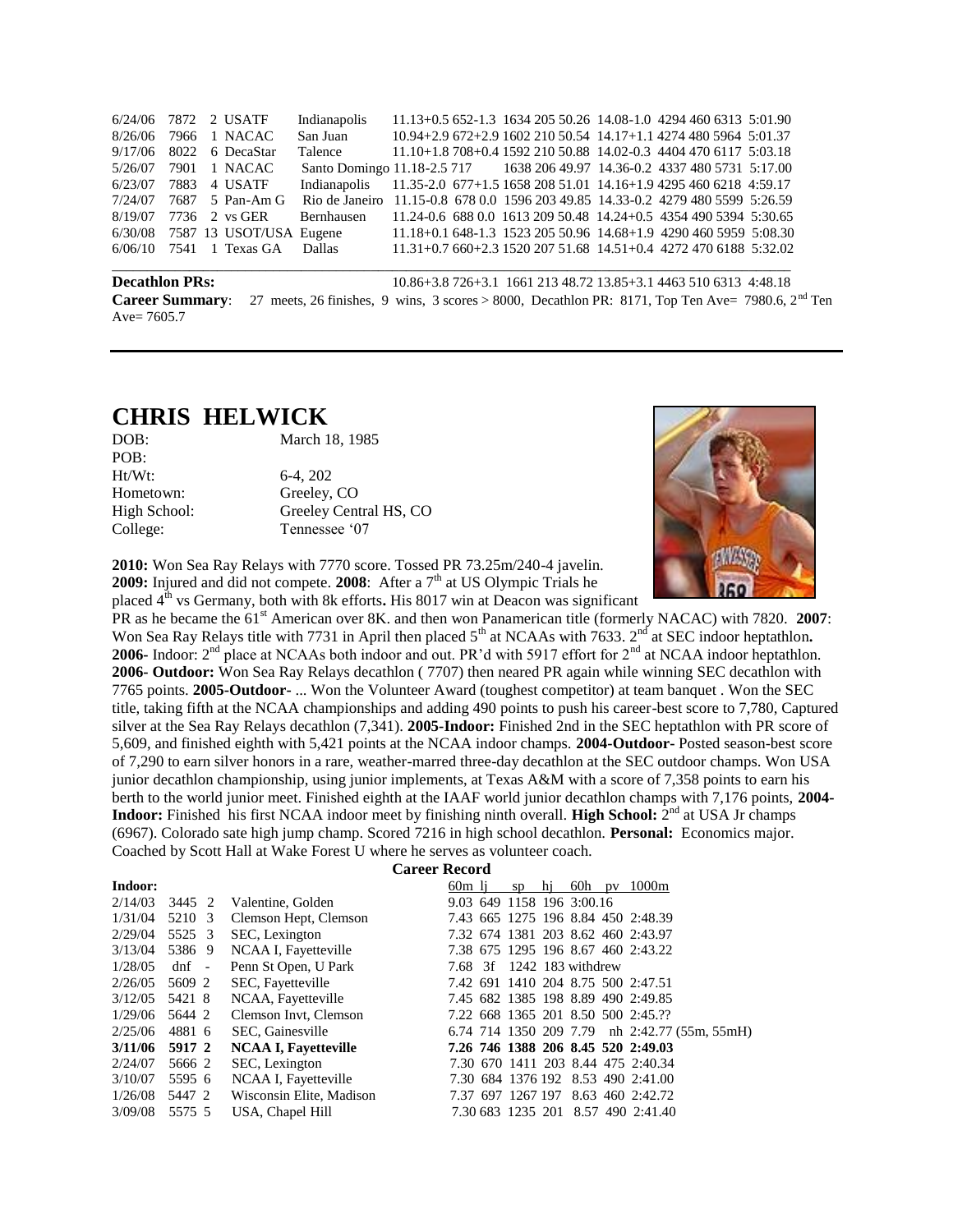| 1/30/10  | $dnf -$  |                          | Taylor, Chapel Hill                                                                       |                                                                  |     | 7.39 nm 1386 nh |                      |  |  |  |                                                |
|----------|----------|--------------------------|-------------------------------------------------------------------------------------------|------------------------------------------------------------------|-----|-----------------|----------------------|--|--|--|------------------------------------------------|
| Outdoor: |          |                          |                                                                                           | $100m \le 11 \le$                                                |     | SD              |                      |  |  |  | hj 400m 110h w disc pv jav $1500m$             |
| 6/19/02  | 6157 7   |                          | USA Junior, Berkeley, CA                                                                  |                                                                  |     |                 |                      |  |  |  |                                                |
| 6/20/03  | $6967*2$ |                          | <b>USATF Junior, Palo Alto</b>                                                            | 11.66-0.4 634                                                    |     |                 |                      |  |  |  | 1243 202 50.85 15.69+2.5 3745 410 4939 4:29.19 |
| 7/19/03  | $6215*6$ |                          | PanAmJr, Bridgetown, BAR11.68 0.0 620-1.7 1203 199 51.09 15.63-1.6 3520 nh 5196 4:30.33   |                                                                  |     |                 |                      |  |  |  |                                                |
| 4/8/04   | 7276 3   |                          | Sea Ray R, Knoxville                                                                      | 11.43+0.7 688+1.7 1206 191 51.09 15.27+1.7 3872 437 6075 4:36.99 |     |                 |                      |  |  |  |                                                |
| 5/15/04  | 7290 2   |                          | SEC, Oxford                                                                               | 11.45+0.3 647 0.0 1326 199 50.66 15.67 0.0 4099 445 5666 4:39.02 |     |                 |                      |  |  |  |                                                |
| 4/14/05  | 7341 2   |                          | Sea Ray R, Knoxville                                                                      | 11.66+0.4 658 0.0 1295 204 51.96 15.49+2.2 4115 445 6120 4:37.66 |     |                 |                      |  |  |  |                                                |
| 5/14/05  | 7780 1   |                          | SEC, Nashville                                                                            | 11.36+0.8 697 0.0 1349 204 49.22 15.06+1.4 4095 475 5908 4:34.00 |     |                 |                      |  |  |  |                                                |
| 6/09/05  | 7569 5   |                          | NCAA I, Sacramento                                                                        | 11.71-1.8 692+3.2 1352 197 50.10 15.70-0.6 4190 480 5840 4:29.66 |     |                 |                      |  |  |  |                                                |
| 4/13/06  | 7707 1   |                          | Sea Ray R, Knoxville                                                                      | 11.17+4.2 695+7.0 1323 202 51.32 15.18+2.7 4491 475 6361 4:52.36 |     |                 |                      |  |  |  |                                                |
| 5/12/06  | 7765 1   |                          | SEC, Fayetteville                                                                         | 11.24+1.8 700+3.2 1346 203 51.09 15.02+0.5 4204 480 5954 4:33.96 |     |                 |                      |  |  |  |                                                |
| 6/08/06  | 7772 2   |                          | NCAA I, Sacramento                                                                        | 11.43-1.0 678+0.5 1278 204 49.97 15.44-1.3 4305 480 6511 4:29.90 |     |                 |                      |  |  |  |                                                |
| 4/12/07  | 7732 1   |                          | Sea Ray R, Knoxville                                                                      | 11.24 0.0 681 0.0 1305 201 50.75 15.04+3.0 4277 475 6512 4:40.51 |     |                 |                      |  |  |  |                                                |
| 6/07/07  | 7633 5   |                          | NCAA I, Sacramento                                                                        | 11.36+1.2 671+2.9 1361 190 50.06 15.13+2.2 4055 460 6368 4:24.30 |     |                 |                      |  |  |  |                                                |
| 6/23/07  | 7714 7   |                          | USATF, Indianapolis                                                                       | 11.43+0.3 668+1.5 1343 199 50.54 15.09+1.4 4099 490 6280 4:29.59 |     |                 |                      |  |  |  |                                                |
| 8/19/07  | 7354 10  |                          | vs. Germany, Bernhausen                                                                   | 11.54-0.1 686 0.0 1397 182 50.54 15.31+0.8 4116 460 5866 4:43.27 |     |                 |                      |  |  |  |                                                |
| 8/26/07  | 7602 3   |                          | Woerden, NET                                                                              | 11.47                                                            | 675 |                 | 1331 193 50.24 15.63 |  |  |  | 3996 470 6466 4:22.82                          |
| 4/10/08  | $d$ nf   | $\overline{\phantom{a}}$ | Sea Ray R, Knoxville                                                                      | $11.28 + 0.3678 + 1.0135819950.1415.26 + 1.84582$ nh withdrew    |     |                 |                      |  |  |  |                                                |
| 5/16/08  | 8017 1   |                          | Deacon, Winston-Salem                                                                     | 10.94+2.6 713+1.3 1360 201 49.90 15.42+0.6 4369 482 6198 4:21.80 |     |                 |                      |  |  |  |                                                |
| 6/01/08  | 7820 1   |                          | Panamerican, San Dimingo 11.21+2.1 720+3.0 1349 197 50.35 15.12+0.5 4326 480 5498 4:22.60 |                                                                  |     |                 |                      |  |  |  |                                                |
| 6/30/08  | 8010 7   |                          | USOT/USA, Eugene                                                                          | 11.34-0.4 698-0.3 1380 199 50.20 15.26+1.7 4425 490 6735 4:21.44 |     |                 |                      |  |  |  |                                                |
| 8/03/08  | 8143 4   |                          | vs Germany, Manhattan                                                                     | 11.16+0.6 709+3.5 1368 203 49.94 15.06+1.1 4512 495 6672 4:24.51 |     |                 |                      |  |  |  |                                                |
| 4/08/10  | 7779     | - 1                      | SeaRay R, Knoxville                                                                       | 11.12+3.4 680+2.1 1396 198 50.73 14.95+2.0 4179 480 6160 4:34.05 |     |                 |                      |  |  |  |                                                |
| 5/12/10  | 6294 6   |                          | Deacon, Winston-Salem                                                                     | 11.19+1.5 710+0.2 1331 198 50.47 15.08+2.7 3650 nh 7325 dnf      |     |                 |                      |  |  |  |                                                |
|          |          |                          |                                                                                           |                                                                  |     |                 |                      |  |  |  |                                                |

*PRs: 8143 / 5917 10.94+2.6 746i 1411 209 49.22 14.95+2.0 4706 520 7325 4:21.44 Indoor PRs: 60m: 7.26; 60H: 8.44; 1000m: 2:40.34.* **Summary:** 21 meets, 20 finishes, 6 wins, 3x > 8000, PR score 8143, Top 10 Ave: 7846.0

 $*$  - junior implements/hurdles,  $**$ (rain delay, final 3 events on 15<sup>th</sup>)

**Page 21**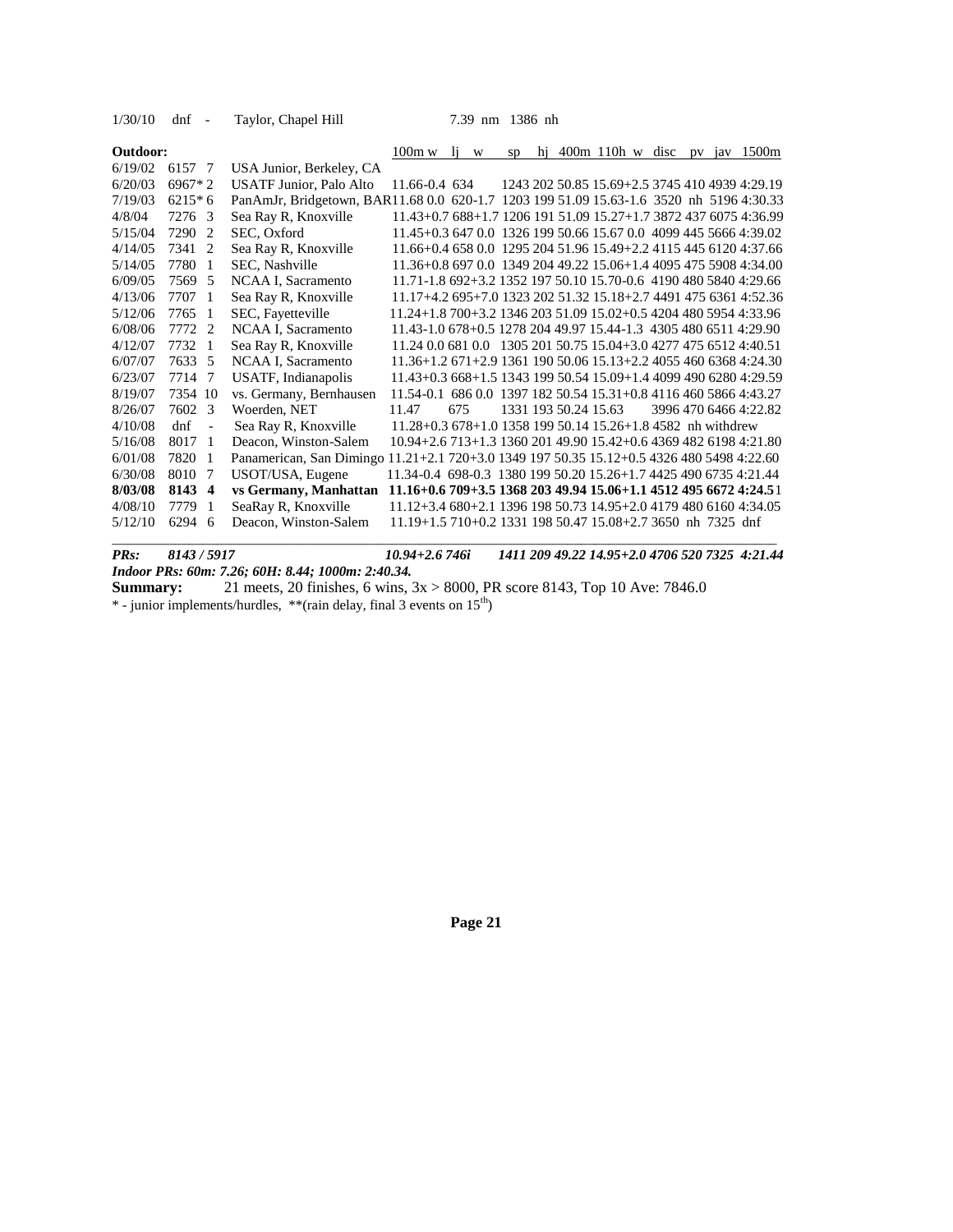## **MARK JELLISON**

| DOB:         | April 25, 1980  |
|--------------|-----------------|
| POB:         |                 |
| Ht/Wt:       | $6-2, 185$      |
| Hometown:    | Reading, MA     |
| High School: |                 |
| College:     | Connecticut '03 |
| Club:        | Golden Bear TC  |
|              |                 |

**Indoor:**



|                |  | $2/17/01$ 3830 1 Big East, Syracuse                                                                  |  | 8.12 681 1162 197 2:51.54  |  |                                    |  |                       |  |
|----------------|--|------------------------------------------------------------------------------------------------------|--|----------------------------|--|------------------------------------|--|-----------------------|--|
|                |  | 3/02/01 3971 2 IC4A, Boston                                                                          |  | 8.10 725 1153 194 2:45.54  |  |                                    |  |                       |  |
|                |  | $1/11/02$ 3977 1 Yale Invt, New Haven                                                                |  |                            |  | 7.56 712 1281 200 2:51.02 (55mH)   |  |                       |  |
|                |  | $2/10/02$ 3812 2 Big East                                                                            |  |                            |  |                                    |  |                       |  |
|                |  | 3/02/02 5527 7 USATF, Chapel Hill                                                                    |  |                            |  | 7.26 705 1233 195 8.28 463 2:45.52 |  |                       |  |
|                |  | $1/24/03$ 4200 1 UConn, Stoors                                                                       |  | 7.92 743 1250 207 2:50.2   |  |                                    |  |                       |  |
|                |  | 3/09/03 5551 6 USATF, Chapel Hill                                                                    |  |                            |  | 7.23 724 1196 200 8.11 450 2:50.81 |  |                       |  |
|                |  | 1/06/06 dnf - UConn Invt, Stoors                                                                     |  | 7.0h 704 1329 198 withdrew |  |                                    |  |                       |  |
|                |  | 2/02/08 5532 2 Heritage, Boise 7.25 700 1351 197 8.29 475 2:56.01                                    |  |                            |  |                                    |  |                       |  |
|                |  | $1/30/10$ 5599 2 U of Washington, Seattle                                                            |  |                            |  | 7.23 723 1417 201 8.35 445 2:53.04 |  |                       |  |
| Outdoor:       |  |                                                                                                      |  |                            |  |                                    |  |                       |  |
|                |  | 4/11/02 6705 7 Sea Ray R, Knoxville11.17+2.7 741+0.8 1261 203 51.63 14.60-0.5 nm 410 4863 4:46.17    |  |                            |  |                                    |  |                       |  |
|                |  | 5/04/02 6437 4 Big East. Stoors 11.29+2.3 711+1.5 1125 198 54.56                                     |  |                            |  |                                    |  |                       |  |
|                |  | 4/11/03 7198 1 Sea Ray R, Knoxville 11.36 709 1187 192 52.05 14.70 3575 476 4656 4:38.79             |  |                            |  |                                    |  |                       |  |
|                |  | 5/03/03 7225 2 Big East, Stoors 11.27+1.5 712 1255 201 51.98 14.69+2.1 3719 470 4885 5:07.51         |  |                            |  |                                    |  |                       |  |
| 4/22/05 7302   |  | 1 UConn Invt, Stoors 10.8h 765 1245 207 53.2h 14.6h                                                  |  |                            |  |                                    |  | 3575 430 4835 4:54.2h |  |
| $6/04/06$ dnf  |  | - Texas GA, Dallas 11.48+1.3 675 0.0 1225 184 dnf dnf 3891 nh 4878                                   |  |                            |  |                                    |  |                       |  |
| 3/29/07 6971   |  | 3 Cal Multis, Berkeley 11.58+1.4 708+3.6 1258 197 53.78 15.05-0.7 3635 440 4759 4:50.20              |  |                            |  |                                    |  |                       |  |
|                |  | 3/25/10 7414 1 Cal Multis, Berkeley 11.31+1.9 724+0.6 1343 197 52.28 14.82-0.7 3918 470 4943 4:44.82 |  |                            |  |                                    |  |                       |  |
| 5/14/10 7781 1 |  | CMS, Claremont 11.27+1.3 749+2.4 1401 205 51.17 14.61+2.0 4101 480 5313 4:46.23                      |  |                            |  |                                    |  |                       |  |
|                |  |                                                                                                      |  |                            |  |                                    |  |                       |  |

*PRs: 7781 / 5599 11.27+1.5 765 1417 207 51.17 14.57 4101 480 5313 4:38.79 Indoors: 60m: 7.23; 60mH 8.10; 1000m 2:45.52 Summary: 9 meets, 8finishes, 2 wins, PR score: 7781*.

**Page 22**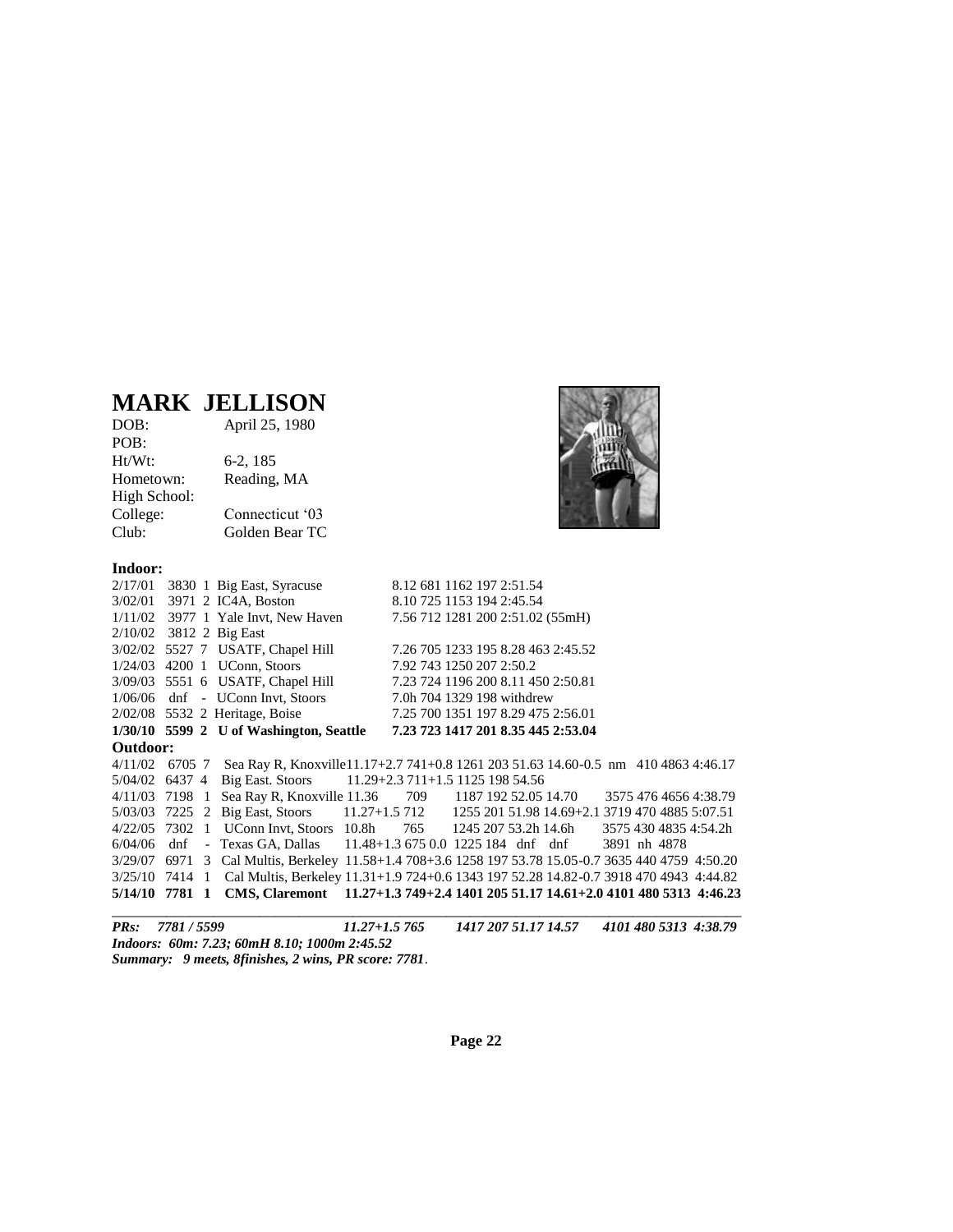### **KELLER, DAN**

| DOB:         | August 30, 1986          |
|--------------|--------------------------|
| POB:         | High Point, NC           |
| $Ht/wt$ :    | $6 - 3\frac{1}{2}$ , 188 |
| Hometown:    | High Point, NC           |
| High School: | Southwest Guilford HS    |
| College:     | North Carolina '09       |
|              |                          |



**2010:** 11<sup>th</sup> at NCAAs. 3<sup>rd</sup> at ACC title meet and runner-up (7467) at Wake Forest Deacon. **2009**:8<sup>th</sup> at NCAAs with breakthrough career best 7631 score.  $10^{th}$  at USA outdoors. Runner-up at ACC outdoor title meet with PR 7523.  $7^{th}$ at NCAA indoor heptathlon. Placed first and second at Carolina Fast Times and ACC champs respectively, both with PR scores, 5605 and 5712. 2008: 3<sup>rd</sup> ACC indoor heptathlon. Red-shirted outdoor season. 2007: 6<sup>th</sup> ACC indoor heptathlon. 2006: 6<sup>th</sup> ACC decathlon. **High School**: 4 year MVP in track and earned letters in 5 sports. Personal: Major in management and sociology. Son of Kelly and Lyn Keller. Full name is Daniel Farabee Keller.

#### **Career:**

| Indoor:  |         |    |                                        |                                                                  |
|----------|---------|----|----------------------------------------|------------------------------------------------------------------|
| 1/27/07  |         |    | 4974 2 Fast Times, Chapel Hill         | nma                                                              |
| 2/23/07  | 5023    |    | 6 ACC, Clemson                         | nma                                                              |
| 2/02/08  |         |    | 5329 2 Texas Roadhouse, Chapel Hill    | 7.42 643 1327 192 8.67 490 2:47.43                               |
| 2/29/08  |         |    | 5357 3 ACC, Chapel Hill                | 6.91 647 1371 185 7.97 487 2:45.73 [55m,55h]                     |
| 1/31/09  | 5605    |    | 1 Carolina Fast Times, Chapel Hill     | 7.38 680 1355 203 8.60 500 2:45.06                               |
| 2/27/09  |         |    | 5712 2 ACC, Blacksburg                 | 7.35 679 1351 206 8.40 515 2:47.84                               |
| 3/14/09  |         |    | 5589 7 NCAA, College Station           | 7.42 690 1344 199 8.51 510 2:49.26                               |
| 1/30/10  |         |    | 2936 2* Taylor Invt, Chapel Hill       | 7.47 670 1283 201 *remainder of meet cancelled by snow           |
| Outdoor: |         |    |                                        |                                                                  |
| 3/23/07  |         |    | 6866 3 Wake Forest Open, Winston-Salem | $11.82+0.5641+1.1129018552.0115.60-0.7370349049854.53.34$        |
| 4/20/07  |         |    | 7015 3 ACC, College Park, MD           | 11.72-0.8 669+1.3 1276 192 51.00 15.60+1.4 3222 495 4591 4:36.15 |
| 5/11/07  | 6194 1  |    | Elite, Chapel Hill                     | nma                                                              |
| 5/15/08  |         |    | 6921 4 Deacon, Winston-Salem           | 11.45+2.6 677+2.9 1327 189 51.81 15.90+0.6 3491 472 5066 5:02.18 |
| 4/17/09  | 7523    |    | 2 ACC, Miami                           | $11.48+1.3706+1.3138720450.5215.10+2.7379948551334:44.38$        |
| 5/13/09  | 5311    | -7 | Deacon, Winston-Salem                  | 11.65+1.3 686 0.0 1370 198 dnf 15.35+3.5 3541 262 5518<br>dnf    |
| 6/11/09  |         |    | 7631 8 NCAA, Fayetteville              | $11.29 + 2.8712 + 3.3139920250.4015.13 + 0.1312750056214:31.98$  |
| 6/26/09  | 7327 10 |    | USA, Eugene                            | 11.59+0.9 680+2.2 1302 202 51.31 15.22+3.3 3827 500 4970 4:47.26 |
| 4/16/10  |         |    | 7378 3 ACC, Clemson                    | 11.56+1.0 648-1.6 1319 202 51.07 15.21+0.8 3898 485 5369 4:36.56 |
| 5/12/10  |         |    | 7467 2 Deacon, Winston-Salem           | 11.56+1.0 675+0.3 1311198 51.36 14.98+2.7 4034 502 5348 4:39.99  |
| 6/11/10  |         |    | 7350 11 NCAA, Eugene                   | 11.59+1.0 688+2.6 1326199 50.81 15.30+1.2 3556 490 5311 4:41.31  |
|          |         |    |                                        |                                                                  |

*Indoor: 60m: 7.35; 60h: 8.40; 1000m: 2:45.06*

*PRs: 7631 /5712 11.29+2.8 712+3.3 1399 206 50.40 14.98+2.7 4034 515 56214:31.98*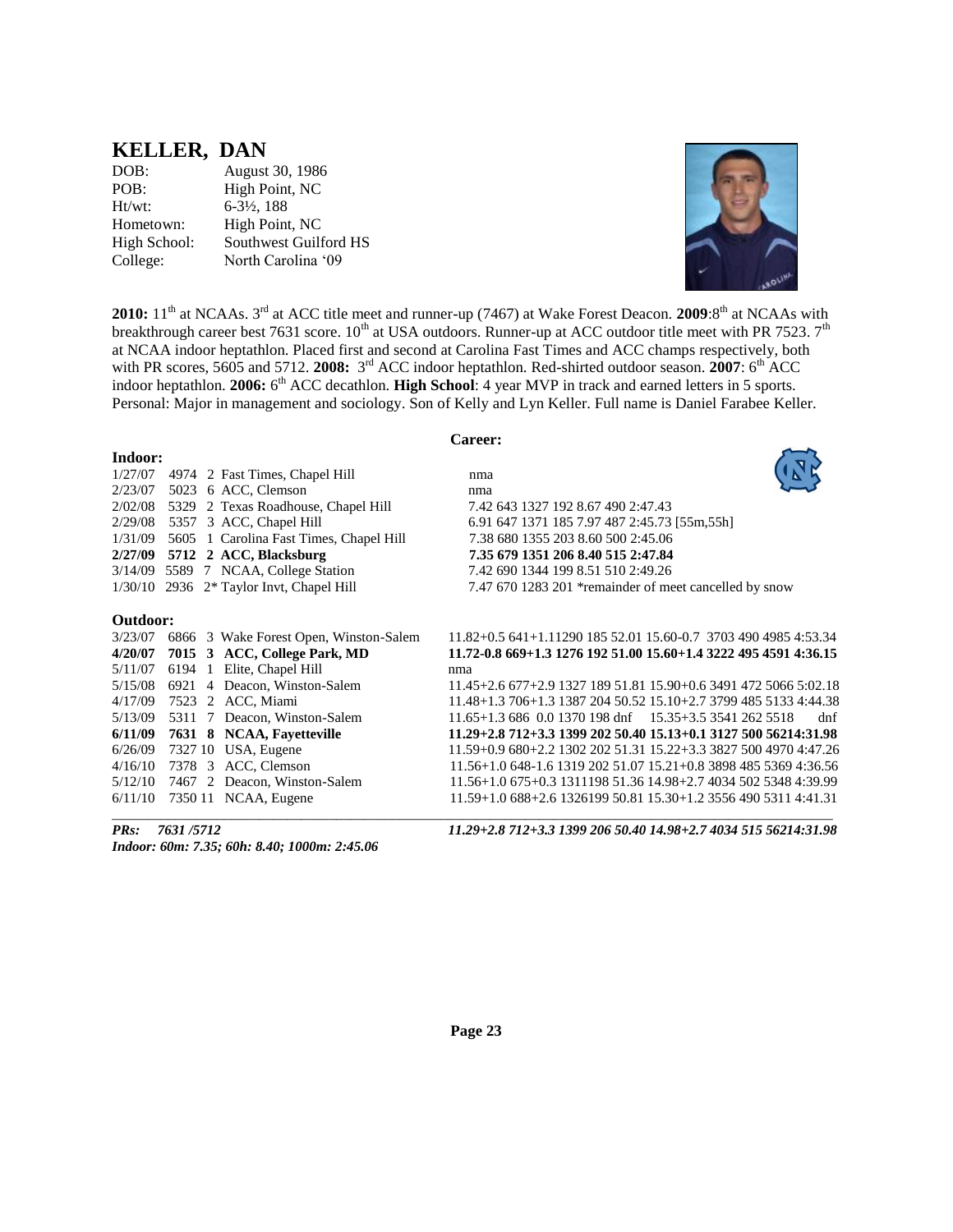### **KINSEY, DAN**

DOB: POB: Ht/wt: 6-2, 195 Hometown: E Liverpool, OH High School: Beaver Local HS College: Indiana, Akron '10



**2010:** Had 3931 2<sup>nd</sup> day, with 3 PRs, at NCAAs to move from 22<sup>nd</sup> to ultimately 6<sup>th</sup>. Won MAC title with big 2<sup>nd</sup> day. **2009**: Placed 10<sup>th</sup> at NCAAs with 7563 PR effort. Won Mid-American indoor heptathlon (5490) and outdoor decathlon (7445) crowns. Runner-up at Texas Relays decathlon with then PR 7385. **2007:** played one year of football at Indiana U. **High School:** 2005 Nike indoor pentathlon champion. Set state records for the decathlon (7,248), pentathlon (3,736), javelin (201-10) and discus record (168-0). **Personal**:

| Indoor:<br>$2/25/07$ dnf | - Big Ten, Bloomington<br>3/01/08 5076 1t MAC, Ypsilanti<br>1/31/09 5163 2 Penn State Open, U Park<br>2/28/09 5490 1 MAC, Kent | <b>Career:</b><br>60m li<br>sp hj 60h pv $1000m$<br>7.48 660 1328 190 8.85 440 2:53.54<br>7.45 654 1474 192 8.89 450 2:57.23<br>7.40 661 1507 199 8.54 470 2:50.17 |
|--------------------------|--------------------------------------------------------------------------------------------------------------------------------|--------------------------------------------------------------------------------------------------------------------------------------------------------------------|
|                          | $2/13/10$ 5353 2 Akron Open, Akron                                                                                             | 7.42 682 1416 190 8.64 470 2:51.94                                                                                                                                 |
|                          | 2/27/10 5114 2 MAC, E Lansing, MI                                                                                              | 7.50 670 1507 197 8.67 480 3:27.68                                                                                                                                 |
| Outdoor:                 |                                                                                                                                | w sp hi 400m 110h w disc pv jav 1500m<br>$100m \le w$<br>$\mathbf{11}$                                                                                             |
|                          | $5/16/08$ 6112 5 MAC, Bowling Green                                                                                            | nh                                                                                                                                                                 |
|                          | 4/02/09 7385 2 Texas R, Austin                                                                                                 | 11.59+1.8 668+3.0 1428 196 53.33 15.70-1.8 4682 455 6048 4:46.30                                                                                                   |
|                          | 4/15/09 7445 1 Mid-American, Akron                                                                                             | $11.70+0.9661+0.5152519653.0515.33+1.9464546559514.49.38$                                                                                                          |
|                          | 6/11/09 7563 10 NCAA, Favetteville                                                                                             | $11.44+2.8683+2.0150119653.2315.72-1.345964705996438.95$                                                                                                           |
|                          | 6/26/09 7178 11 USA, Eugene                                                                                                    | $11.87+0.9660+1.7144819854.7015.57+1.6487546057434:55.95$                                                                                                          |
|                          | 4/15/10 7206 9 Mt Sac R, Azusa                                                                                                 | $11.83+2.0691+3.0147419955.0315.89+1.5430046056544:50.45$                                                                                                          |
|                          | $5/14/10$ 7313 1 Mid-American, Buffalo                                                                                         | $11.82+1.5654+1.5144618653.8715.44+1.4486746561744:48.08$                                                                                                          |
|                          | $6/11/10$ 7524 6 NCAA, Eugene                                                                                                  | 11.78+1.0 676+2.5 1388 193 53.04 15.36+2.1 4889 470 6203 4:38.41                                                                                                   |
| PRs:                     | 7563 / 5490                                                                                                                    | 11.44+2.8 691+3.0 1525 199 53.05 15.33-1.9 4889 480 6203 4:38.41                                                                                                   |

*Indoor: 60m: 7.40; 60h:8.54; 1000m: 2:50.17*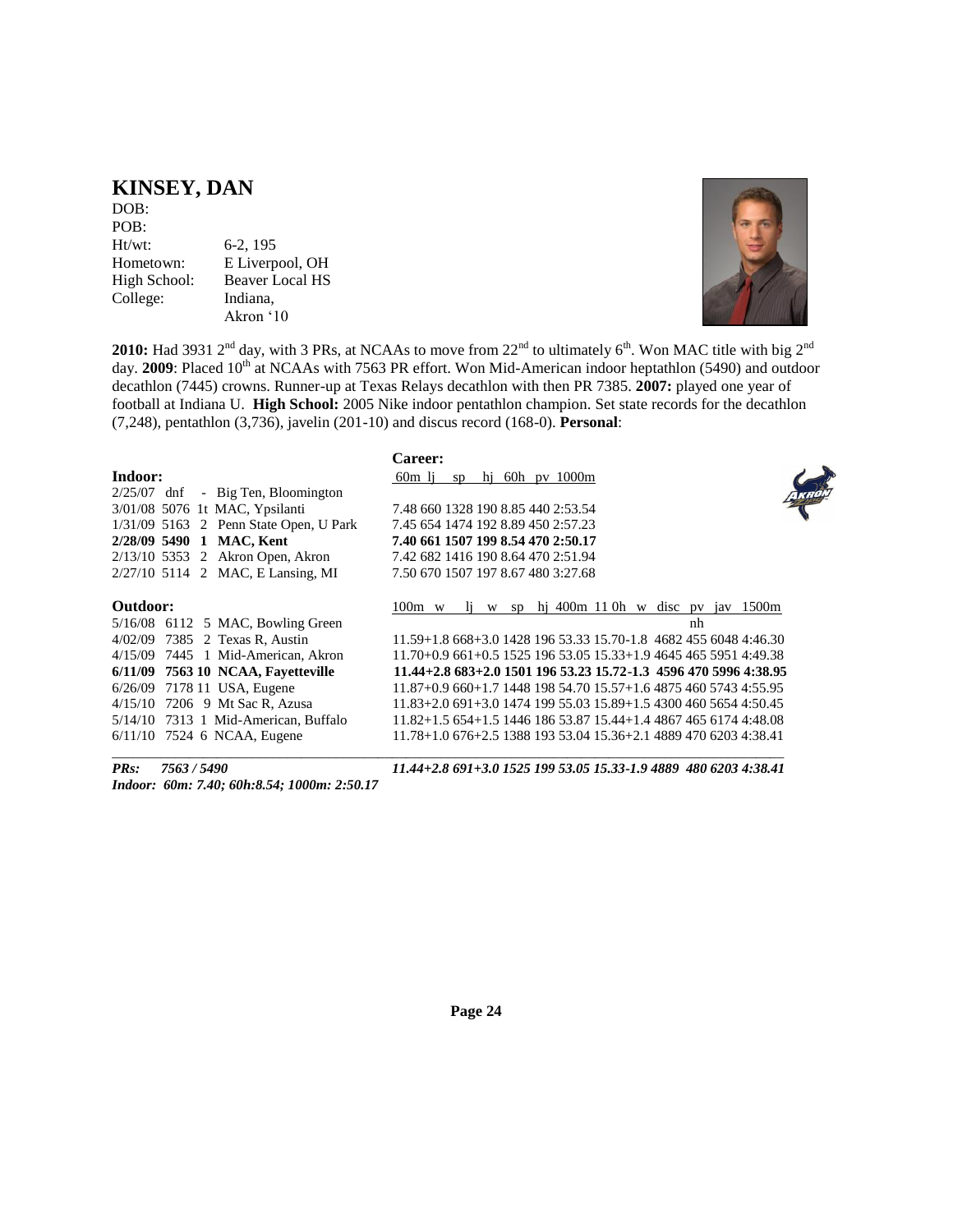### **MIKE MORRISON**

POB: Ht/Wt: 6-0, 170 College: Florida '10

DOB: March 18, 1988

Hometown: Chesapeake, VA High School: Great Bridge HS, VA

2010: Runner-up at NCAAs with near PR 7801 score. 4<sup>th</sup> at Pac-10 meet. Opened outdoor campaign with 7557 PR effort at Texas Relays**.** U of Washington and Mountain Pacific hept winner. Placed 3rd at NCAAs with PR 5826. **2009:** Injured, transferred from Florida to California. **2008:** Won Mt Sac Relays with significant PR of 7803 but elbow surgery truncated season.  $3<sup>rd</sup>$  at NCAA indoors (5791) after



runner-up at SEC heptathlon with PR 5704. **2007**: Vault nd'd at NCAAs. SEC decathlon runner-up with PR 7316 score. Placed 3<sup>rd</sup> at SEC indoor heptathlon with 5652 pts. Pre Florida: Won Nike Outdoor HS nationals in vault at 17-3. Won 2005 USA Jr vault title and had nation's top mark with 17-6½. 3<sup>rd</sup> at 2005 USA Jr decathlon. Also played high school football and volleyball.

| Indoor:  |              |                          |                              |                                                                          |     |                                    |  |                                               |  |  |              |  |
|----------|--------------|--------------------------|------------------------------|--------------------------------------------------------------------------|-----|------------------------------------|--|-----------------------------------------------|--|--|--------------|--|
| 1/27/07  | 5478         | 2                        | Clemson Multis, Clemson      |                                                                          |     | 7.19 714 1117 194 8.37 505 2:57.09 |  |                                               |  |  |              |  |
| 2/24/07  | 5652         | 3                        | SEC, Lexington               |                                                                          |     | 7.16 711 1244 194 8.37 515 2:50.94 |  |                                               |  |  |              |  |
| 3/10/07  | dnf          | $\overline{\phantom{a}}$ | NCAA I, Fayetteville         |                                                                          |     | 7.16 727 1122 183 withdrew         |  |                                               |  |  |              |  |
| 2/02/08  | dnf          | $\overline{\phantom{0}}$ | Boise Heritage, Nampa        |                                                                          |     | 7.28 717 1153 191 withdrew         |  |                                               |  |  |              |  |
| 3/01/08  | 5704         | 2                        | SEC, Fayetteville            |                                                                          |     | 7.19 720 1250 202 8.48 504 2:48.71 |  |                                               |  |  |              |  |
| 3/15/08  | 5791         | 3                        | NCAA, Fayetteville           |                                                                          |     | 7.13 731 1210 199 8.39 515 2:45.05 |  |                                               |  |  |              |  |
| 1/30/10  | 5710         | 1                        | U of Washington, Seattle     |                                                                          |     | 7.07 732 1221 195 8.38 495 2:46.63 |  |                                               |  |  |              |  |
| 2/27/10  | 5655         | -1                       | Mtn Pacific SF, Seattle      |                                                                          |     | 7.05 729 1298 192 8.42 490 2:51.42 |  |                                               |  |  |              |  |
| 3/13/10  | 5826         | 3                        | NCAA, Fayetteville           |                                                                          |     | 7.03 735 1277 193 8.23 500 2:44.15 |  |                                               |  |  |              |  |
| Outdoor: |              |                          |                              |                                                                          |     |                                    |  |                                               |  |  |              |  |
| 7/28/04  | 6308**1      |                          | <b>USATF</b> Intermediate    | $11.62+0.7627$ nwi 1052 180 53.87 16.03+0.9 3435 455 4644 5:01.07        |     |                                    |  |                                               |  |  |              |  |
| 6/26/05  | $6952*3$     |                          | USA Jr. Carson               | $11.14 + 2.4695 + 1.5$                                                   |     |                                    |  | 990 184 51.60 15.24+0.7 3170 495 5120 4:50.32 |  |  |              |  |
| 7/14/05  | $58$ ?? * 10 |                          | World Youth, Marrakech 11.31 |                                                                          | 689 | 1219                               |  | 51.88 14.44 189                               |  |  | 5245 3:00.56 |  |
| 4/11/07  | ------ dnf   |                          | Mt SAC R, Azusa              | $11.19 + 1.4702$ nwi 1102 nh 49.64 withdrew                              |     |                                    |  |                                               |  |  |              |  |
| 5/11/07  | 7316 2       |                          | SEC, Tuscaloosa              | 11.17-0.1 718-0.3 1213 194 50.01 15.01+0.2 3540 475 5487 5:02.80         |     |                                    |  |                                               |  |  |              |  |
| 6/07/07  | 6226 24      |                          | NCAA I, Gainesville          | $11.19+2.0705+2.2102518751.9315.31+0.93598$ nh $55074.52.11$             |     |                                    |  |                                               |  |  |              |  |
| 4/17/08  | 7803         | -1                       | Mt Sac R, Azusa              | 11.14-1.3 740+1.8 1257 200 49.51 14.99+1.8 3985 515 5970 4:56.76         |     |                                    |  |                                               |  |  |              |  |
| 4/01/10  | 7557         | 2                        | Texas R, Austin              | $10.79 + 3.4$ 729 + 2.7 1245 196 49.25 14.92 + 4.9 3766 460 5365 4:51.93 |     |                                    |  |                                               |  |  |              |  |
| 5/09/10  | 7218         | $\overline{4}$           | Pac-10, Berkeley             | 11.23-0.5 735+1.3 1189 191 49.74 16.49-1.0 3697 455 5623 4:49.49         |     |                                    |  |                                               |  |  |              |  |
| 6/11/10  | 7801         | 2                        | NCAA, Eugene                 | 11.00+0.5 724+0.8 1200 199 48.63 14.93+1.2 3973 490 5887 4:41.39         |     |                                    |  |                                               |  |  |              |  |
|          |              |                          |                              |                                                                          |     |                                    |  |                                               |  |  |              |  |

\_\_\_\_\_\_\_\_\_\_\_\_\_\_\_\_\_\_\_\_\_\_\_\_\_\_\_\_\_\_\_\_\_\_\_\_\_\_\_\_\_\_\_\_\_\_\_\_\_\_\_\_\_\_\_\_\_\_\_\_\_\_\_\_\_\_\_\_\_\_\_\_\_\_\_\_\_\_\_\_\_\_\_\_\_\_\_\_\_\_\_\_\_\_\_\_

**Career:**

**Indoor:** 60m: 7.03; 60H: 8.23 1000m: 2:44.15

**PRs: 7803 / 5826 10.79+3.4 740+1.8 1298 202 49.25 14.92+4.9 4081 525 6311 4:44.39**

**Summary**: 9 meets, 8 finishes, 2 wins, PR score: 7803 \*-Junior implements, \*\* intermediate boys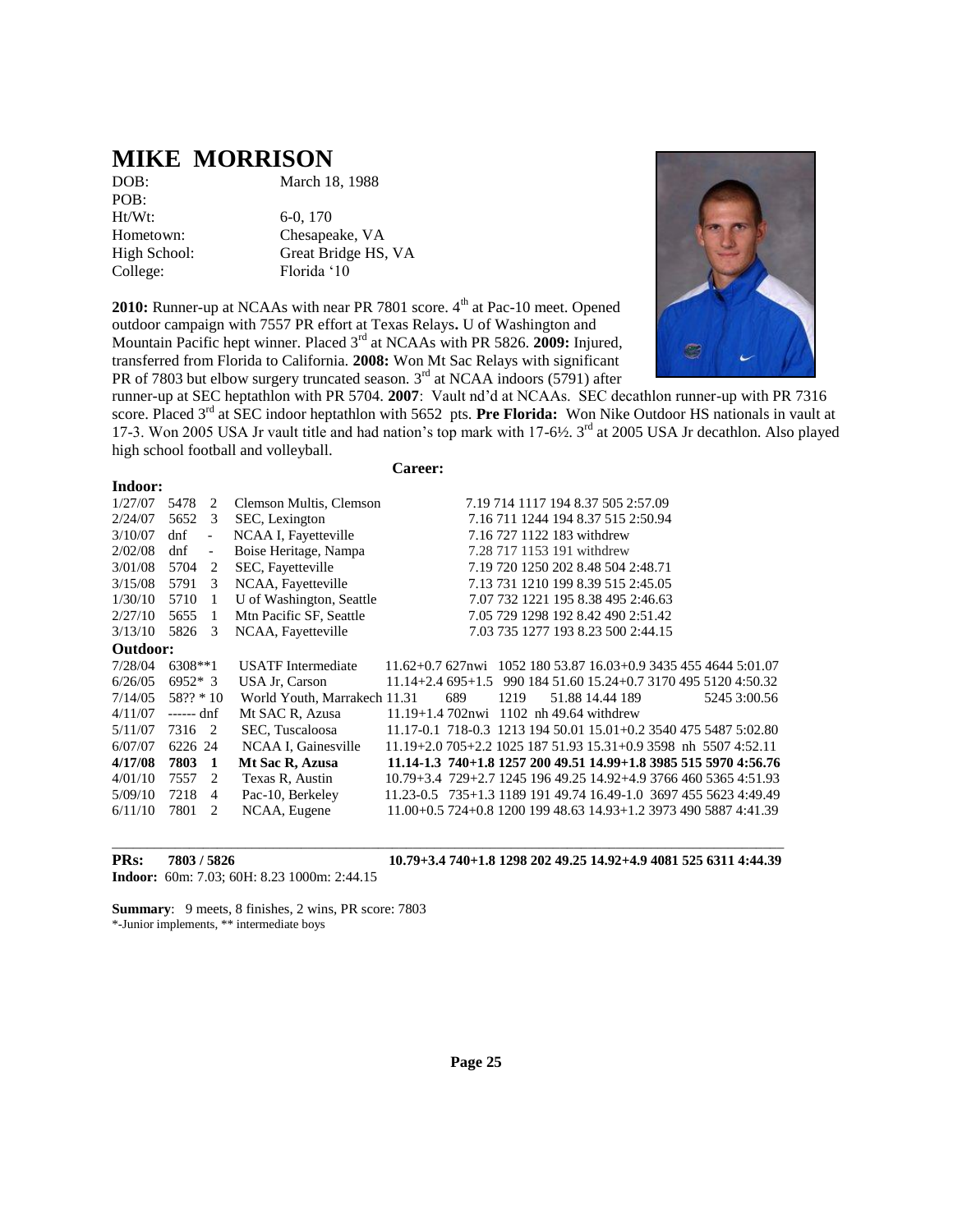### **MILLER MOSS**

Ht/wt: 6-4, 189 Hometown: Sumter, SC College: Clemson '11

DOB: March 14, 1988<br>POB: Lafayette, LA Lafayette, LA High School: Wilson Hall HS, SC '06



**2010:**  $20^{th}$  (nm discus) at NCAAs. Atlantic Coast Conf runner-up with PR 7628 score. Won JRF heptathlon at Clemson with PR (5653), then raised it with a 2<sup>nd</sup> place showing at the ACC champs (5699). **2009:**  $5<sup>th</sup>$  ACC indoor champs decathlon. Runner-up at Wake Forest Deacon decathlon with 7323 PR. 2008: 5<sup>th</sup> at ACC indoor champs heptathlon. ACC decathlon runner-up with 6991 PR. 2007: as red-shirt freshman placed 7<sup>th</sup> at USA Jr champs. **High School**: 2x state meet MVP

**Career:**

#### **Indoor:**

1/27/07 3956 12 JRF, Clemson 1/26/08 5184 1 JRF, Clemson 7.11 691 1185 188 8.95 430 2:47.14 1/31/09 5459 2 JRF, Clemson 6.97 704 1306 189 8.82 450 2:44.76 2/27/09 5468 5 ACC, Blacksburg 7.06 692 1328 194 8.85 455 2:44.43 1/30/10 5653 1 JRF, Clemson 6.96 711 1313 196 8.28 460 2:49.48 **2/26/10 5699 2 ACC, Blacksburg 6.97 693 1317 198 8.11 460 2:42.41** 3/13/10 5638 8 NCAA, Fayetteville 7.00 693 1252 193 8.15 450 2:39.68 **Outdoor:** 5/08/07 6476 1 Invt, Clemson 6/11/09 dnf - NCAA, Fayetteville 11.55+2.7 inj, withdrew **\_\_\_\_\_\_\_\_\_\_\_\_\_\_\_\_\_\_\_\_\_\_\_\_\_\_\_\_\_\_\_\_\_\_\_\_\_\_\_\_\_\_\_\_\_\_\_\_\_\_\_\_\_\_\_\_\_\_\_\_\_\_\_\_\_\_\_\_\_\_\_\_\_\_\_\_\_\_\_\_\_\_\_\_\_\_\_\_\_\_\_\_\_\_\_\_\_**

3/29/08 5206 5 ACC, Chapel Hill 6.62 651 1230 197 8.26 427 2:48.83 [55m,55H]

6/21/07 6774\*7 USA Jr,, Indianapolis 11.29+0.7 636+1.4 1244 187 49.23 15.89+2.5 3821 410 4140 4:43.05 3/22/08 6819 3 Clemson R, Clemson 11.19 662 1237 179 48.91 15.85 3146 430 4647 4:40.25 4/18/08 6991 2 ACC, Atlanta 11.00+1.0 647+0.5 1249 189 48.25 15.68+0.6 3617 405 4506 4:37.19 5/13/09 7323 2 Deacon, W-Salem 10.98+1.3 710 0.0 1278 186 47.78 15.08+3.5 3525 432 4518 4:31.90 **4/16/10 7628 2 ACC, Clemson 10.70+1.0 699-1.1 1300 193 47.15 14.42+0.8 3573 475 4664 4:40.73** 6/11/10 6936 20 NCAA, Eugene 10.78+0.5 713-0.2 1330 196 47.96 14.62+1.0 nm 450 4674 4:49.80

*PRs: 7628 / 5699 10.70+1.0 713-0.2 1330 199 47.15 14.42+0.8 3617 475 4674 4:31.90*

*Indoor: 60m: 6.96; 60H: 8.11; 1000m: 2:39.68 \*-Junior implements*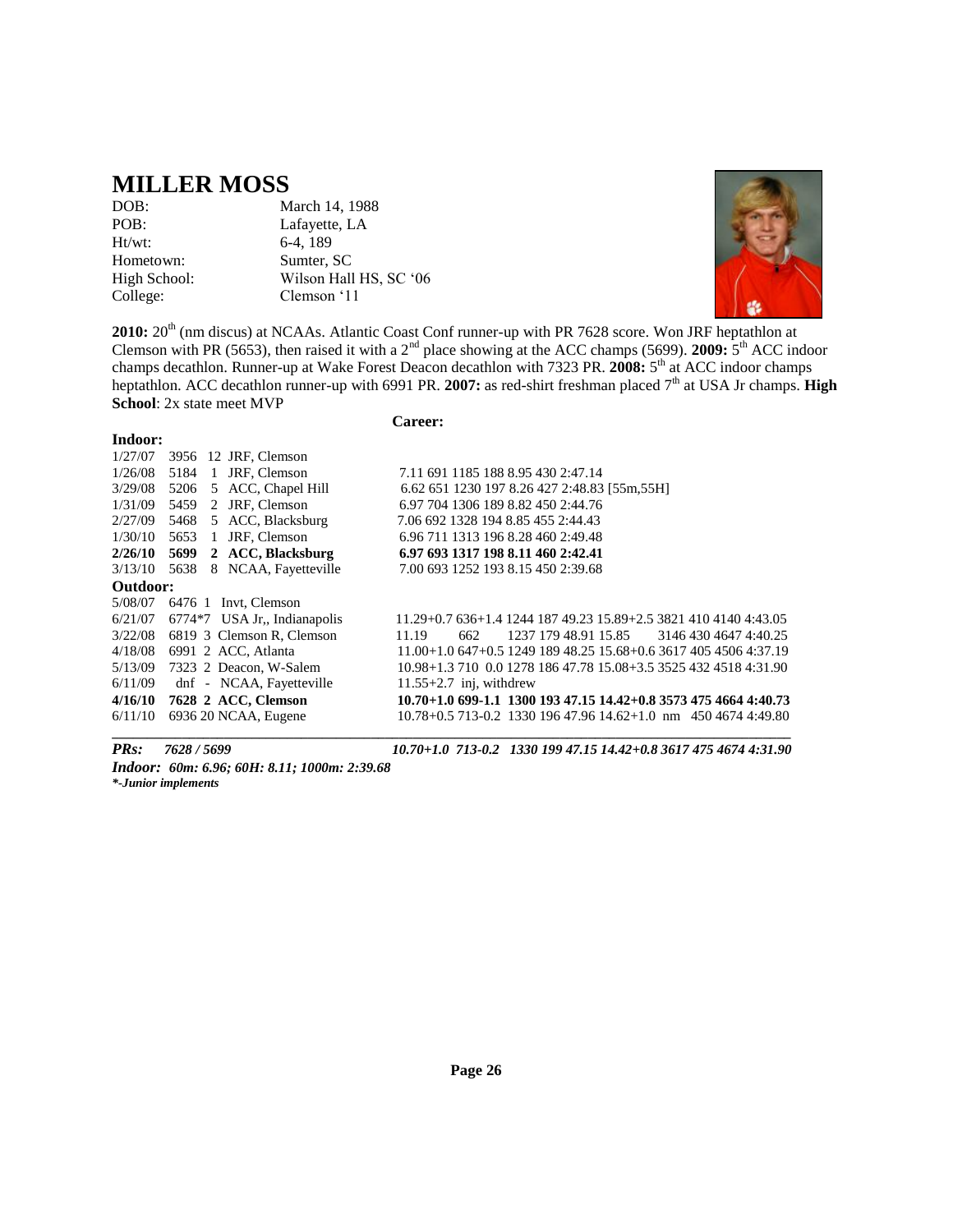### **TRINITY OTTO**

| DOB:         | September 23, 1986 |
|--------------|--------------------|
| POB:         | Sherman, Texas     |
| Ht/wt:       | $6-2, 200$         |
| Hometown:    | Lindsay, TX        |
| High School: | Lindsay HS '05     |
| College:     | Texas A&M '09      |



2010: 3<sup>rd</sup> at NCAAs with PR 7724. Did not compete indoors. Placed 3<sup>rd</sup> at Texas Relays

with 7542 total then was 3<sup>rd</sup> at Big 12 conference. **2009:** 5<sup>th</sup> at Big 12 indoor heptathlon (PR 5499) and opened outdoor season with decathlon PR of 7355 at Texas Relays.  $3^{rd}$  at Big 12 decathlon with breakthrough meet of 7655 and scored 3 points less for  $7<sup>th</sup>$  place at NCAAs. **2008:**  $10<sup>th</sup>$  at Big 12 indoor heptathlon and  $6<sup>th</sup>$  in outdoor decathlon (PR 7166). **2007:** Injuries limited much of season. **2006:** 7 th at Texas Relays decathlon. **High School:** 2004 state 1A 200m champ. 2005 state runner-up in 200m and high jump. **Personal:** Parents are Mike and Sandy Otto. University Studies major.

| <b>Lareer</b><br>۰.<br>$\bullet$ |  |
|----------------------------------|--|
|----------------------------------|--|

| Indoor:  |                                           |                                                                          |  |  |  |  |  |
|----------|-------------------------------------------|--------------------------------------------------------------------------|--|--|--|--|--|
|          | 2/25/06 455414 Big 12, Lincoln            | 7.13 699 1331 187 8.87 nh 2:50.71                                        |  |  |  |  |  |
|          | 1/26/08 4908 4 Razorback, Fayetteville    | 7.18 640 1231 190 8.92 395 2:55.57                                       |  |  |  |  |  |
|          | 3/01/08 5245 10 Big 12, Lincoln           | 7.14 682 1253 191 8.51 425 2:53.19                                       |  |  |  |  |  |
|          | 1/31/09 5373 4 Texas A&M, College Station | 7.09 711 1324 196 8.37 420 2:59.54                                       |  |  |  |  |  |
|          | 2/28/09 5499 5 Big 12, College Station    | 7.10 732 1404 194 8.46 435 2:56.83                                       |  |  |  |  |  |
| Outdoor: |                                           |                                                                          |  |  |  |  |  |
|          | 4/06/06 6988 7 Texas R, Austin            | 10.58+5.2 686+2.5 1300 187 49.56 15.65+4.3 3900 400 4436 5:06.66         |  |  |  |  |  |
|          | 4/03/08 7082 10 Texas R. Austin           | 10.84+1.7 660+1.1 1264 187 49.53 14.89+3.4 3749 425 4833 4:58.55         |  |  |  |  |  |
|          | 5/17/08 7166 6 Big 12, Boulder            | 10.65+2.4 630+1.2 1286 198 49.12 14.92 0.0 4175 445 4458 5:17.95         |  |  |  |  |  |
|          | 4/02/09 7355 4 Texas R, Austin            | $10.77+1.1683+2.5140018750.6314.85+3.3390841555104.55.71$                |  |  |  |  |  |
|          | 5/16/09 7655 3 Big 12, Lubbock            | 10.59+2.6 744+3.6 1371 192 48.78 14.82+3.0 3928 455 5127 4:59.38         |  |  |  |  |  |
|          | 6/11/09 7652 7 NCAA, Fayetteville         | $10.66 + 4.1$ 735 + 1.8 1393 190 48.94 14.71 + 0.4 4155 440 5510 5:03.76 |  |  |  |  |  |
|          | 4/01/10 7542 3 Texas R, Austin            | 10.64+3.4 736+2.2 1382 199 49.59 14.72+4.9 3738 460 4628 5:04.40         |  |  |  |  |  |
|          | 5/15/10 7270 3 Big 12, Columbia           | 10.82+1.6 697-1.0 1421 183 49.02 15.10-0.9 3736 470 4779 5:13.33         |  |  |  |  |  |
|          | $6/11/10$ 7724 3 NCAA, Eugene             | 10.74+0.5 752+0.8 1457 196 48.92 15.04+1.6 4014 450 5079 4:53.43         |  |  |  |  |  |
|          |                                           |                                                                          |  |  |  |  |  |

*PRs: 7724 / 5499 10.58+5.2 752+0.8 1457 199 48.78 14.71+0.4 4187 470 5510 4:53.43 Indoor: 60m: 7.09; 60H: 8.37; 1000m: 2:53.19*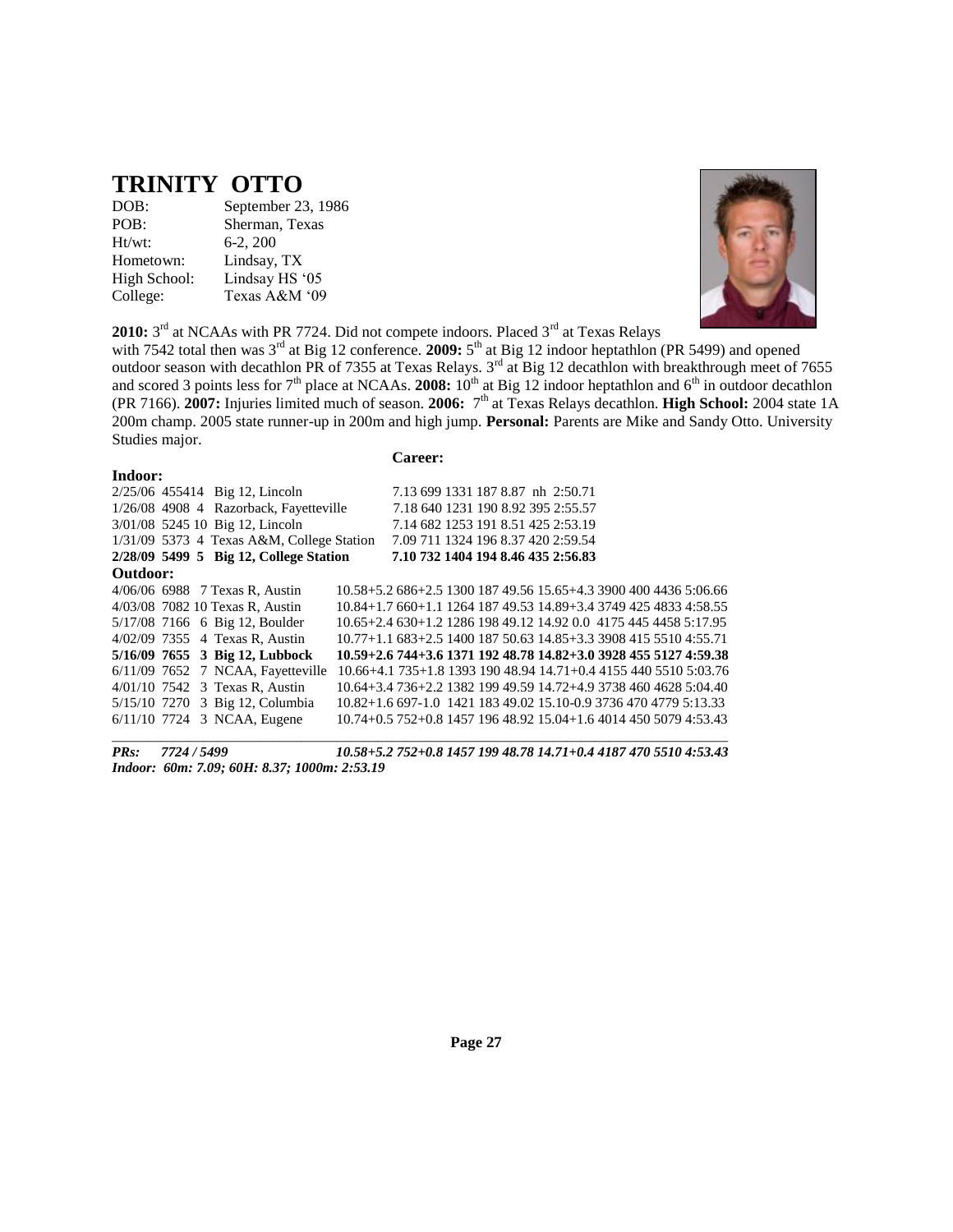| <b>TOM PAPPAS</b>                 | <b>Progression</b> |             |                   |  |
|-----------------------------------|--------------------|-------------|-------------------|--|
|                                   | 1995               | Lane CC     | 7198 (x,x,53)     |  |
| <b>Thomas Paul Pappas</b>         | 1996               | Lane CC     | 7499 (x,x,30)     |  |
| DOB: September 6, 1976            | 1997               | Tenn        | 7677 (x,x,19)     |  |
| POB: Azalea, Oregon               | 1998               | injured     | no score          |  |
| Ht: $6-5\frac{1}{2}$ , Wt: 209    | 1999               | Tenn        | $8463$ (x, 10, 2) |  |
| High School: Glendale (OR) HS '94 | 2000               | adidas      | 8467 (6,2,2)      |  |
| College: Lane Community College   | 2001               | adidas      | 8323 (10,1,1)     |  |
| U. of Tennessee '99               | 2002               | <b>Nike</b> | 8583(2,1,1)       |  |
| Clubs:<br>Adidas/WGA /Nike        | 2003               | Nike-WGA    | 8784 (1,1,1)      |  |
|                                   | 2004               | Nike-WGA    | 8732 (4,2,2)      |  |
| Cliff Rovelto<br>Coach:           | 2005               | injured     | no score          |  |
|                                   | 2006               | Nike        | 8319 (7,2,3)      |  |
|                                   | 2007               | <b>Nike</b> | 8352              |  |
|                                   | 2008               | Nike        | 8511              |  |
|                                   | 2009               | <b>Nike</b> | 8569              |  |
|                                   |                    |             |                   |  |

**2010:** Runner-up at USA indoor nationals. **2009** was successful comeback season for the 32 year old. Tom won the Thorpe Cup with an eye-opening 8569 score and placed 3<sup>rd</sup> at DecaStar to earn an 8<sup>th</sup> world ranking. Made 3<sup>rd</sup> (a record) US Olympic team I **2008** with 3rd at US Trials (8511). Won the previous two USA national titles (2006-07) and has won a record tying 5 title overall. Injuries have bedeviled the 2003 IAAF world champ. A ruptured plantar fascia in his left foot felled him in Athens in 2004. The foot healed by early 2005 and he resumed training when his left shoulder gave him trouble. He had an operation which effectively wiped out the 2005 season. An MRI revealed further problems in mid-2005 (torn labrum) and another operation was necessary. In 2005 Tom married heptathlete Kim Schiemnz in 2005 and they welcomed a daughter in 2006. Put ten workmanlike marks up at USATF champs and came away with 4th national crown in **2006.**

Tom had shoulder surgery in early **2004**, conducted a modest indoor season, then opened the outdoor campaign with a 8732 effort ( $2<sup>nd</sup>$ ) place at Gotzis, Austria, 110 down on Roman Sebrle. His  $2<sup>nd</sup>$  day in Gotzis was a lifetime best and included a PR 13.90 hurdles. He then made a second U.S. Olympic team with an 8517 effort in Sacramento behind Bryan Clay. His left foot problems surfaced in Athens ruining any Olympic medal chance.

Tom won the IAAF World indoor heptathlon in Birmingham, UK in March, **2003** then opened outdoor season with PR  $2<sup>nd</sup>$  place finish at Gotzis, 8585. He followed with a huge PR 8784 win at the USA nationals in Palo Alto to become the #2 scoring American ever (behind Dan O'Brien). In the 2003 Nationals Tom became the first man in history to jump over 26 feet (long jump) , over 7-0 (high jump) and over 17-0 (Pole vault) in the same meet. He then captured the IAAF outdoor world championships in Paris becoming the first decathlete to win indoor and outdoor world titles in the same season. He also won the IAAF Combined Events Challenge for 2004.

2002 was a super season for Pappas as he won 3 of four major meets (USA nationals-his 2<sup>nd</sup> title), USA vs Germany and DecaStar in Talence, France, His only loss was an opening season meet to world record holder Roman Sebrle in Gotzis. He turned the table on the world's lone 9K man at the end of the season in France. For his efforts he was ranked #2 in the world. Tom also achieved a bit of notoriety in 2002 by becoming the first to win both USA indoor and outdoor titles in the same season and, at Gotzis, became the first decathlete I history to jump 25-0, 7-0 and 17-0 in the three jumps.

In his freshman year at Lane Community College the lanky Pappas won the national and Pan-Am junior titles. He repeated as conference champ a year later, then transferred to the University of Tennessee. Coached by Bill Webb, he filled out and won the SEC crown in1997 but an injury relegated him to 8<sup>th</sup> at the NCAA meet. Tom red-shirted in 1998 in favor of knee surgery. As a Volunteer senior he opened eyes indoors then posted a collegiate record (8463) at the opening outdoor meet getting 8 PRs impressing both Dan O'Brien and Daley Thompson. A heel bruise slowed Tom yet he had little problem winning the NCAAs (8184) and finishing  $2<sup>nd</sup>$  at USATF (8187).

**2000** saw Tom win the US Olympic Trials with a PR 8467 then finished a solid 5<sup>th</sup> at the Sydney Olympic Games, beating both world record holder Thomas Dvorak/CZE and Atlanta silver medalist Frank Busemann/GER. Shoulder operation in early, 2001, only competed in first 7 events at USA nationals. Then placed  $3<sup>rd</sup>$  in season's only completed decathlon, the Goodwill Games. Tom won the 2002 indoor USATF heptathlon title and outdoor title, after getting a PR with 2<sup>nd</sup> place effort at Gotzis, 8583,

Brother Paul (U of Oregon) scored 7303 in '97, and younger brother Billy (7745) make the Pappi the highest scoring family in American history (ave 7953). Tom and Billy took over the brother-brother world lead in mid '03, with 16,529 points.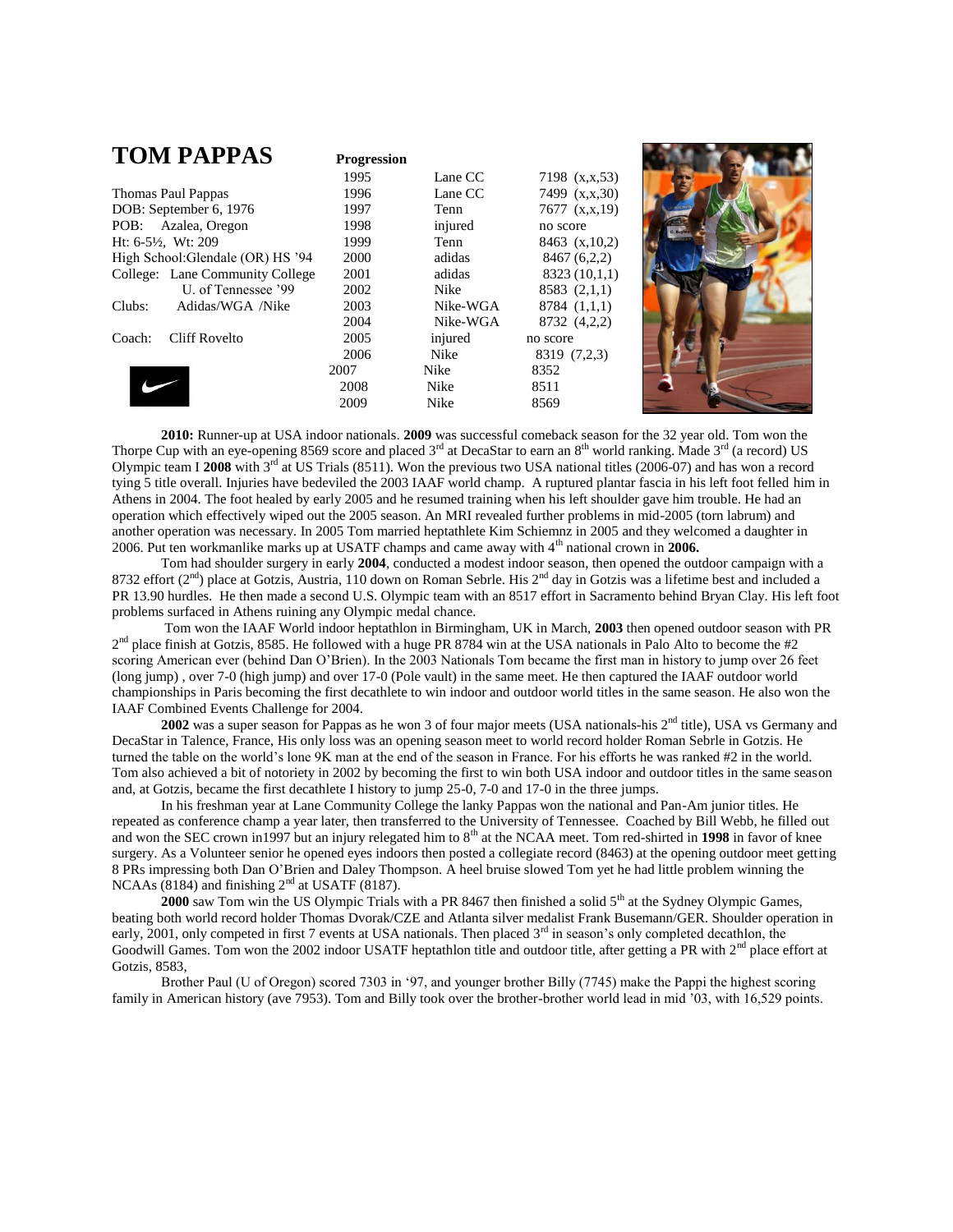#### **Career:**

| Indoor: |          |                |             |                                                   |
|---------|----------|----------------|-------------|---------------------------------------------------|
| 2/27/99 | 5226 10  | <b>USATE</b>   | Atlanta     | 6.96 738 1571 206 7.96 nh 2:52.45                 |
| 3/04/00 | 5933 1   | <b>USATE</b>   | Atlanta     | 7.01 719 1492 221 7.95 450 3:00.34                |
| 3/02/02 | 6113 1   | <b>USATF</b>   | Chapel Hill | 6.93, 745 1547 204 7.94 503 2:55.65               |
| 3/09/03 | 3697 14  | <b>USATE</b>   | Chapel Hill | 6.94 m 1615 nh 7.84 500 dnf                       |
| 3/16/03 | 6361 1   | <b>IAAF WC</b> |             | Birmingham, UK 6.89 756 1623 217 7.80 490 2:51.65 |
| 3/07/04 | 5292 14  | <b>UATF</b>    | Chapel Hill | 6.93 728 1575 210 7.93 nh 2:49.32                 |
| 1/27/06 | ---- dnf | Wildcat        | Manhattan   | 7.06 729 1582 209 8.13 480 dnr                    |
| 3/07/10 | 5845 2   | USA.           | Bloomington | 7.17 725 1590 198 8.08 480 2:55.72                |

#### **Outdoor:**

| date               | score pl              |                | meet             | site                                                                            | 100<br><b>W</b>                                                   | <sup>1</sup><br>$\ensuremath{\text{W}}$ | sp | hi | 400                  | $110H$ w                                        | disc | pv |          | jav $1500$            |
|--------------------|-----------------------|----------------|------------------|---------------------------------------------------------------------------------|-------------------------------------------------------------------|-----------------------------------------|----|----|----------------------|-------------------------------------------------|------|----|----------|-----------------------|
| 3/25/95            | 6743                  | 5              | <b>SFSU</b>      | S Francisco                                                                     | 11.70                                                             | 676                                     |    |    | 1192 204 52.34 15.91 |                                                 |      |    |          | 3376 405 4742 4:43.44 |
| 4/13/95            | 6836                  | 2              | Oregon Invt      | Eugene                                                                          | 11.55                                                             | 680                                     |    |    |                      | 1175 201 51.84 15.94                            |      |    |          | 3432 427 4762 4:43.81 |
| 5/01/95            | 6932                  | 1              | <b>NWAC</b>      | Portland                                                                        | 11.63                                                             | 678                                     |    |    |                      | 1217 198 51.46 15.66                            |      |    |          | 3712 410 4763 4:35.14 |
| 6/24/95            | 7154                  | 1              | <b>USATF Jr</b>  | Walnut                                                                          | 11.26                                                             | 694                                     |    |    | 1262 210 51.47 15.55 |                                                 |      |    |          | 3478 415 5178 4:45.65 |
| 8/19/95            | 7035                  | 2              | vs Canada Jr     | Windsor                                                                         | $11.48 + 0.3$ $711 + 0.2$                                         |                                         |    |    |                      | 1272 194 51.70 15.56+0.7 3918 435 5114 4:56.72  |      |    |          |                       |
| 9/03/95            | 7198                  | 1              | Pan Am Jr        | Santiago                                                                        | 11.43 0.0 696                                                     |                                         |    |    |                      | 1186 206 50.36 15.45 -0.4 3884 450 4950 4:54.05 |      |    |          |                       |
| 3/15/96            | 7269                  | $\overline{c}$ | Tri State        | Richland                                                                        | 11.36                                                             | 671                                     |    |    |                      | 1270 210 50.48 14.95                            |      |    |          | 4186 400 5420 4:57.00 |
| 4/19/96            | 7499                  | $\overline{2}$ | Cal Invt         | Azusa                                                                           | $11.34 + 0.9$ 712+4.0                                             |                                         |    |    | 1269 210 50.31 14.61 |                                                 |      |    |          | 3722 470 5008 4:50.9  |
| $5/$ /96           |                       | 1              | <b>NWAACC</b>    | Spokane                                                                         |                                                                   |                                         |    |    |                      |                                                 |      |    |          |                       |
| 5/16/97            | 7677                  | -1             | <b>SEC</b>       | Auburn                                                                          | 10.90+2.6 711+2.6 1452 201 50.70 14.78+3.0 4322 440 5696 4:58.13  |                                         |    |    |                      |                                                 |      |    |          |                       |
| 6/05/97            | 7487                  | 8              | <b>NCAA</b>      | Bloomington 11.04 -0.8 688 -0.9 1411 196 49.89 14.72 -1.1 3940 440 5730 4:59.19 |                                                                   |                                         |    |    |                      |                                                 |      |    |          |                       |
| 3/19/99            | 8463                  | 1              | U Arizona        | Tucson                                                                          | 10.75 0.0 752+0.9 1530 212 49.02 14.33 -0.6 4866 500 6352 5:02.42 |                                         |    |    |                      |                                                 |      |    |          |                       |
| 6/03/99            | 8184                  | -1             | <b>NCAA</b>      | <b>Boise</b>                                                                    | $10.96 + 1.6697$                                                  |                                         |    |    |                      | 1538 214 49.44 14.24                            |      |    |          | 4206 500 6442 5:01.18 |
| 6/25/99            | 8187                  | 2              | <b>USATF</b>     | Eugene                                                                          | 10.75+2.3 736+1.8 1497 194 48.34 14.00 0.0 4465 500 6089 5:02.71  |                                         |    |    |                      |                                                 |      |    |          |                       |
| 8/25/99 [5895] dnf |                       |                | <b>IAAF WC</b>   | Seville                                                                         | 11.24+0.5 719+0.3 1431 212 48.95 14.16+0.6 4408 nh                |                                         |    |    |                      |                                                 |      |    | withdrew |                       |
| 7/21/00            | 8467                  | -1             | USOT/USA         | Sacramento                                                                      | 10.70+1.1 741-1.4 1532 214 48.91 14.27-0.4 4581 510 6345 4:59.74  |                                         |    |    |                      |                                                 |      |    |          |                       |
| 9/28/00            | 8425                  | 5              | Olympic G        | Sydney                                                                          | 10.82                                                             | 741-0.4 1487 221 48.64 14.15            |    |    |                      |                                                 |      |    |          | 4142 500 6226 4:45.10 |
| 6/22/01            | dnf                   | $\blacksquare$ | <b>USATE</b>     | Eugene                                                                          | 10.70 0.0 747+2.5 1513 219 49.54 13.95+2.3 4602 withdrew          |                                         |    |    |                      |                                                 |      |    |          |                       |
| 9/07/01            | 8323                  | 3              | Goodwill         | <b>Brisbane</b>                                                                 | 10.84+0.8 724+0.4 1530 218 50.27 14.05+0.8 4543 490 6219 4:57.10  |                                         |    |    |                      |                                                 |      |    |          |                       |
| 6/0/02             | 8583                  | 2              | Hypo-Bank        | Gotzis                                                                          | 10.85+0.7 762+1.3 1532 218 49.47 13.93+1.6 4575 520 6342 4:57.17  |                                         |    |    |                      |                                                 |      |    |          |                       |
| 6/20/02            | 8398                  | 1              | <b>USATF</b>     | Berkeley                                                                        | 10.81-0.9 749+1.1 1509 213 49.35 13.97+2.1 4524 500 6030 4:53.87  |                                         |    |    |                      |                                                 |      |    |          |                       |
| 7/28/02            | 8431                  | 1              | vs Germany       | Walnut                                                                          | 10.73+0.8 730+0.6 1532 215 49.09 14.23+0.7 4812 501 6038 4:56.59  |                                         |    |    |                      |                                                 |      |    |          |                       |
| 9/22/02            | 8525                  | -1             | DecaStar         | Talence                                                                         | 10.80-0.6 745+1.2 1568 212 48.36 14.08+0.4 4610 505 6276 4:53.26  |                                         |    |    |                      |                                                 |      |    |          |                       |
| 6/01/03            | 8585                  | 2              | Hypo-Bank        | Gotzis                                                                          | 10.65-0.2 742+1.3 1648 218 48.74 14.09 0.0 4671 500 6206 5:00.25  |                                         |    |    |                      |                                                 |      |    |          |                       |
| 6/22/03            | 8784                  | 1              | <b>USATF</b>     | Palo Alto                                                                       | 10.78+0.2 796+1.4 1628 217 48.22 14.13+1.7 4584 520 6077 4:48.12  |                                         |    |    |                      |                                                 |      |    |          |                       |
| 8/27/03            | 8750                  | $\mathbf{1}$   | <b>IAAF WC</b>   | Paris                                                                           | 10.80-0.5 762+1.1 1611 209 47.58 13.99 0.0 4694 510 6590 4:44.31  |                                         |    |    |                      |                                                 |      |    |          |                       |
| 5/30/04            | 8732                  | 2              | Hypo-Bank        | Gotzis                                                                          | 10.74+0.5 745+1.1 1589 215 48.81 13.90+0.3 4873 520 6448 4:49.03  |                                         |    |    |                      |                                                 |      |    |          |                       |
| 7/17/04            | 8517                  | 2              | <b>US OT/USA</b> | Sacramento                                                                      | 10.75+0.4 751+0.7 1587 207 48.01 14.23 0.0 4680 500 6075 4:47.38  |                                         |    |    |                      |                                                 |      |    |          |                       |
| 8/24/04 [6182] dnf |                       |                | Olympic G        | Athens                                                                          | $10.80 + 2.2$ 738+0.5 1617 203 47.97 14.18+1.5 4739 nm withdrew   |                                         |    |    |                      |                                                 |      |    |          |                       |
| 4/14/06            |                       | dnf            | Walton           | Columbia                                                                        | 10.90+1.9 747+1.9 1578 nh                                         |                                         |    |    |                      |                                                 |      |    |          | withdrew              |
| 6/24/06 8319       |                       | -1             | <b>USATF</b>     | Indianapolis 10.88+0.5 747+0.3 1653 196 48.68 14.32-1.0 4978 510 5568 4:59.50   |                                                                   |                                         |    |    |                      |                                                 |      |    |          |                       |
| 6/23/07 8352       |                       | 1              | <b>USATF</b>     | Indianapolis 11.00-0.5 750+0.3 1643 205 48.81                                   |                                                                   |                                         |    |    |                      | 14.12+1.9 4634 500 5970 4:59.69                 |      |    |          |                       |
| 9/01/07            |                       | dnf            | <b>IAAF WC</b>   | Osaka                                                                           | 10.96-0.2 744+0.4 1631 203 49.22 14.84-0.2 withdrew               |                                         |    |    |                      |                                                 |      |    |          |                       |
| 6/30/08            | 8511                  | 3              | USOT/USA         | Eugene                                                                          | 10.90-0.4 777+0.4 1726 196 49.80                                  |                                         |    |    |                      | 14.17+1.9 4944 520 5934 4:54.08                 |      |    |          |                       |
| 8/22/08            | $\lceil$ $\rceil$ dnf |                | Olympic G        | Beijing                                                                         | $11.12 - 0.2$ $741 + 1.3$                                         |                                         |    |    |                      |                                                 |      |    | withdrew |                       |
| 8/09/09 8659       |                       | -1             | vs Germany       | Marburg                                                                         | $10.84 + 1.6763 + 1.7168220749.49$                                |                                         |    |    |                      | 14.19+0.3 5157 505 6170 5:00.77                 |      |    |          |                       |
| 9/20/09 8189       |                       | 3              | DecaStar         | Talence                                                                         | 11.09 0.0 739+0.4 1586 206 49.96                                  |                                         |    |    |                      | 14.29+0.6 4744 472 6177 4:56.83                 |      |    |          |                       |
|                    |                       |                |                  |                                                                                 |                                                                   |                                         |    |    |                      |                                                 |      |    |          |                       |

*Decathlon PRs:**8784 / 6361 10.63 +2.3 796+1.4 1726 221 47.58 13.90+0.3 5157 520 6612 4:35.14*

Indoor: 60m: 6.89, 60H: 7.80 , 1000m: 2:49.32

**Summary:** 37 career meets, 31 finishes, 16 wins, 10 national rankings, 8 world rankings, 11 international teams, 20x>8000, PR score: 8784 ('85 tables), Top Ten Ave= 8611.3, 2<sup>nd</sup> Ten Ave= 8327.1, 3<sup>rd</sup> Ten Average= 7183.0.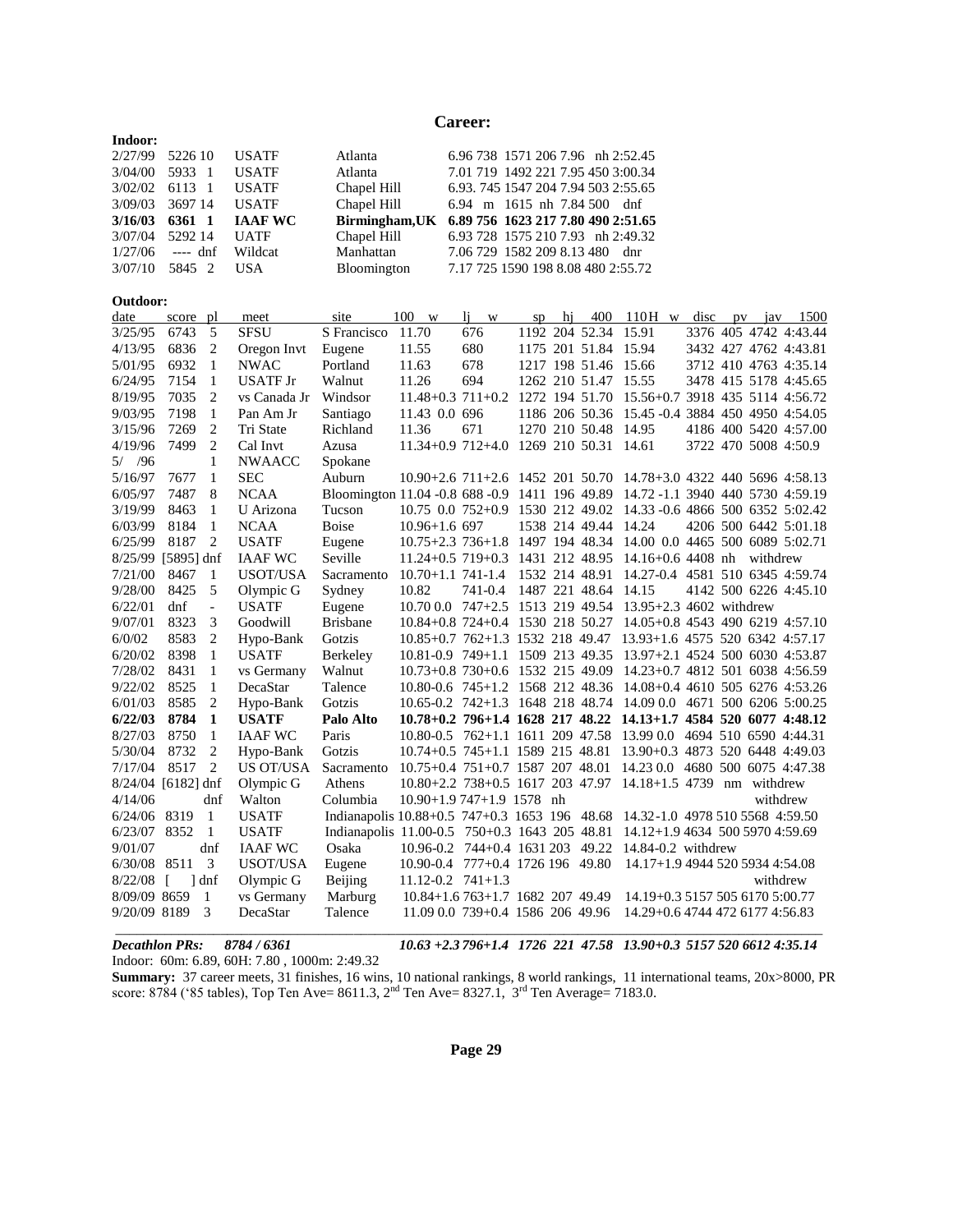### **NICK TRUBACHIK**

| DOB:         |  |
|--------------|--|
| POB:         |  |
| $Ht/wt$ :    |  |
| Hometown:    |  |
| High School: |  |
| College:     |  |

June 24, 1988

6-3, 200 Estacada, OR Estacada HS Portland St '10



**2010:** 4 PRs and 5 near PRs propelled him to 7<sup>th</sup> at NCAAs (PR score 7510). Won Big Sky

with big PR (7390). **2009:** Big Sky indoor heptathlon champ indoors and decathlon runner-up outdoors. 12<sup>th</sup> at Texas Relays. **2008:** Big Sky Conference decathlon champ (7058), 2007: 7<sup>th</sup> & 8<sup>th</sup> at Big Sky multis indoor and out. **High School**: Oregon state #A javelin winner. **Personal**: Parents are Paul and Susan Trubachik. Major is secondary education.

#### **Indoor:**

#### **Career:**

|                 | $1/27/07$ 4693 8 U Washington, Seattle  | 7.72 626 1303 195 9.04 365 2:54.39                                  |
|-----------------|-----------------------------------------|---------------------------------------------------------------------|
|                 | $2/24/07$ 4704 7 Big Sky, Bozeman       | 7.08 615 1273 193 8.53 410 3:02.01 [55m, 55H]                       |
|                 | $2/02/08$ 4278 13 U Washington, Seattle | 7.59 603 1309 196 8.82 nh 2:49.07                                   |
|                 | 3/01/08 5037 4 Big Sky, Pocatello       | 7.40 636 1291 199 8.70 390 2:49.87                                  |
|                 | $12/6/08$ 5136 2 Jackson, Nampa         | 7.43 665 1385 206 8.83 395 2:56.09                                  |
|                 | 1/31/09 5166 7 U Washington, Seattle    | 7.46 646 1340 197 8.72 437 2:51.20                                  |
|                 | $2/28/09$ 5261 1 Big Sky, Flagstaff     | 7.39 661 1384 202<br>435 2:57.54                                    |
|                 | $12/5/09$ 5001 4 Jackson Open, Nampa    | 7.45 644 1308 196 8.82 420 2:57.42                                  |
|                 | 1/30/10 5307 6 UWash, Seattle           | 7.37 643 1416 198 8.60 445 2:50.04                                  |
|                 | $2/27/10$ 5432 1 Big Sky, Bozeman       | 6.77 681 1325 201 7.88 440 2:45.76 [55m, 55H]                       |
| <b>Outdoor:</b> |                                         |                                                                     |
|                 | $4/12/07$ 6265 6 Cal Invt. Azusa        | $11.86 + 1.7633$ nwi 1268 197 55.14 16.41+0.8 3241 364 5551 5:06.78 |
|                 | $5/10/07$ 6426 8 Big Sky, Pocatello     | 11.64+0.1 600nwi 1294 200 54.56 16.59+1.4 3686 375 5656 5:05.54     |
|                 | $4/11/08$ 6824w 5 LSU CE, Baton Rouge   | 11.48+4.6 637+5.2 1315 191 51.98 15.76+4.9 3172 395 6055 4:42.14    |
|                 | $5/15/08$ 7058 1 Big Sky, Sacramento    | $11.63+1.9651+5.3136720451.3515.61+2.8306141560444.40.73$           |

4/02/09 6872 12 Texas R, Austin 11.67-0.7 627+2.7 1327 193 53.24 15.47+6.0 3436 405 6066 4:38.43 5/14/09 7236 2 Big Sky, Missoula 11.47nwi 644nwi 1351 193 51.33 15.69nwi 4147 425 6184 4:39.25 4/15/10 7240 8 Mt Sac R, Azusa 11.56-0.5 669+2.9 1316 199 51.03 15.00+2.5 3790 410 6120 4:45.33 5/13/10 7390 1 Big Sky, Ogden 11.44 0.0 694+0.4 1366 205 51.49 14.97 0.0 3981 425 6059 4:57.85 6/11/10 7510 8 NCAA, Eugene 11.41+1.0 667+1.3 1361 202 50.03 15.12+1.9 3919 440 6245 4:40.92  $\bot$  , and the state of the state of the state of the state of the state of the state of the state of the state of the state of the state of the state of the state of the state of the state of the state of the state of th

*Indoor: 60m: 7.37; 60H: 8.60, 1000m: 2:45.76*

*PRs: 7510 / 5432 11.41 1.0 694+0.4 1385 206 50.03 14.97 0.0 4147 440 6245 4:38.43*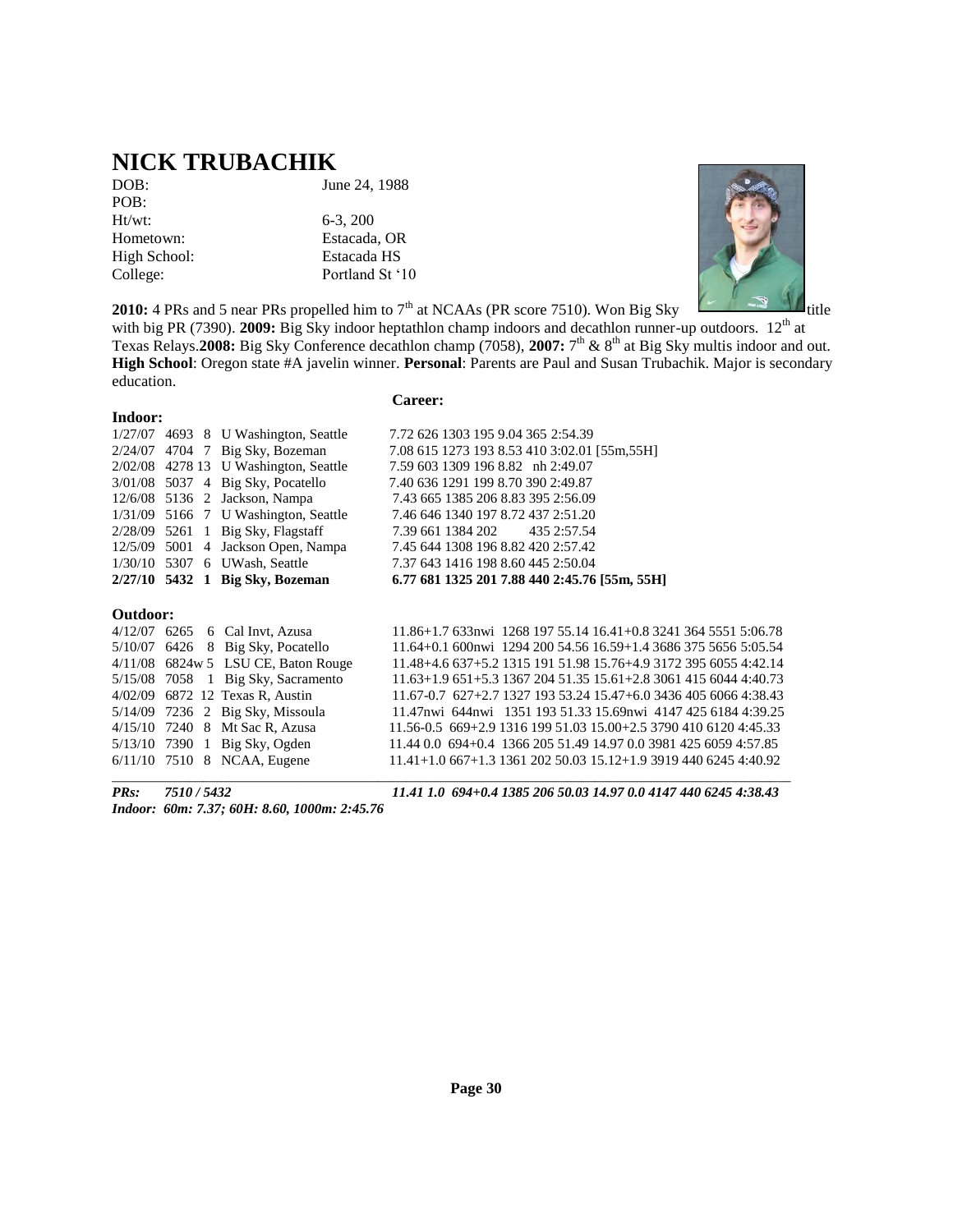### *PR Page\**

[\*-using marks form past two seasons]

| <b>Name</b>         | score | 100m                                   | lj                           | sp |  | hj 400m 110H                                                               | disc pv jav |  | 1500m                 |
|---------------------|-------|----------------------------------------|------------------------------|----|--|----------------------------------------------------------------------------|-------------|--|-----------------------|
| Nick Adcock         | 7704  |                                        |                              |    |  | 10.86+2.6 731+1.8 1461 212 48.03 14.16+3.3 3902 490 6022 4:29.94           |             |  |                       |
| Jake Arnold         | 8253  |                                        |                              |    |  | $10.99 - 0.1$ $722 + 1.8$ 1567 204 49.13 14.11 + 0.5 4880 515 6228 4:31.13 |             |  |                       |
| Eric Broadbent      | 7316  |                                        |                              |    |  | 10.72+2.6 742+0.2 1311 213 49.25 14.65+0.4 3437 415 4138 4:55.89           |             |  |                       |
| Mat Clark           | 7785  |                                        |                              |    |  | 10.75+0.7 731+3.4 1297 204 48.71 15.58+1.2 4064 495 5971 4:12.60           |             |  |                       |
| Bryan Clay          | 8483  | 10.35+0.2 751+0.4 1538 207 49.66 13.64 |                              |    |  |                                                                            |             |  | 4985 500 6619 4:56.37 |
| Joe Detmer          | 7891  | 10.94                                  | 725+1.0 1318 198 47.50 14.69 |    |  |                                                                            |             |  | 3792 485 5395 4:10.66 |
| Ryan Harlan         | 7541  |                                        |                              |    |  | $11.31+0.7$ 660+2.3 1520 207 51.68 14.51+0.4 4272 470 6188 5:32.02         |             |  |                       |
| Chris Helwick       | 7779  |                                        |                              |    |  | 11.12+3.4 710+0.2 1396 198 50.47 14.95+2.0 4179 480 7325 4:34.05           |             |  |                       |
| Mark Jellison       | 7781  |                                        |                              |    |  | 11.27+1.3 749+2.4 1417 205 51.17 14.61+2.0 4101 480 5313 4:46.23           |             |  |                       |
| Dan Keller          | 7631  |                                        |                              |    |  | 11.29+2.8 712+3.3 1399 206 50.40 14.98+2.7 4034 515 5621 4:31.98           |             |  |                       |
| Dan Kinsey          | 7563  |                                        |                              |    |  | 11.44+2.8 691+3.0 1525 199 53.05 15.33-1.9                                 |             |  | 4889 480 6203 4:38.41 |
| Mike Morrison       | 7801  | $10.79 + 3.4$ 735                      |                              |    |  | 1298 202 49.25 14.92+4.9 4081 500 6311 4:44.39                             |             |  |                       |
| Miller Moss         | 7638  |                                        |                              |    |  | 10.70+1.0 713-0.2 1330 199 47.15 14.42+0.8 3617 475 4674 4:31.90           |             |  |                       |
| <b>Trinity Otto</b> | 7724  |                                        |                              |    |  | 10.58+5.2 752+0.8 1457 199 48.78 14.71+0.4 4187 470 5510 4:53.43           |             |  |                       |
| Tom Pappas          | 8539  |                                        |                              |    |  | $10.84+1.6$ 763+1.7 1682 207 49.49 14.19+0.3 5157 505 6177 4:56.83         |             |  |                       |
| Nick Trubachik      | 7510  |                                        |                              |    |  | $11.41+1.0$ 694+0.4 1385 206 50.03 14.97 0.0 4147 440 6245 4:38.43         |             |  |                       |
| Other possible:     |       |                                        |                              |    |  |                                                                            |             |  |                       |
| Gray Horn           | 7652  |                                        |                              |    |  | 10.77+2.6 765+2.1 1279 202 50.23 14.50+0.9 4122 485 5282 4:29.19           |             |  |                       |
| RJ McGinnis         | 7626  |                                        |                              |    |  | $11.09 + 3.4$ 723+1.2 1536 205 50.22 14.77+2.0 4453 445 5944 4:34.10       |             |  |                       |
| Robert Robinson     | 7521  |                                        |                              |    |  | 10.82+1.9 745+1.3 1320 199 48.53 14.23+5.1 3965 445 5390 4:48.23           |             |  |                       |

**Page 31**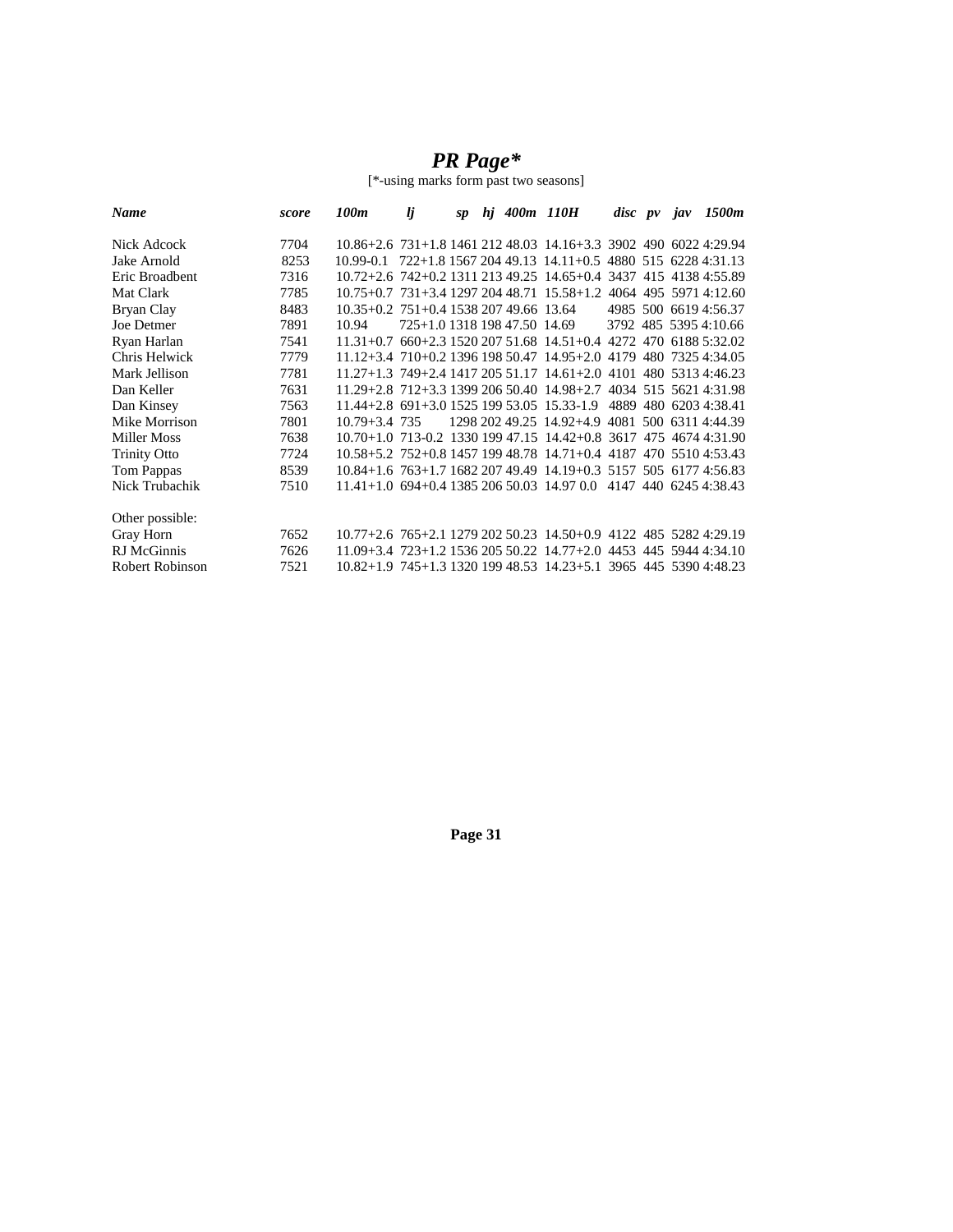### **GRAY HORN**

| February 18, 1990        |
|--------------------------|
|                          |
| $6 - 3\frac{1}{2}$ , 200 |
| Wapakoneta, OH           |
| Waynesfield Goshen       |
| Florida '12              |
|                          |



**2010:**  $15^{th}$  at NCAAs. SEC outdoor champion with PR 7652.  $2^{nd}$  at both Texas A&M (5538)

and SEC (5653) heptathlons indoors, then dnf'd at NCAAs. **2009**: USA and Pan American Junior runner-upSEC decathlon champ with 7389 score.  $11^{th}$  at NCAAs with PR 7490 score. SEC runner-up indoors and  $14^{th}$  at NCAAs. 7 th at Texas Relays decathlon. **High School:** 11 times USATF Junior Olympic medalist. 2008 National Nike indoor pentathlon champ. 6-7 ½ high jump, 15-6 vault. 14.31 110m hurdles. **Personal**: Coached by grandfather Joe Horn. Caroon:

|          |                                           | vareer:                                                                      |
|----------|-------------------------------------------|------------------------------------------------------------------------------|
| Indoor:  |                                           | $60m$ li sp hi $60h$ pv $1000m$                                              |
|          | $1/26/08$ 5189 1 Findlay Open, Findlay    | 7.26 652 1203 196 8.50 445 2:57.56                                           |
|          |                                           | 1/31/09 5384 3 Texas A&M, College Station 7.19 697 1243 199 8.60 450 2:52.70 |
|          | 2/28/09 5586 2 SEC, Lexington             | 7.06 708 1201 200 8.31 455 2:46.53                                           |
|          | 3/14/09 4769 14 NCAA, College Station     | 7.16 728 1249 199 8.33 nh 2:53.22                                            |
|          | $1/30/10$ 5538 2 Tex A&M, College Station | 7.08 703 1171 201 8.28 436 2:44.66                                           |
|          | 2/27/10 5653 2 SEC, Favetteville          | 6.99 714 1219 200 8.06 460 2:43.30                                           |
|          | $3/13/10$ dnf - NCAA, Fayetteville        | 7.03 710 1173 202 10.78 440 dns                                              |
| Outdoor: |                                           | 100m w li w sp hi 400m 110h w disc pv jav 1500m                              |
|          | $6/21/07$ dnf - USA Jr, Indianapolis      | $11.46 + 1.46100.01230178$ dnf withdrew                                      |
|          | 4/02/09 7067 7 Texas R, Austin            | 10.94-0.7 713+2.7 1236 196 52.09 14.87-1.8 2885 435 4495 4:37.70             |
|          | 5/15/09 7389 1 SEC, Gainesville           | $10.99 + 1.1682 + 0.8116619850.2314.87 + 0.2390248540864:29.19$              |
|          | 6/11/09 7490 11 NCAA, Fayetteville        | 11.05+2.7 732+2.7 1221 202 50.52 14.74+2.0 3754 450 4639 4:32.84             |
|          | 6/26/09 7114*2 USA Jr, Eugene             | $11.26 + 2.3724 + 1.3129719652.0514.56 + 1.7423839943114.58.76$              |
|          | $8/01/09$ 6982* 2 Pan Am Jr, Trinidad     | 11.29 0.0 720+3.9 1238 197 53.12 14.35+3.5 3872 440 4226 5:16.76             |
|          | 4/15/10 7566 3 Mt Sac R. Azusa            | 10.85+2.0 739+3.2 1195 196 50.45 14.59+1.5 3896 450 4775 4:30.36             |
|          | 5/14/10 7652 1 SEC, Knoxville             | $10.77 + 2.6765 + 2.1125819450.4814.50 + 0.9380546548884:41.28$              |
|          | $6/11/10$ 7262 15 NCAA, Eugene            | $11.33+0.76+1.8127919350.5814.91+1.6412244052824:47.69$                      |
|          |                                           |                                                                              |

*PRs: 7652 / 5653 10.77+2.6 765+2.1 1279 202 50.23 14.50+0.9 4122 485 5282 4:29.19* 

*Indoor: 60m: 7.03; 60h: 8.31; 1000m: 2:43.30* **\*-Junior implements**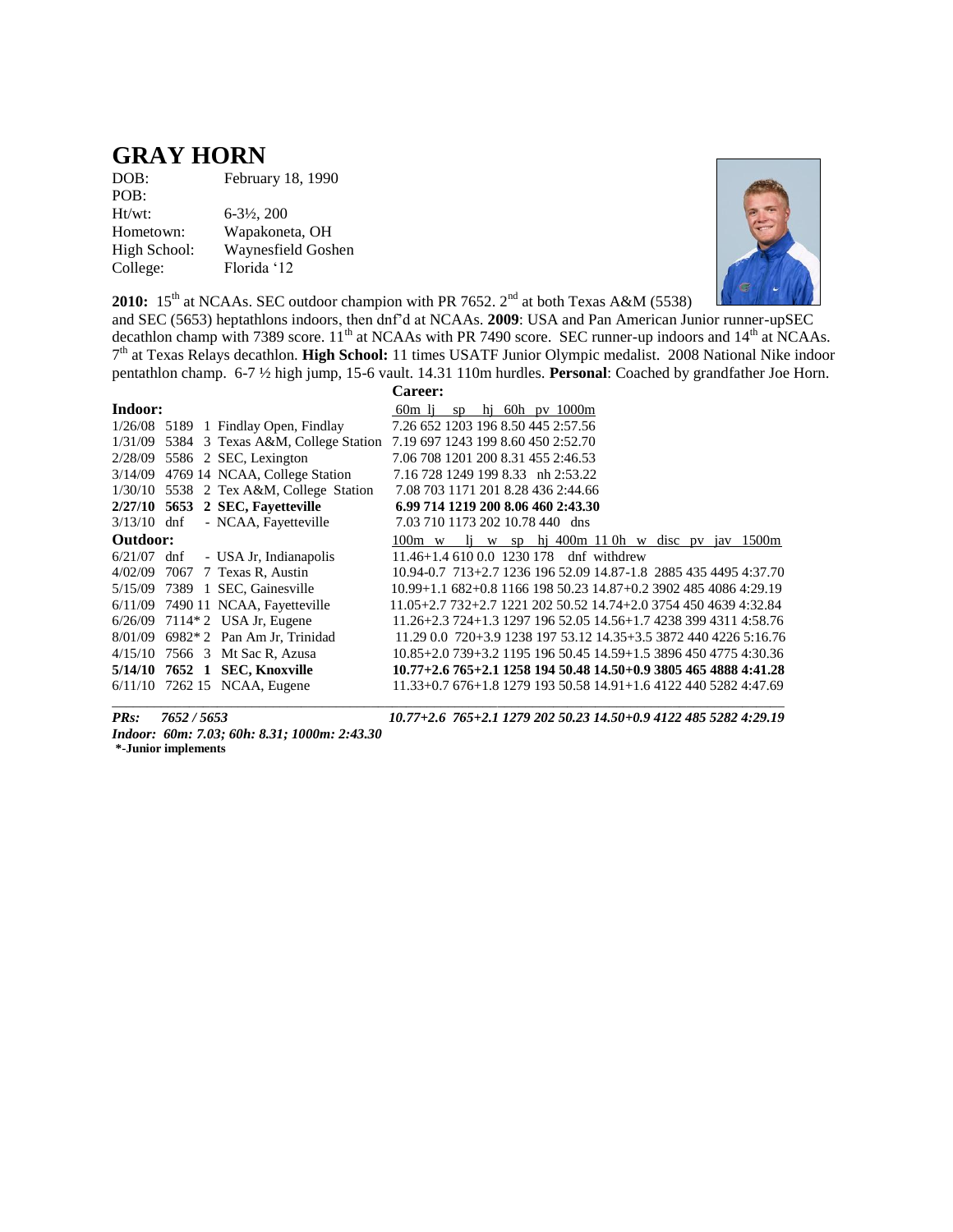# **McGINNIS, R.J.**<br>DOB: April 22

April 22, 1987 POB: Ht/Wt: 6-4, 210 Hometown: Burnsville, MN High School: Burnsville HS '05 College: St. Cloud St ['07] Minnesota '10



**2010:** Won Big 10 decathlon crown by 2 points after winning Drake Relays crown. PR'd in opening meet of season at Iowa State (5753), then won Bib Ten title (5708). **2009:** 17th at NCAAs. Runner-up at Drake Relays with lifetime best 7626 score. Big 10 decathlon runner-up. Opened indoor season with bug heptathlon PR (5511) by winning Minnesota's Jack Johnson meet. Won Big Ten heptathlon title. **2008**: 16<sup>th</sup> at NCAA decathlon. 3<sup>rd</sup> at Big Ten with PR 7290 total. Transferred from St. Cloud State U. 5<sup>th</sup> at Big Ten indoor heptathlon (5276). Opened outdoor season with runner-up 6985 at Clemson Relays and 4<sup>th</sup> at Kansas Relays with 6879. **2007**: North Central Conference champ and NCAA II runner-up (with PR 6985). **High School:** Conference 110m hurdle champ. **Personal:** Kinesiology major. Parents are Sheryl and Rodney McGinnis.

**Career**:

| Indoor:  |         |                                         |                                                                                                         |
|----------|---------|-----------------------------------------|---------------------------------------------------------------------------------------------------------|
|          |         | 1/13/07 4371 8 NDSU Alumni, Fargo       | 7.43 635 1320 177 8.93 244 3:01.45                                                                      |
| 2/03/07  |         | 3486 1 Mankato Pent, Mankato            |                                                                                                         |
| 2/24/07  |         | 3510 2 North Central, Sioux Falls       | 8.73 663 1307 182 3:00.38                                                                               |
| 1/26/08  | $dnf -$ | Johnson, Minneapolis                    | 7.18 708 1461 188 8.69 withdrew                                                                         |
| 3/02/08  |         | 5276 5 Big Ten, Madison                 | 7.22 695 1471 191 8.52 385 2:52.26                                                                      |
| 1/24/09  |         | 5511 1 Johnson, Minneapolis             | 7.13 699 1488 192 8.31 420 2:49.40                                                                      |
|          |         | 3/01/09 5431 1 Big Ten, University Park | 7.13 700 1520 180 8.34 420 2:48.63                                                                      |
|          |         | 1/29/10 5753 2 ISU Bergan, Ames 5753    | 7.17 682 1517 205 8.18 445 2:44.30                                                                      |
|          |         | $2/28/10$ 5708 1 Big Ten, Minneapolis   | 7.04 696 1456 205 8.36 436 2:43.17                                                                      |
|          |         | $3/13/10$ 5676 6 NCAA, Fayetteville     | 7.17 689 1509 199 8.10 410 2:39.92                                                                      |
|          |         |                                         |                                                                                                         |
| Outdoor: |         |                                         |                                                                                                         |
|          |         |                                         | 4/02/07 6286 3 Herschel Neil, Maryville 11.56nwi 634+2.0 1371 180 51.6h 16.38 0.0 3005 380 4633 5:00.34 |
| 4/14/07  |         | 6155 5 ESU Open, Emporia                | 11.58+1.1 646+1.1 1291 181 51.73 15.99+1.7 2463 366 4689 5:04.6h                                        |
| 5/01/07  |         |                                         | 6741 1 North Central, Mankato 11.25+1.5 657nwi 1411 183 51.27 15.44+0.4 3270 387 5229 5:00.24           |
| 5/25/07  |         | 6968 2 NCAA II, Charlotte               | 11.55-1.0 669+2.3 1373 186 50.22 15.18 0.0 3546 395 5434 4:47.70                                        |
| 3/22/08  |         | 6985 2 Clemson R, Clemson               | 11.56+1.2 673nwi 1516 182 52.75 15.01+3.8 3981 380 5651 4:52.24                                         |
|          |         | $4/17/08$ 6879w 4 Kansas R, Lawrence    | 11.48+4.1 677+6.8 1425 184 51.24 15.33+2.7 3409 397 4965 4:44.46                                        |
| 5/17/09  |         | 7290 3 Big Ten, Champaign               | 11.27+3.3 687-0.3 1416 195 50.75 15.31+0.9 3488 445 5780 4:52.14                                        |
| 6/12/09  |         | 7019 16 NCAA, Des Moines                | 11.59+0.1 674-4.2 1350 184 51.89 15.25+1.4 3569 420 5944 4:45.96                                        |
| 4/23/09  |         | 7626 2 Drake R, Des Moines              | $11.26 - 0.2723 + 1.2143120251.0314.91 + 0.2445343055674:49.13$                                         |
| 5/16/09  |         | 7330 2 Big 10, Columbus                 | 11.37+1.4 715+2.0 1452 201 51.15 14.88+2.5 4159 385 4468 4:34.10                                        |
|          |         | 6/11/09 7294 17 NCAA, Fayetteville      | $11.09 + 3.469 + 3.4145420552.3714.77 + 2.0410843040734.52.84$                                          |
| 4/22/10  |         | 7319 1 Drake R, Des Moines              | $11.25+2.5681+1.4147919351.0514.870.0414241047584:36.21$                                                |
| 5/15/10  |         | 7381 1 Big 10, Bloomington              | 11.30+0.2 704+2.3 1443 195 50.83 14.85-0.1 3803 420 5075 4:35.75                                        |
|          |         | 6/11/10 6650 21 NCAA, Eugene            | 11.61+1.0 652+0.9 1400 193 52.34 15.04+1.1 2959 400 4645 4:55.45                                        |

 $\Box$ *PRs: 7626 / 5753 11.09+3.4 723+1.2 1536 205 50.22 14.77+2.0 4453 445 5944 4:34.10 Indoor: 60m: 7.04; 60H: 8:10 1000m: 2:39.92*

**Summary:** 13 meets, 13 finishes, 1 win, PR score= 7626, Top Ten Ave: 7209.1